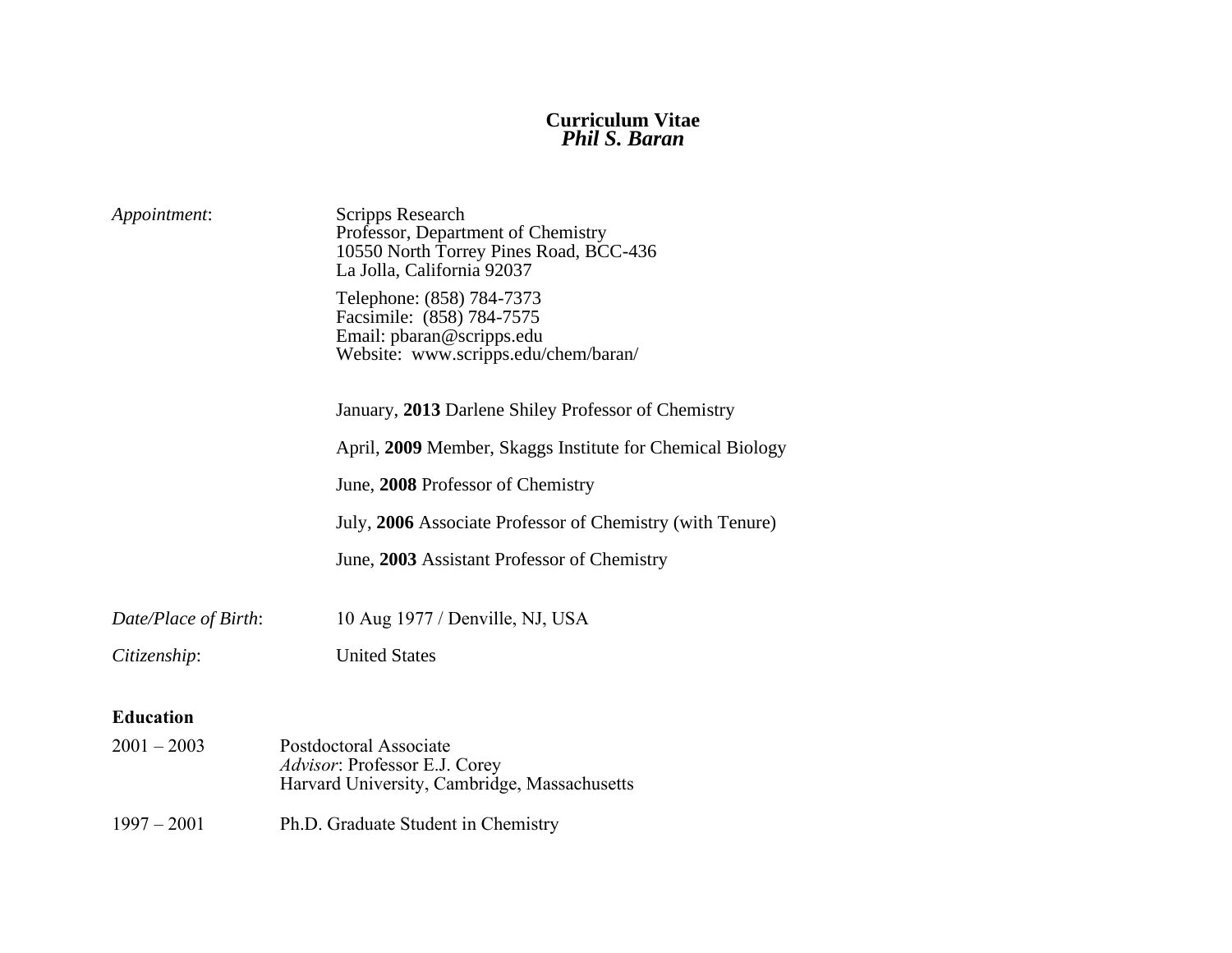|               | <i>Advisor:</i> Professor K.C. Nicolaou<br>The Scripps Research Institute, La Jolla, California                                      |
|---------------|--------------------------------------------------------------------------------------------------------------------------------------|
| 1995 – 1997   | B.S. with Honors in Chemistry<br>Advisor: Professor D.I. Schuster<br>New York University, New York, New York                         |
| $1991 - 1995$ | Simultaneous high school graduation from Mt. Dora High School and<br>A.A. degree with honors, Lake Sumter Community College, Florida |

## **Awards**

- Inhoffen Medal, 2019
- Manchot Research Professorship, 2017
- Member, The National Academy of Sciences, 2017
- Emanuel Merck Lectureship, 2017
- Blavatnik National Laureate in Chemistry, 2016
- ACS Elias J. Corey Award, 2016
- Member, American Academy of Arts and Sciences, 2015
- College of Arts and Science Alumni Distinguished Service Award, New York University, 2015
- Reagent of the Year Award (EROS), 2015
- Mukaiyama Award, 2014
- MacArthur Fellowship, 2013
- Royal Society of Chemistry Synthetic Organic Chemistry Award, 2013
- Fellow, Royal Society of Chemistry, 2013
- Fellow, AAAS, 2012 Present
- ACS San Diego Section Distinguished Scientist Award, 2012
- ISHC Katritzky Heterocyclic Chemistry Award, 2011
- Thieme-IUPAC Prize in Synthetic Organic Chemistry, 2010
- ACS Award in Pure Chemistry, 2010
- Raymond and Beverly Sackler Prize in the Physical Sciences, 2009
- National Fresenius Award, ACS, 2007
- Novartis Lecturer,  $2007 2008$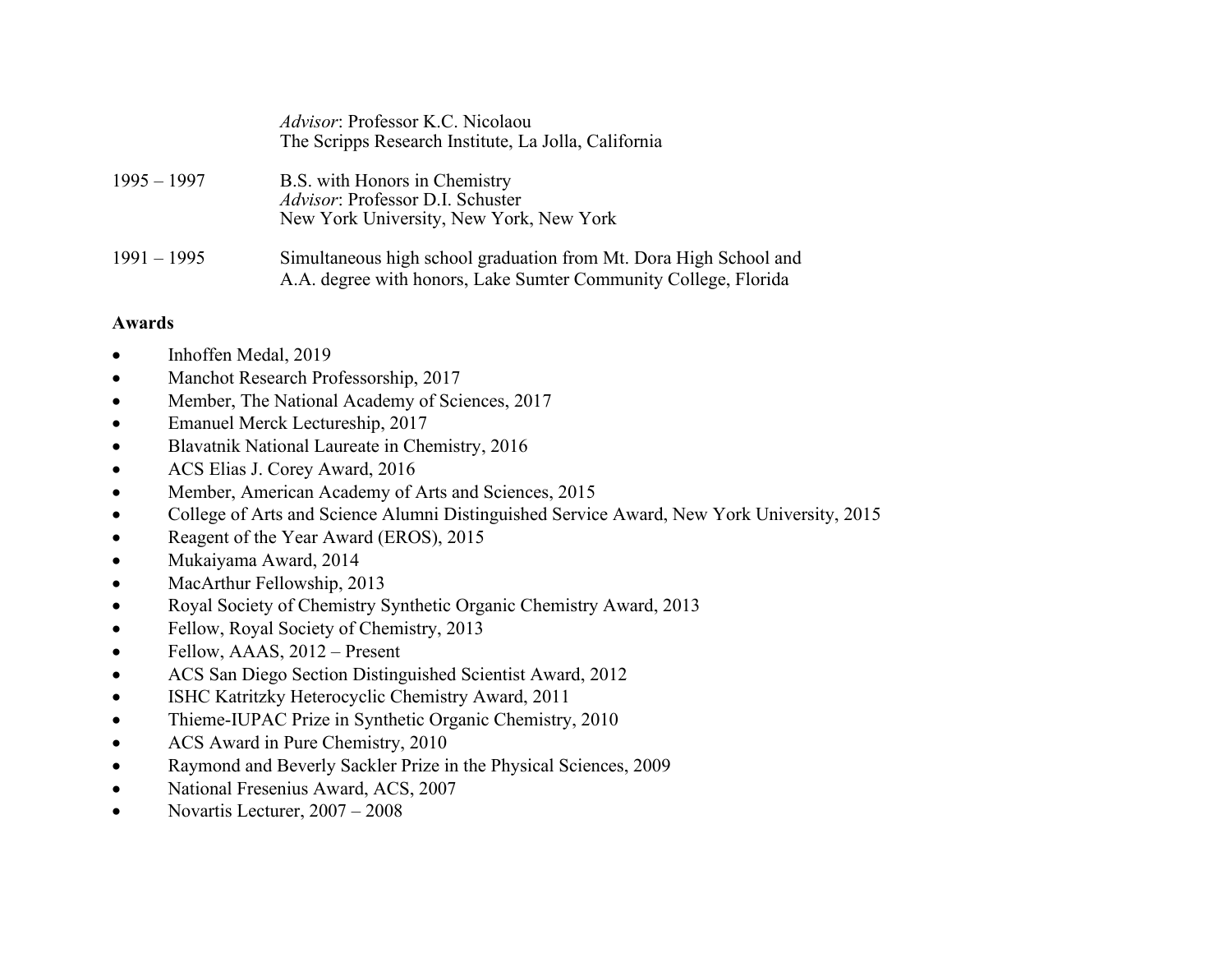- Hirata Gold Medal, 2007
- Pfizer Award for Creativity in Organic Synthesis, 2006
- Beckman Foundation Fellow,  $2006 2008$
- Alfred P. Sloan Foundation Fellow, 2006 2008
- BMS Unrestricted "Freedom to Discover" Grant, 2006 2010
- NSF CAREER Award,  $2006 2010$
- Eli Lilly Young Investigator Award,  $2005 2006$
- AstraZeneca Excellence in Chemistry Award, 2005
- DuPont Young Professor Award, 2005
- Roche Excellence in Chemistry Award, 2005
- Amgen Young Investigator Award, 2005
- Searle Scholar Award, 2005
- GlaxoSmithKline Chemistry Scholar Award, 2005 2006

## **Awards (Pre- and Post-Doctoral)**

- ACS Nobel Laureate Signature Award in Chemistry, 2003
- National Institutes of Health Post-Doctoral Fellowship Award, Harvard, 2001 2003
- Hoffmann-La Roche Award for Excellence in Organic Chemistry, 2000
- Lesly Starr Shelton Award for Excellence in Chemistry Graduate Studies, Scripps, 2000
- National Science Foundation Pre-Doctoral Research Fellowship Award, Scripps, 1998 2001
- William and Sharon Bauce Family Foundation Fellowship Award, Scripps, 1997
- Dean's Undergraduate Research Fund Award in Chemistry, NYU, 1996 1997
- George Granger Brown Award for Excellence in Chemistry, NYU, 1996 1997
- College of Art and Sciences Scholarship, NYU 1995 1997
- Herman and Margaret Sokol Chemistry Fellowship, NYU, 1995 1997

# **Editorial and Editorial Advisory Boards**

- 1. International Advisory Board, *Angewandte Chemie*, 2014 2016
- 2. Advanced Synthesis and Catalysis Academic Advisory Board, 2014 present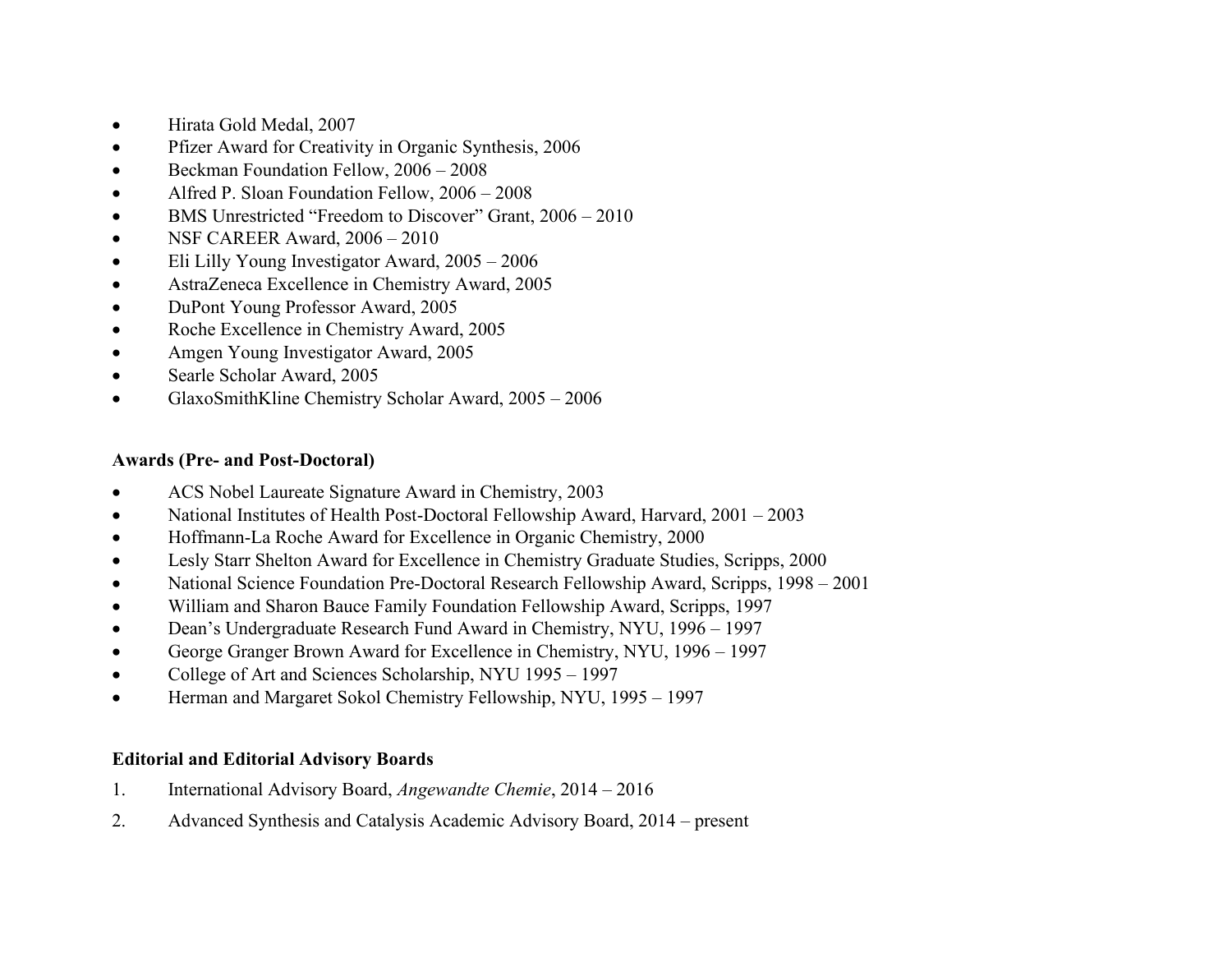- 3. Editorial Advisory Board, *J. Am. Chem. Soc*., 2015 2016
- 4. Editorial Advisory Board, *ACS Central Science*, 2015 present
- 5. Associate Editor, *J. Am. Chem. Soc.*, 2016 present

#### **Professional Activities**

- 1. NIH Study Section Member, SBC-B, 2008 2012
- 2. NIH Study Section Member, CMLD Special emphasis panel, July 2008
- 3. NIH Study Section Member, ad-hoc, SBC-B, June 2005
- 4. Scripps Graduate Student Admissions Committee, 2004 2011
- 5. Discussion Chair, GRC (Heterocycles), July 2006
- 6. Co-Chair, ACS Western Regional Meeting, 2007
- 7. Scripps Academic Advisory Committee, 2009 Present
- 8. Shanghai Institute of Organic Chemistry, International Evaluation Committee Member, 2013

## **Consulting**

- 1. Bristol-Myers Squibb (exclusive, all sites), 2005 present
- 2. DuPont, 2007 present
- 3. TetraPhase (Scientific Advisory Board), 2007 2009
- 4. TEVA, 2010 present
- 5. Eisai (Scientific Advisory Board), 2012 present
- 6. Sirenas Marine Discovery (Co-founder and consultant), 2012 present
- 7. Boehringer Ingelheim Pharmaceuticals, Inc., 2012 present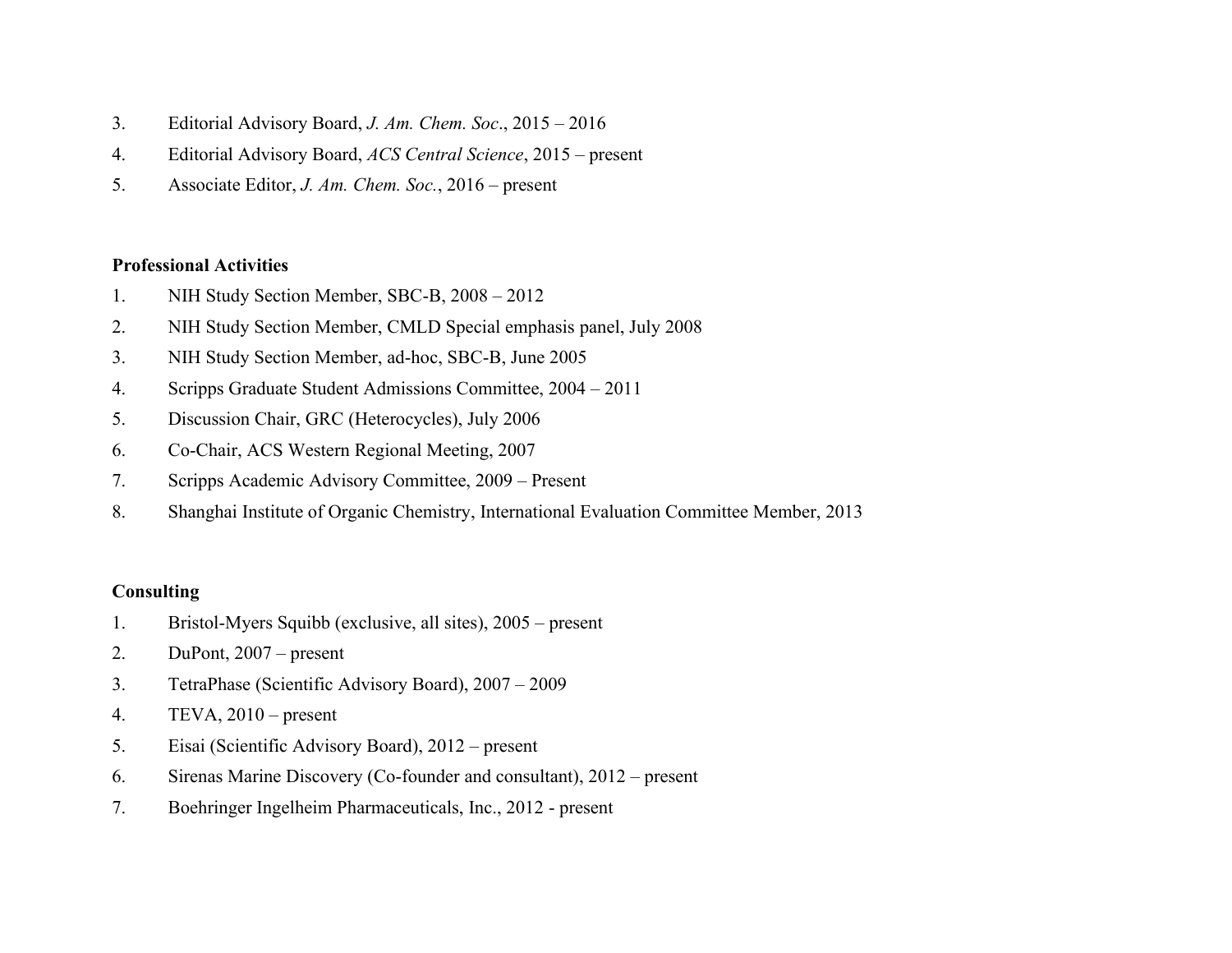- 8. Abide Therapeutics (Scientific Advisory Board and consultant), 2013 present
- 9. AsymChem (Scientific Advisory Board and consultant), 2013 present
- 10. AstraZeneca, 2013 present
- 11. Kemxtree (Scientific Advisory Board), 2015 present
- 12. Vividion Therapeutics (Co-founder and consultant), 2016 present
- 13. Gilead, 2018 present
- 14. Galileo Biosystems, Inc. 2020 present

## **Publications**

- 1. Kanda, Y.; Ishihara, Y.; Wilde, N.; Baran, P.S. Two-Phase Total Synthesis of Taxanes: Tactics and Strategies. *J. Org. Chem.* **2020**. Just Accepted.
- 2. Gnaim, S.; Takahira, Y.; Wilke, H. C.; Yao, Z.; Li, K.; Delbrayelle, D.; Echeverria, P. -G.; Vantourout, J. C.; Baran, P. S. Electrochemically Driven Desaturation of Carbonyl Compounds. *ChemRxiv.* **2020.** Preprint.
- 3. McClymont, K. S.; Wang, F-.Y.; Minakar, A.; Baran, P. S.; Total Synthesis of (–)-Maximiscin. *J. Am. Chem. Soc.* **2020**, 142, 19, 8608 – 8613.
- 4. Flood, D. T.; Knouse, K. W.; Vantourout, J. C.; Sanchez, B. B.; Sturgell, E. J.; Chen, J. S.; Baran, P. S.; Dawson, P. E. Synthetic Elaboration of Native DNA by RASS (SENDR) *ChemRxiv.* **2020,** Preprint**.**
- 5. Kanda, Y.; Nakamura, H.; Umemiya, S.; Puthukanoori, R. K.; Appala, V. R. M.; Gaddamanugu, G. K.; Paraselli, B. R.; Baran, P. S. Two-Phase Synthesis of Taxol®. *J. Am. Chem. Soc.* **2020,** 142, 10526 – 10533.
- 6. Kawamata, Y.; Baran, P. S. Electrosynthesis: Sustainability Is Not Enough. *Joule*, **2020**, Just Accepted.
- 7. Flood, D. T.; Kingston, C.; Vantourout, J. C.; Dawson, P. E.; Baran, P. S. DNA Encoded Libraries: A Visitor's Guide. *Isr. J. Chem.* **2020**, 60, 1 – 14.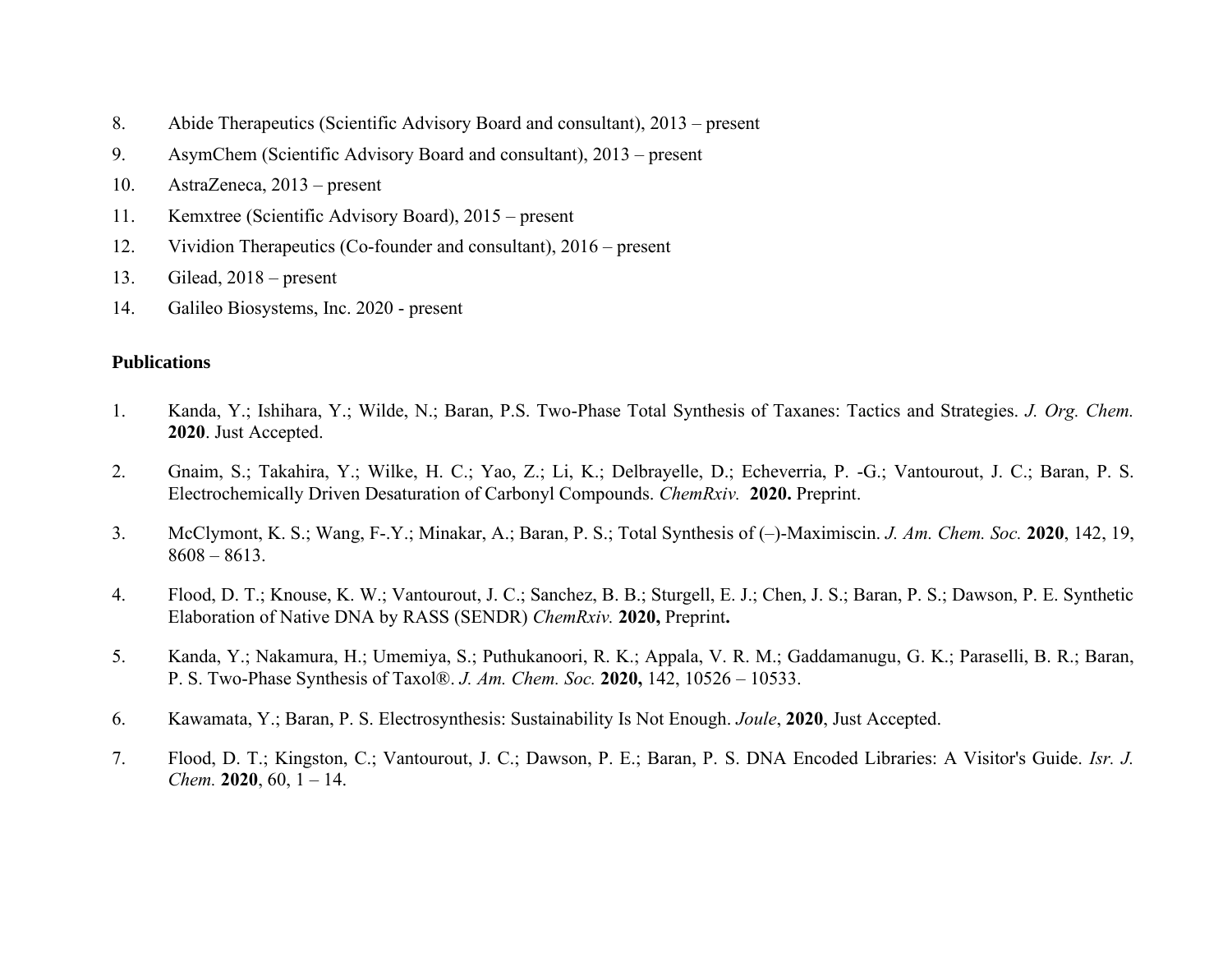- 8. Xu, D.; Rivas-Bascón, N.; Padial, N. M.; Knouse, K. W.; Zheng, B.; Vantourout, J. C.; Schmidt, M. A.; Eastgate, M. D.; Baran, P. S. Enantiodivergent Formation of C–P Bonds: Synthesis of P-Chiral Phosphines and Methyl-phosphonate Oligonucleotides. *J. Am. Chem. Soc.* **2020**, 142, 5785 – 5792.
- 9. Flood, D. T.; Zhang, Z. Fu, Z. Zhao, Z.; Asai, S.; Sanchez, B.; Strugell, E. J.; Vantourout, J. C.; Richardson, P.; Flanagan, M. E.; Piotrowski, D. W.; Kölmel, D. K.; Wan, J.; Chang, Y.; Wang, Z.; Chen, J.; Baran, P. S.; Dawson, P. RASS-Enabled S/P–C and S–N Bond Formation for DEL Synthesis. *Angew. Chem. Int. Ed*. **2020**, doi:10.1002/anie.201915493
- 10. Reisberg, S. H.; Gao, Y.; Walker, A. S.; Helfrich, E. J. N.; Clardy, J.; Baran, P. S. Total synthesis reveals atypical atropisomerism in a small-molecule natural product, tryptorubin A. *Science* **2020**, 367, 458 – 463.
- 11. Kingston, C.; Palkowitz, M. D.; Takahira, Y.; Vantourout, J. C.; Peters, B. K.; Kawamata, Y.; Baran, P. S. A Survival Guide for the "Electro-curious" *Acc. Chem. Res*. **2020**, 53, 72 – 83.
- 12. Barton, L. M.; Edwards, J. T.; Johnson, E. C.; Bukowski, E. J.; Sausa, R. C.; Byrd, E. F. C.; Orlicki, J. A.; Sabatini, J. J.; Baran, P. S. Impact of Stereo- and Regiochemistry on Energetic Materials. *J. Am. Chem. Soc.* **2019**, 141, 12531 – 12535.
- 13. Xiang, J.; Shang, M.; Kawamata, Y.; Lundberg, H.; Resiberg, S.' Chen, M.; Mykhailiuk, P.; Beutner, G.; Collins, M.; Davies, A.; Del Bel, M.; Gallego, G.; Spangler, J.; Starr, J. T.; Yang, S.; Blackmond, D.; Baran, P. S. Hindered Dialkyl Ether Synthesis via Electrogenerated Carbocations. *Nature.* **2019,** 573, 398 – 402.
- 14. Flood, D. T.; Asai, S.; Zhang, X.; Wang, J.; Yoon, L.; Adams, Z. C.; Dillingham, B. C.; Sanchez, B.; Vantourout, J. C.; Flanagan, M. E.; Piotrowski, D. W.; Richardson, P.; Green, S.; Shenvi, R.; Chen, J.; Baran, P. S.; Dawson, P. Expanding Reactivity in DNA-Encoded Library Synthesis via Reversible Binding of DNA to an Inert Quaternary Ammonium Support. *J. Am. Chem. Soc.* **2019,** 141, 9998 – 10006.
- 15. Ni, S.; Padial, N. M.; Kingston, C.; Vantourout, J. C.; Schmitt, D. C.; Edwards, J. T.; Kruszyk, M.; Merchant, R. R.; Mykhailiuk, P. K.; Sanchez, B.; Yang, S.; Perry, M.; Gallego, G. M.; Mousseau, J. J.; Collins, M. R.; Cherney, R. J.; Lebed, P. S.; Chen, J. S.; Qin, T.; Baran, P. S. A Radical Approach to Anionic Chemistry: Synthesis of Ketones, Alcohols, and Amines. *J. Am. Chem. Soc.* **2019,** 141, 6726 – 6739.
- 16. Takahira, Y.; Chen, M.; Kawamata, Y.; Mykhailiuk, P.; Nakamura, H.; Peters, B. K.; Reisberg, S. H.; Li, C.; Chen, L.; Hoshikawa, T.; Shibuguchi, T.; Baran, P. S. Electrochemical C(sp3)-H Fluorination. *Synlett,* **2019,** 30, 1178-1182.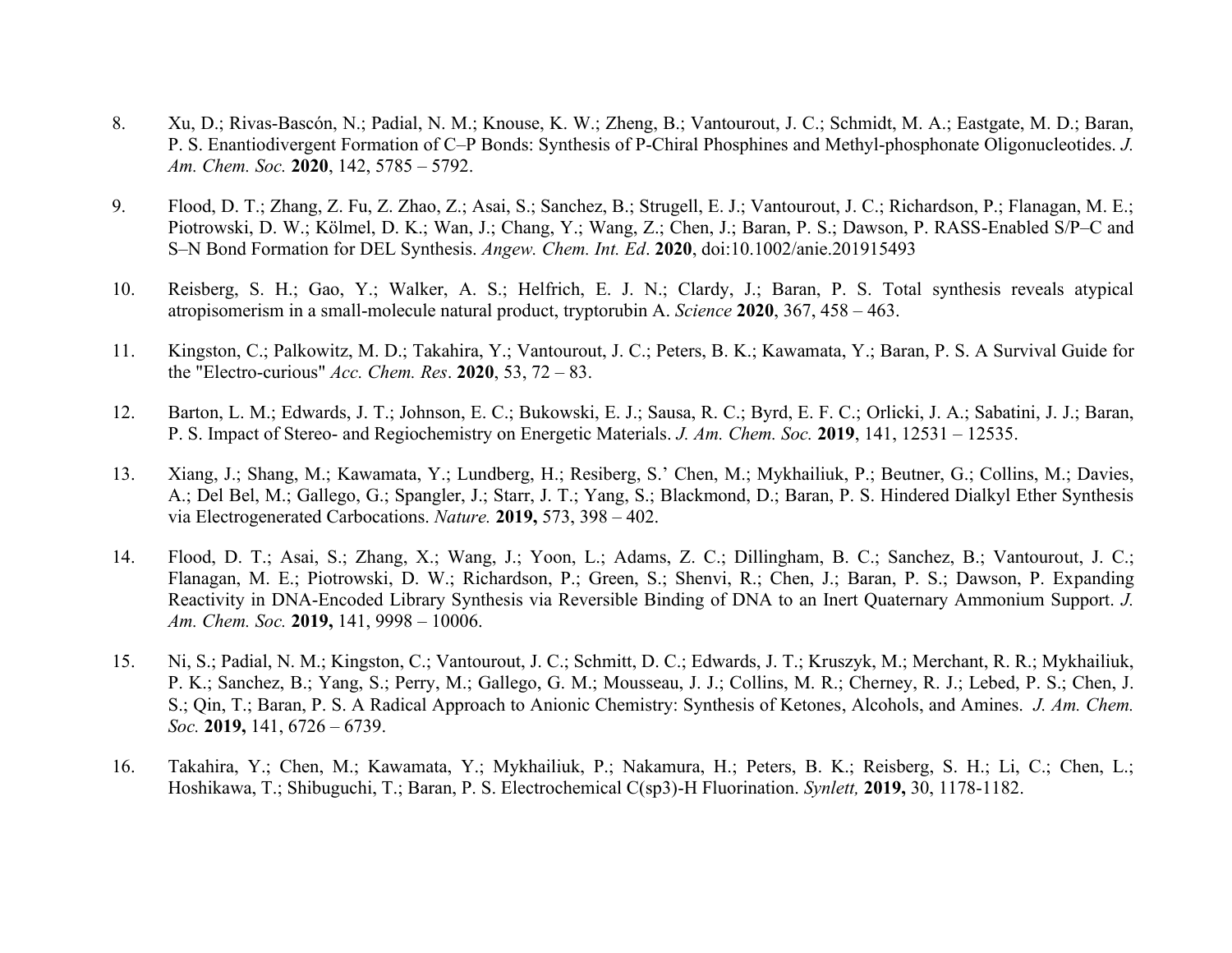- 17. Kawamata, Y.; Vantourout, J. C.; Hickey, D. P.; Bai, P.; Chen, L.; Hou, Q.; Qiao, W.; Barman, K.; Edwards, M. A.; Garrido-Castro, A. F.; deGruyter, J. N.; Nakamura, H.; Knouse, K.; Qin, C.; Clay, K. J.; Bao, D.; Li, C.; Starr, J. T.; Garcia-Irizarry, C.; Sach, N.; White, H. S.; Neurock, M.; Minteer, S. D.; Baran, P.S. Electrochemically Driven, Ni-Catalyzed Aryl Amination: Scope, Mechanism, and Applications. *J. Am. Chem. Soc.* **2019,** 141, 6392 – 6402.
- 18. Peters, B. K.; Rodriguez, K. X.; Reisberg, S. H.; Beil, S. B.; Hickey, D. P.; Kawamata, Y.; Collins, M.; Starr, J.; Chen, L.; Udyavara, S.; Klunder, K.; Gorey, T. J.; Anderson, S. L.; Neurock, M.; Minteer, S. D.; Baran, P. S. Scalable and Safe Synthetic Organic Electroreduction Inspired by Li-Ion Battery Chemistry. *Science.* **2019***,* 363, 838 – 845.
- 19. Shang, M.; Feu, K. S.; Vantourout, J. C.; Barton, L. M.; Osswald, H. L.; Kato, N.; Gagaring, K.; McNamara, C. W.; Chen, G.; Hu, L.; Ni, S.; Fernández-Canelas, P.; Chen, M.; Merchant, R. R.; Qin, T.; Schreiber, S.; Melillo, B.; Yu, J. –Q.; Baran, P. S. Modular Stereocontrolled Cβ–H/Cα–C Activation of Alkyl Carboxylic Acids. *ChemRxiv* **2019.**
- 20. Nakamura, H.; Yasui, K.; Kanda, Y.; Baran, P. S. 11-Step Total Synthesis of Teleocidins B-1-B-4. *J. Am. Chem. Soc.* **2019,** 141  $(4)$  1494 – 1497.
- 21. Chen, T. –G.; Zhang, H.; Mykhailiuk, P. K.; Merchant, R. R.; Smith, C. A.; Qin, T.; Baran, P. S. Quaternary Centers via Ni-Catalyzed Cross-Coupling of Tertiary Carboxylic Acids and Aryl Zinc Reagents. *Angew. Chem. Int. Ed.* **2019**, 58, 2454 – 2458
- 22. Chi, H.; Stratton, T. P.; Baran, P. S. Concise Total Synthesis of Herqulines B and C. *JACS.* **2019,** 141, 29 32.
- 23. Kingston, C.; Wallace, M.; Allentoff, A. J.; deGruyter, J.; Chen, J.; Gong, S.; Bonacorsi, S. Jr.; Baran, P. S. Direct Carbon Isotope Exchange Through Decarboxylative Carboxylation. *JACS.* **2019,** 141, (2) 774 – 779.
- 24. Smith, J.; Dixon, J.; deGruyter, J. N.; Baran, P. S. Alkyl Sulfinates: Radical Precursors Enabling Drug Discovery. *J. Med. Chem.* **2018,** ASAPs.
- 25. Ni, S.; Garrido-Castro, A. F.; Merchant, R. R.; deGruyter, J. N.; Schmitt, D. C.; Mousseau, J. J.; Gallego, G. M.; Yang, S.; Collins, M. R.; Qiao, J. X.; Yeung, K.; Langley, D. R.; Poss, M. A.; Scola, P. M.; Qin, T.; Baran, P. S. A General Amino Acid Synthesis Enabled by Innate Radical Cross-Coupling, *Angew. Chem. Int. Ed.* **2018,** 57, 14560 – 14565.
- 26. Wang, J.; Shang, M.; Lundberg, H.; Feu, K. S.; Hecker, S. J.; Qin, T.; Blackmond, D. G.; Baran, P. S. Cu-Catalyzed Decarboxylative Borylation. *ACS Catal.* **2018,** 8, 9537 – 9542.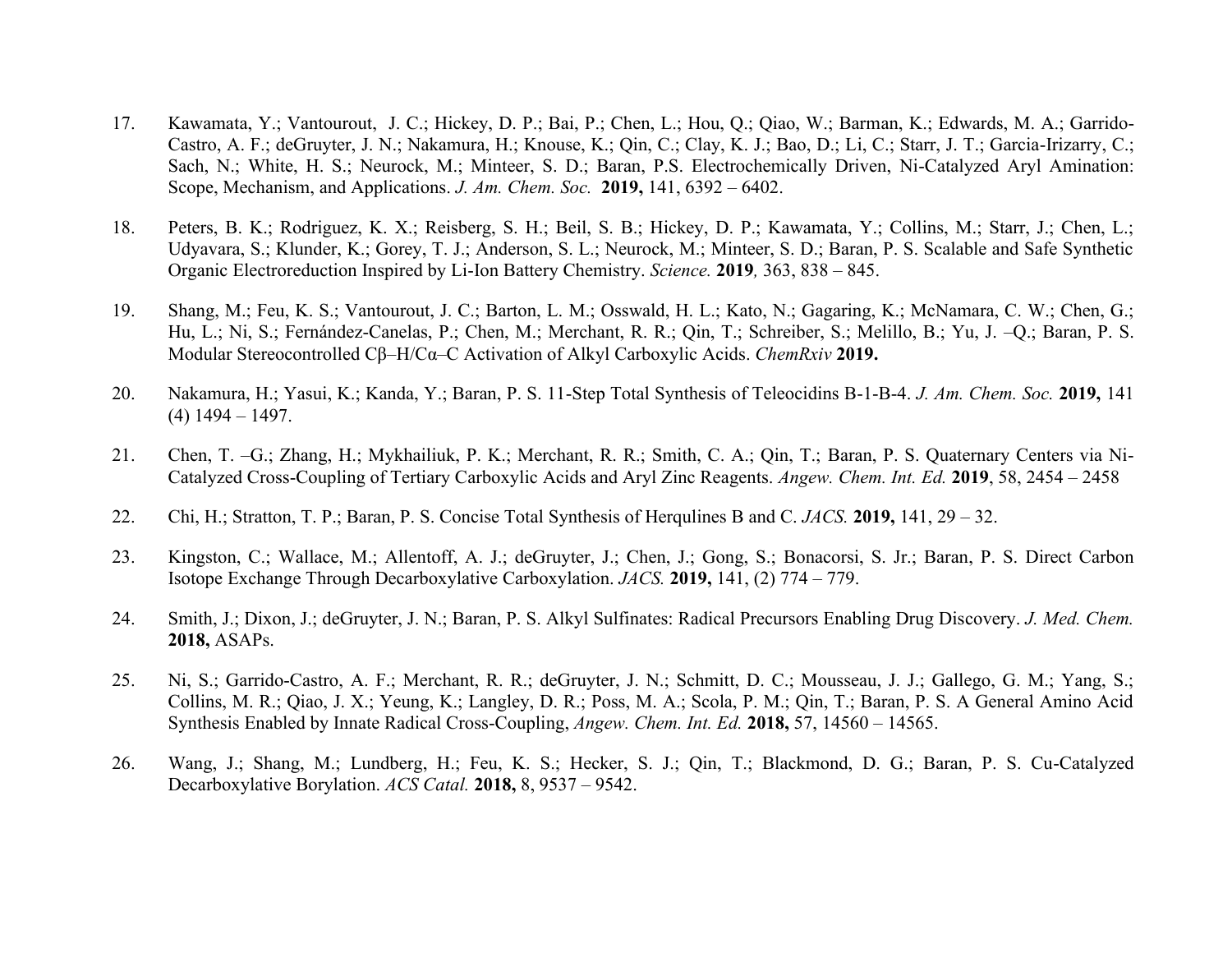- 27. Knouse, K. W.; deGruyter, J. N.; Schmidt, M. A.; Zheng, B.; Vantourout, J. C.; Kingston, C.; Mercer, S. E.; Mcdonald, I. M.; Olson, R. E.; Zhu, Y.; Hang, C.; Zhu, J.; Yuan, C.; Wang, W.; Park, P.; Eastgate, M. D.; Baran, P. S. Unlocking P(V): Reagents for Chiral Phosphorothioate Synthesis. *Science,* **2018**, 361, 6408, 1234 – 1238.
- 28. Smith, J. M.; Hardwood, S. J.; Baran, P. S. Radical Retrosynthesis. *Acc. Chem. Res.* **2018,** 51, 1807 1817.
- 29. Chen, T. –G.; Barton, L. M.; Lin, Y.; Tsien, J.; Kossler, D.; Bastida, I.; Asai, S.; Bi, C.; Chen, J. S.; Shan, M.; Fang, H.; Fang, F. G.; Choi, H. –W.; Hawkins, L.; Qin, T.; Baran, P. S. Building C(sp3)-rich Complexity by Combining Cycloaddition and C – C Cross Coupling Reactions. *Nature.* **2018,** 560, 350 – 354.
- 30. Merchant, R. R.; Oberg, K. M.; Lin, Y.; Novak, A. J. E.; Felding, J.; Baran, P. S. Divergent Synthesis of Pyrone Diterpenes via Radical Cross Coupling. *J. Am. Chem. Soc.* **2018**, 140, 7462 – 7465.
- 31. Wang, J.; Lundberg, H.; Asai, S.; Martin-Acosta, P.; Chen, J. S.; Brown, S.; Farrell, W.; Dushin, R. G.; O'Donnell, C. J.; Ratnayake, A. S.; Richardson, P.; Liu, Z.; Qin, T.; Blackmond, D. G.; Baran, P. S. Kinetically Guided Radical-Based Synthesis of C(sp3)- C(sp3) Linkages on DNA. *PNAS.* **2018,** 115, E6404.
- 32. Baran, P. S. Natural Product Total Synthesis: As Exciting as Ever and Here to Stay. *J. Am. Chem. Soc.* **2018**, 140, 4751 4755.
- 33. Chu, H.; Dunstl, G.; Felding, J.; Baran, P. S. Divergent synthesis of thapsigargin analogs. *Biorg. Med. Chem. Lett.* **2018,** 28,  $2705 - 2707$ .
- 34. Peters, D.; Romesberg, F. E.; Baran, P. S. Scalable Access to Arylomycins via C-H Functionalization Logic. *J. Am. Chem. Soc.* **2018**, 140, 2072 – 2075.
- 35. Merchant, R. R.; Edwards, J. T.; Qin, T.; Kruszyk, M. M.; Bi, C.; Che, G.; Bao, D-H,; Qiao, W.; Sun, L,; Collins, M. R.; Gallego, G. M.; Mousseau, J. J.; Nuhant, P.; Baran, P. S. Modular Radical Cross-coupling with Sulfones enables access to sp3 rich (fluoro)alkylated scaffolds. *Science*, **2018**, 360, 75 – 80.
- 36. Parker, C. G.; Kuttruff, C. A.; Galmozzi, A.; Jorgensen, L.; Yeh, C-. H.; Hermanson, D. J.; Wang, Y.; Artola, M.; McKerrall, S. J.; Josyln, C. M.; Norremark, B.; Dunstl, G.; Felding, J.; Saez, E.; Baran, P. S.; Cravatt, B. F. Chemical Proteomics Identifies SLC25A20 as a Functional Target of the Ingenol Class of Actinic Keratosis Drugs. *ACS Cent. Sci.* **2017,** 3, 1276 – 1285.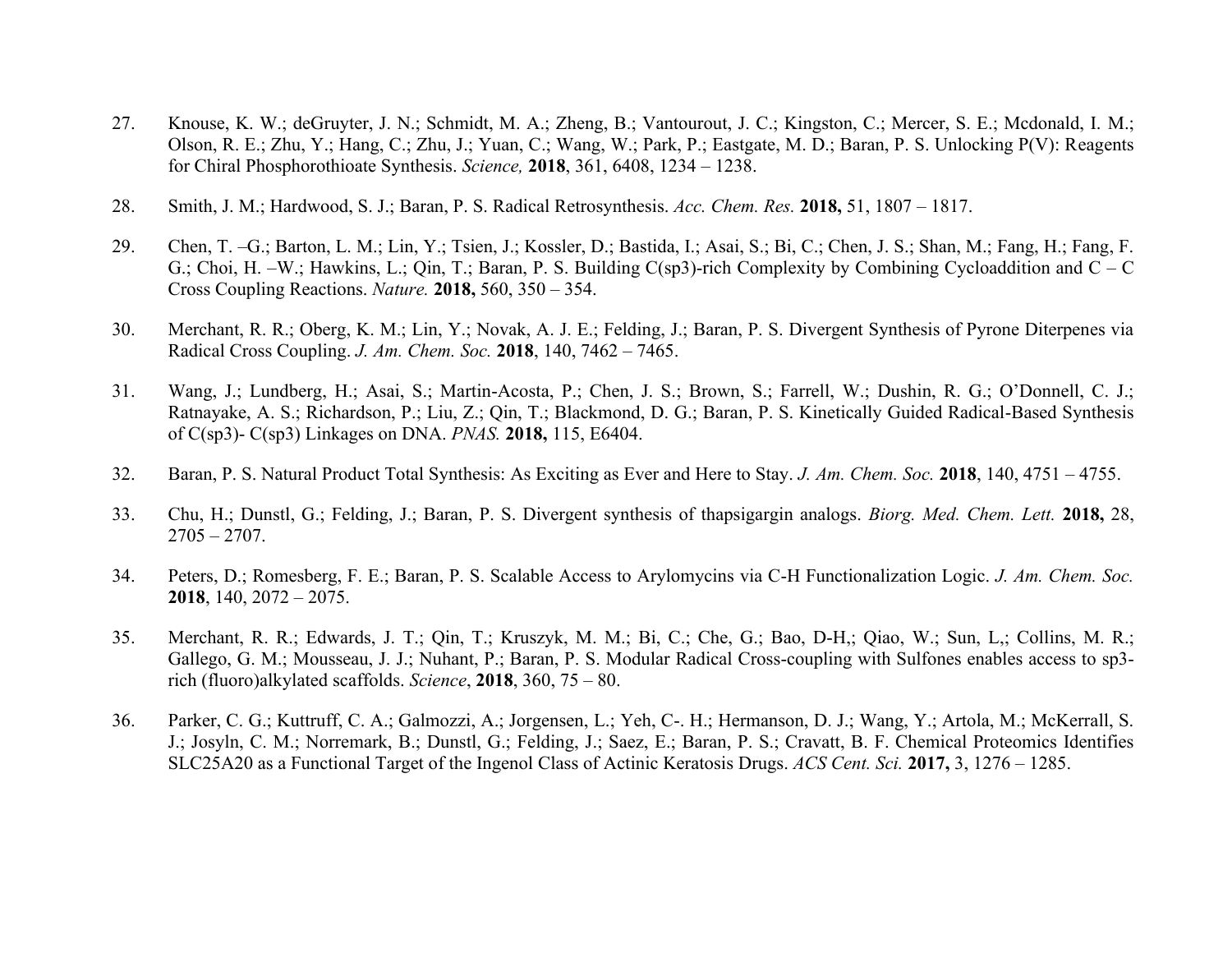- 37. deGruyter, J. N,; Malins, L. R.; Wimmer, L.; Clay, K. J; Lopez-Ogalla, J.; Qin, T.; Cornella, J.; Liu, Z.; Che, G.; Bao, D.; Stevens, J. M.; Qiao, J. X.; Allen, M. P.; Poss, M. A.; Baran, P. S. CITU: A Peptide and Decarboxylative Coupling Reagent, *Org. Lett.* **2017**, 18, 6196.
- 38. Yan, M.; Kawamata, Y.; Baran, P. S. Synthetic Organic Electrochemical Methods since 2000: On the Verge of a Renaissance. *Chem. Rev.* **2017**, 117, 13230.
- 39. Li, C.; Kawamata, Y.; Nakamura, H.; Vantourout, J. C.; Liu, Z.; Hou, Q.; Bao, D.; Starr, J. T.; Chen, J.; Yan, M.; Baran, P. S. Electrochemically Enabled, Ni-Catalyzed Amination, *Angew. Chem. Int. Ed.* **2017,** 56, 13088 – 13093.
- 40. Yan, M.; Kawamata, Y.; Baran, P. S. Synthetic Organic Electrochemistry: Calling all Engineers, *Angew. Chem. Int. Ed.* **2017,**   $56, 2 - 9.$
- 41. Trammell, R.; See, Y.; Herrmann, A. T.; Xie, N.; Diaz, D. E.; Siegler, M. A.; Baran, P. S. Garcia-Bosch, I. Decoding the Mechanism of Intramolecular Cu-Directed Hydroxylation of sp3 C-H Bonds, *J. Org. Chem.* **2017,** 82, 7887 – 7904.
- 42. deGruyter, J. N.; Malins, L. R.; Baran, P. S. Residue-Specific Peptide Modification: A Chemist's Guide, *Biochemistry*, **2017,** 56, 3863 – 3873.
- 43. Smith, J. M.; Qin, T.; Merchant, R. R.; Edwards, J. T.; Malins, L. R.; Liu, Z.; Che, G.; Shen, Z.; Shaw, S. A; Eastgate, M. D.; Baran, P. S. Decarboxylative Alkynylation, *Angew. Chem. Int. Ed.* **2017***,* 56, 1 – 6.
- 44. Kawamata, Y.; Yan, M.; Liu, Z.; Bao, D. –H; Chen, J,; Starr, J.; Baran, P. S. Scalable, Electrochemical Oxidation of Unactivated C-H Bonds, *J. Am Chem Soc.* **2017,** 139, 7448 – 7451.
- 45. Edwards, J. T.; Merchant, R. R.; McClymont, K. S.; Knouse, K. W.; Qin, T.; Malins, L. R.; Vokits, B.; Shaw, S. A.; Bao, D. H.; Wei, F. L.; Zhou, T.; Eastgate, M. D.; Baran, P. S. Decarboxylative Alkenylation, *Nature* **2017**, 545, 213 – 218.
- 46. Li, C.; Wang, J.; Barton, L. M.; Yu, S.; Tian, M.; Peters, D. S.; Kumar, M.; Yu, A. W.; Johnson, K. A.; Chatterjee, A. K.; Yan, M.; Baran, P. S. Decarboxylative Borylation, *Science* **2017**, 356, eaam7355.
- 47. Malins, L. R.; deGruyter, J. N.; Robbins, K. J.; Scola, P.N.; Eastgate, M.: Ghadiri, M. R.; Baran, P. S. Peptide Macrocyclization Inspired by Non-Ribosomal Imine Natural Products, *J. Am. Chem. Soc.* **2017**, 139, 5233 – 5241.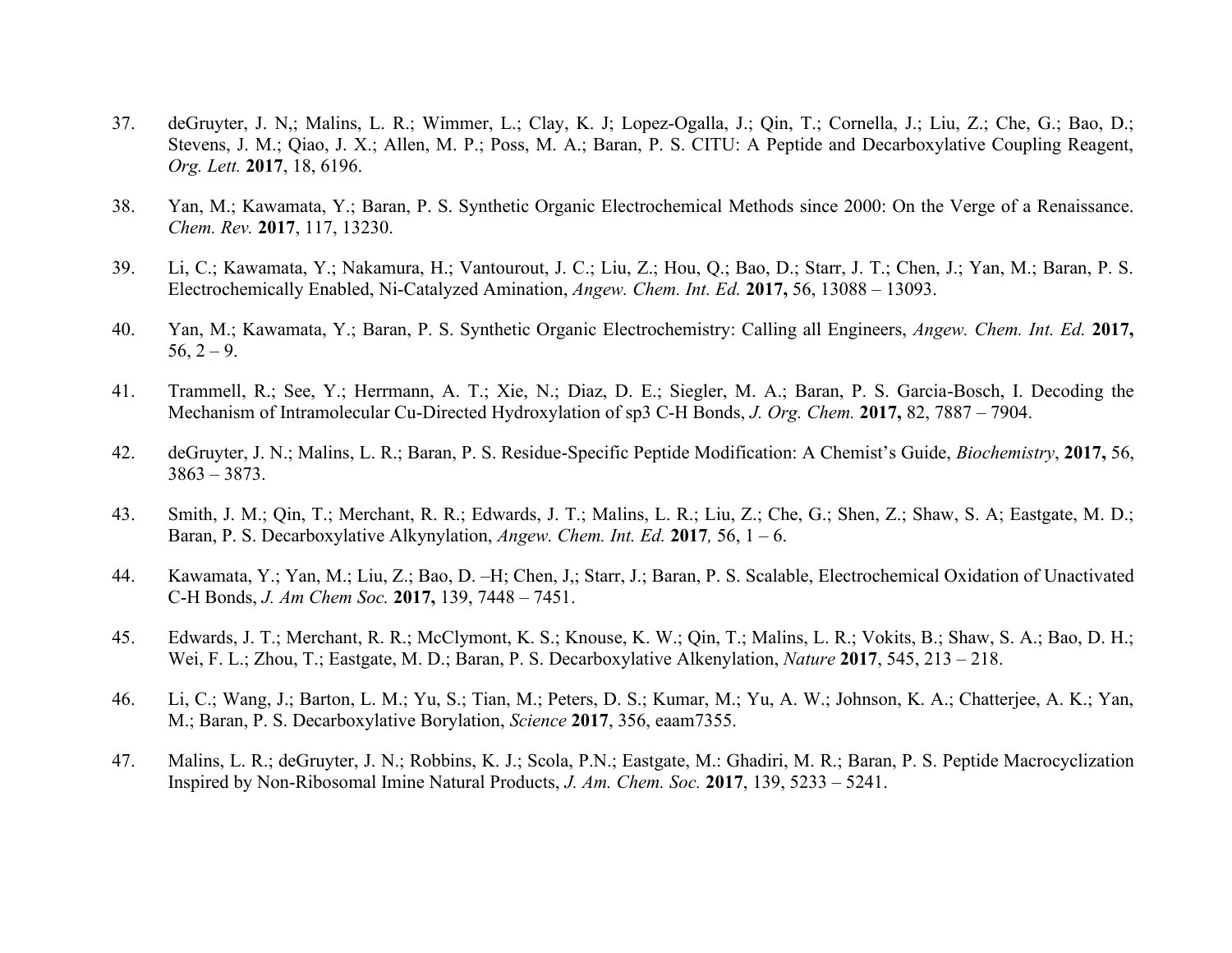- 48. Sandfort, F.; O'Neill, M. J.; Cornella, J.; Wimmer, L.; Baran, P. S. Alkyl-(Hetero)Aryl Bond Formation via Decarboxylative Cross-Coupling: A Systematic Analysis, *Angew. Chem. Int. Ed.* **2017***, 56,* 3319 – 3323.
- 49. Lopchuk, J. M.; Fjelbye, K.; Kawamata, Y.; Malins, L. R.; Pan, C. M.; Gianatassio, R.; Wang, J.; Prieto, L.; Bradowm J.; Brandt, T. A.; Collins, M. R.; Elleraas, J.; Ewanicki, J.; Farrell, W.; Fadeyl, O. O.; Gallego, G. M.; Mousseau, J. J.; Oliver, R.; Sach, N. W.; Smith, J. K.; Spangler, J. E.; Zhu, H.; Zhu, J.; Baran, P. S. Strain-Release Heteroatom Functionalization: Development, Scope, and Stereospecificity, *J. Am. Chem. Soc.* **2017**, *139*, 3209 – 3226.
- 50. Lo, J. C.; Kim, D.; Pan, C. M.; Edwards, J. T.; Yabe, Y.; Gui, J.; Qin, T.; Gutierrez, S.; Giacoboni, J.; Smith, M. W.; Holland, P. L.; Baran, P. S. Fe-Cataylzed C-C Bond Construction from Olefins via Radicals, *J. Am. Chem. Soc.* **2017**, *139*, 2484 – 2503.
- 51. Chu, H.; Smith, J.M.; Felding, J.; Baran, P.S. Scalable Synthesis of (–)-Thapsigargin, *ACS Cent. Sci.* **2017**, 3, 47 51.
- 52. Qin, T.; Malins, L. R.; Edwards, J. T.; Merchant, R. R.; Novak, A. J. E.; Zhong, J. Z.; Mills, R. B.; Yan, M.; Yuan, C.; Eastgate, M. D.; Baran, P. S. Nickel-Catalyzed Barton Decarboxylation and Giese Reactions: A Practical Take on Classic Transforms, *Angew. Chem. Int. Ed.* **2016,** *129,* 266 – 271.
- 53. Tian, M.; Yan, M.; Baran, P. S. 11-Step Total Synthesis of Ariaosamines, *J. Am. Chem. Soc.* **2016**, 14234 14237.
- 54. Yan, M.; Lo, J. C.; Edwards, J.T.; Baran, P. S. Radicals: Reactive Intermediates with Translational Potential, *J. Am. Chem. Soc.* **2016**, *138*, 12692 – 12714.
- 55. Toriyama, F.; Cornella, J.; Wimmer, L.; Chen, T.-G.; Dixon, D. D.; Creech, G.; Baran, P. S. Redox-Active Esters in Fe-Catalyzed C – C Coupling, *J. Am. Chem. Soc.* **2016**, 11132 – 11135.
- 56. Cernijenko, A.; Risgaard, R.; Baran, P. S. 11-Step Total Synthesis of (-) Maoecrystal V, *J. Am. Chem. Soc.* **2016**, *138,* 9425 9428.
- 57. Wang, J.; Qin, T.; Chen, T. G.; Wimmer, L.; Edwards, J. T.; Cornella, J.; Vokits, B.; Shaw, S. A.; Baran, P. S. Nickel-Catalyzed Cross Coupling of Redox-Active Esters with Boronic Acids, *Angew. Chem. Int. Ed.* **2016**, *55,* 9676-9679.
- 58. Horn, E. J.; Rosen, B. R.; Baran, P. S. Synthetic Organic Electrochemistry: An Enabling and Innately Sustainable Method, *ACS Cent. Sci* **2016**, *2*, 302 – 308.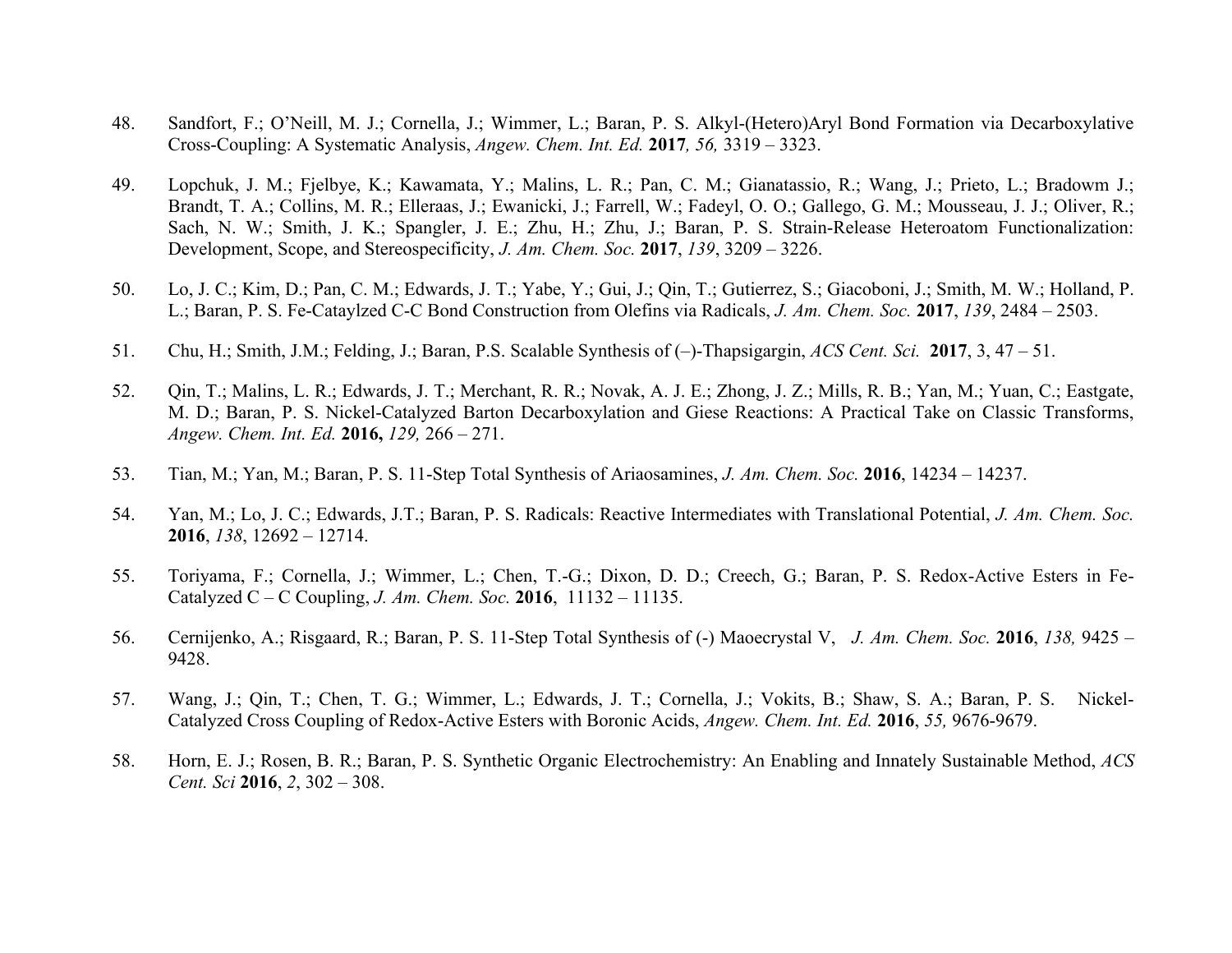- 59. Yuan, C.; Jin, Y.; Wilde, N. C.; Baran, P. S. Short, Enantioselective Total Synthesis of Highly Oxidized Taxanes, *Angew. Chem. Int. Ed.* **2016***, 55,* 8280-8284.
- 60. Martinez L. P.; Umemiya S.; Wengryniuk S. E.; Baran P. S. 11-Step Total Synthesis of Pallambins C and D, *J. Am. Chem. Soc.*  **2016**, *138*, 24, 7536-7539.
- 61. Quesnelle, C. A.; Gill, P.; Kim, S. H.; Chen, L.; Zhao, Y.; Fink, B. E.; Saulnier, M.; Frennesson, D.; DeMartino, M. P.; Baran, P. S.; Gavai, A.V.A Practical Approach for Enantio- and Diastereocontrol in the Synthesis of 2,3-Disubstituted Succinic Acid Esters: Synthesis of the pan-Notch Inhibitor BMS-906024, *Synlett* **2016,** 27, A-E.
- 62. Qin, T.; Cornella, J.; Li, C.; Malins, L. R.; Edwards, J. T.; Kawamura, S.; Maxwell, B. D.; Eastgate, M. D.; Baran, P.S. A General Alkyl-Alkyl Cross-coupling Enables by Redox-active Esters and Alkylzinc Reagents, *Science* **2016***, 352,* 6287, 801 – 805.
- 63. Horn, E. J.; Rosen, B. R.; Chen, Y.; Tang, J.; Chen, K.; Eastgate, M.D.; Baran, P. S. Scalable and Sustainable Electrochemical Allylic C-H Oxidation, *Nature* **2016***, 533,* 7601, 77 – 81.
- 64. Kawamura, S.; Chu, H.; Felding, J.; Baran, P. S. Nineteen-Step Total Synthesis of (+)-Phorbol, *Nature* **2016**, *532*, 90 93.
- 65. Cornella, J.; Edwards, J. T.; Qin, T.; Kawamura, S.; Wang, J.; Pan, C. M.; Gianatassio, R.; Schmidt, M.; Eastgate, M. D.; Baran, P. S. Practical Ni-catalyzed Aryl-Alkyl Cross-coupling of Secondary Redox-active Esters, *J. Am. Chem. Soc*. **2016**, *138*, 2174- 2177.
- 66. Gianatassio, R.; Lopchuk, J. M.; Wang, J.; Pan, C. M.; Malins, L. R.; Prieto, L.; Brandt, T. A.; Collins, M. R.; Gallego, G. M.; Sach, N. W.; Spangler, J. E.; Zhu, H.; Zhu, J.; Baran, P. S. Strain Release Amination, *Science* **2016**, *351*, 241 – 246.
- 67. O'Brien, A. G.; Luca, O. R.; Baran, P. S.; Blackmond, D. G. In Situ FTIR Spectroscopic Monitoring of Electrochemically Controlled Organic Reactions in a Recycle Reactor, *React. Chem. Eng.* **2016***, 1,* 90-95.
- 68. Jin, Y.; Yeh, C. H.; Kuttruff, C. A.; Jorgensen, L.; Dünstl, G.; Felding, J.; Natarajan, S. R.; Baran, P. S. C-H Oxidation of Ingenanes Enables Potent and Selective Protein Kinase C Isoform Activation, *Angew. Chem. Int. Ed.* **2015**, *54*, 14044 – 14048.
- 69. Feng, Y.; Holte, D.; Zoller, J.; Umemiya, S.; Simke, L. R.; Baran, P. S. Total Synthesis of Verruculogen and Fumitremorgin A Enabled by Ligand-Controlled C–H Borylation, *J. Am. Chem. Soc*. **2015**, *137*, 10160 – 10163.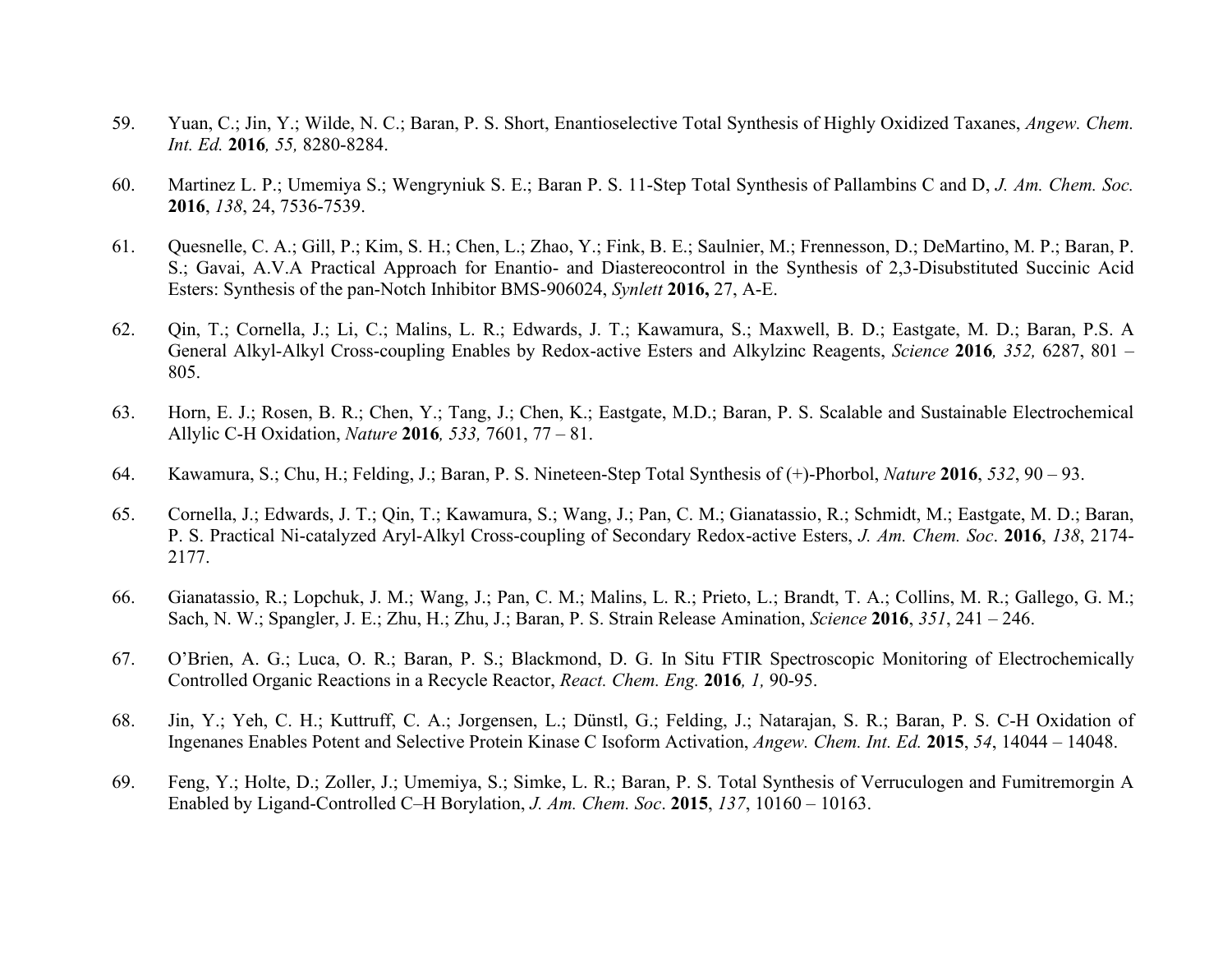- 70. Gui, J.; Pan, C-M.; Jin, Y.; Qin, T.; Lo, J. C.; Lee, B. J.; Spergel, S. H.; Mertzman, M. E.; Pitts, W. J.; La Cruz, T. E.; Schmidt, M. A.; Darvatkar, N.; Natarajan, S. R.; Baran, P. S. Practical Olefin Hydroamination with Nitroarenes, *Science* **2015**, *348*, 886 – 891.
- 71. Michaudel, Q.; Ishihara, Y.; Baran, P. S. Academia-Industry Symbiosis in Organic Chemistry, *Acc. Chem. Res.* **2015**, *48*, 712 721.
- 72. Renata, H.; Zhou, Q.; Dünstl, G.; Felding, J.; Merchant, R. R.; Yeh, C.-H.; Baran, P. S. Development of a Concise Synthesis of Ouabagenin and Hydroxylated Corticosteroid Analogues, *J. Am. Chem. Soc.* **2015**, *137*, 1330 – 1340.
- 73. Dao, H. T.; Li, C.; Michaudel, Q.; Maxwell, B. D.; Baran, P. S. Hydromethylation of Unactivated Olefins, *J. Am. Chem. Soc*. **2015**, *137*, 8046 – 8049.
- 74. Gavai, A.V.; Quesnelle, C.; Norris, D.; Han, W-C.; Gill, P.; Shan, W.; Balog, A.; Chen, K.; Tebben, A.; Rampulla, R.; Wu, D-R.; Zhang, Y.; Mathur, A.; White, R.; Rose, A.; Wang, H.; Yang, Z.; Ranasinghe, A.; D'Arienzo, C.; Gaurino, V.; Xiao, L.; Su, C.; Everlof, G.; Vinod, A.; Shen, D.R.; Cvijic, M.E.; Menard, K.; Wen, M-L.; Meredith, J.; Trainor, G.; Lombardo, L.J.; Olson, R.; Baran, P.S.; Hunt, J.T.; Vite, G.D.; Fischer, B.S.; Westhouse, R.A.; Lee, F,Y. Discovery of Clinical Candidate BMS-906024: A Potent Pan-Notch Inhibitor for the Treatment of Leukemia and Solid Tumors, *Med. Chem. Lett.* **2015**, *6*, 523 – 527.
- 75. Maimone, T.J.; Ishihara, Y.; Baran, P.S. Scalable Total Syntheses of (–)-Hapalindole U and (+)-Ambiguine H, *Tetrahedron*. **2015**, *71*, 3652 – 3665.
- 76. Ma, Z.; Wang, X.; Wang, X.; Rodriguez, R. A.; Moore, C. E.; Gao, S.; Tan, X.; Ma, Y.; Rheingold, A. L.; Baran, P. S.; Chen, C. Response to Comment on "Asymmetric Syntheses of Sceptrin and Massadine and Evidence for Biosynthetic Enantiodivergence, *Science* **2015**, *349*, 149.
- 77. Shaw, S. A.; Balasubramanian, B.; Bonacorsi, S.; Cortes, J. C.; Cao, K.; Chen, B. C.; Dai, J.; Decicco, C.; Goswami, A.,;Guo, Z.; Hanson, R.; Humphreys, W. G.; Lam, P.Y.S.; Li, W.; Mathur, A.; Maxwell, B.D.; Michaudel, Q.; Peng, L.; Pudzianowski, A.; Qiu, F.; Su, S.; Sun, D.; Tymiak, A.A.; Vokits, B.P.; Wang, B.; Wexler, R.; Wu, D.; Zhang, Y.; Zhao, R., Baran, P.D. Synthesis of Biologically Active Piperidine Metabolites of Clopidogrel: Determination of Structure and Analyte Development, *J. Org. Chem.* **2015**, *80*, 7019 – 7032.
- 78. See, Y. Y., Herrmann, A. T., Aihara, Y., Baran, P. S. Scalable C-H Oxidation with Copper: Synthesis of Polyoxypregnanes, *J. Am. Chem. Soc*. **2015**, *137*, 13776 – 13779.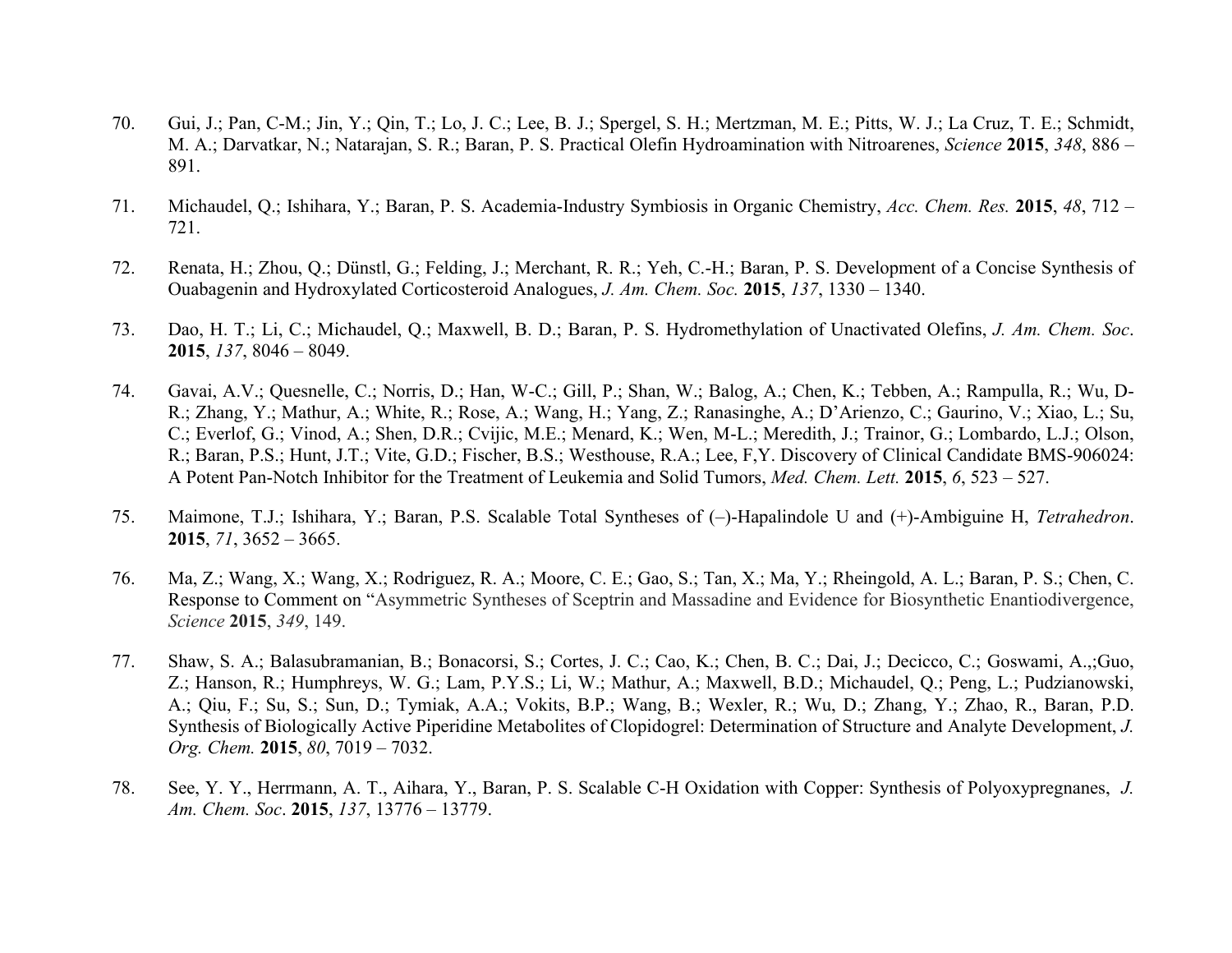- 79. Hong, X.; Holte, D.; Goetz, D.; Baran, P.S. Houk, K. On the Mechanism, Reactivity and Selectivity of Ni-Catalyzed [4+4+2] Cycloadditions of Dienes and Alkynes, *J. Org. Chem.* **2014**, *79*, 12177 – 12184*.*
- 80. Lo, J.C.; Gui, J.; Yabe, Y.; Pan, C.-M.; Baran, P.S. Functionalized Olefin Cross-Coupling to Construct Carbon, *Nature* **2014**, *516,* 343 – 348.
- 81. Rodriguez, R.A.; Barrios Steed, D.; Kawamata, Y.; Su, S.; Smith, P.A.; Steed, T.C., Romesberg, F.E.; Baran, P.S. Axinellamines as Broad Spectrum Antibacterial Agents: Scalable Synthesis and Biology, *J. Am. Chem. Soc.*. **2014**, *136*, 15403 – 15413.
- 82. Dao, H.T.; Baran, P.S. Quinone Diazides for Olefin Functionalization, *Angew. Chem. Int. Ed.* **2014**, *53*, 14382 14386.
- 83. Michaudel, Q.; Journot, G.; Regueiro-Ren, A.; Goswami, A.; Guo, Z.; Tulley, T.P.; Zou, L.; Ramabhadran, R.O.; Houk, K.N.; Baran, P.S. Improving Physical Properties via C–H Oxidation: Chemical and Enzymatic Approaches, *Angew. Chem. Int. Ed.* **2014**, *53*, 12091 – 12096.
- 84. Ma, Z.; Wang, X.; Rodriguez, R.A.; Moore, C.E.; Gao, S.; Tan, X.; Ma, Y.; Rheingold, A.L.; Baran, P.S.; Chen, C. Asymmetric Syntheses of Sceptrin and Massadine and Evidence for Biosynthetic Enantiodivergence, *Science* **2014**, *346*, 219 – 224.
- 85. O'Brien, A.G.; Maruyama, A.; Inokuma, Y.; Fujita, M.; Baran, P.S.; Blackmond, D.G. Radical C–H Functionalization of Heteroarenes Under Electrochemical Control, *Angew. Chem. Int. Ed.* **2014**, *53*, 11868 – 11871.
- 86. Cherney, E.C.; Lopchuk, J.M.; Green, J.C.; Baran, P.S. A Unified Approach to *ent*-Atisane Diterpenes and Related Alkaloids: Synthesis of (–)-Methyl Atisenoate, (–)-Isoatisine, and the Hetidine Skeleton, *J. Am. Chem. Soc.*. **2014**, *136*, 12592 – 12595.
- 87. Gianatassio, R.; Kawamura, S.; Eprile, C.L.; Foo, K.; Ge, J.; Burns, A.C.; Collines, M.R.; Baran, P.S. Simple Sulfinate Synthesis Enables C–H Trifluoromethylcyclopropanation, *Angew. Chem. Int. Ed.* **2014**, *53*, 9851 – 9855.
- 88. Teufel, R.; Kaysser, L.; Villaume, M.T.; Diethelm, S.; Carbullido, M.K.; Baran, P.S.; Moore, B.S. One-Pot Enzymatic Synthesis of Merochlorin A and B, *Angew. Chem. Int. Ed.* **2014**, *53*, 11019 – 11022.
- 89. Rodriguez, R.A.; Pan, C.-M.; Yabe, Y.; Kawamata, Y.; Eastgate, M.D.; Baran, P.S. Palau'chlor: A Practical and Reactive Chlorinating Reagent, *J. Am. Chem. Soc.* **2014**, *136*, 6908 – 6911.
- 90. Rosen, B.R.; Werner, E.W.; O'Brien, A.G.; Baran, P.S. Total Synthesis of Dixiamycin B by Electrochemical Oxidation, *J. Am. Chem. Soc.* **2014**, *136*, 5571 – 5574.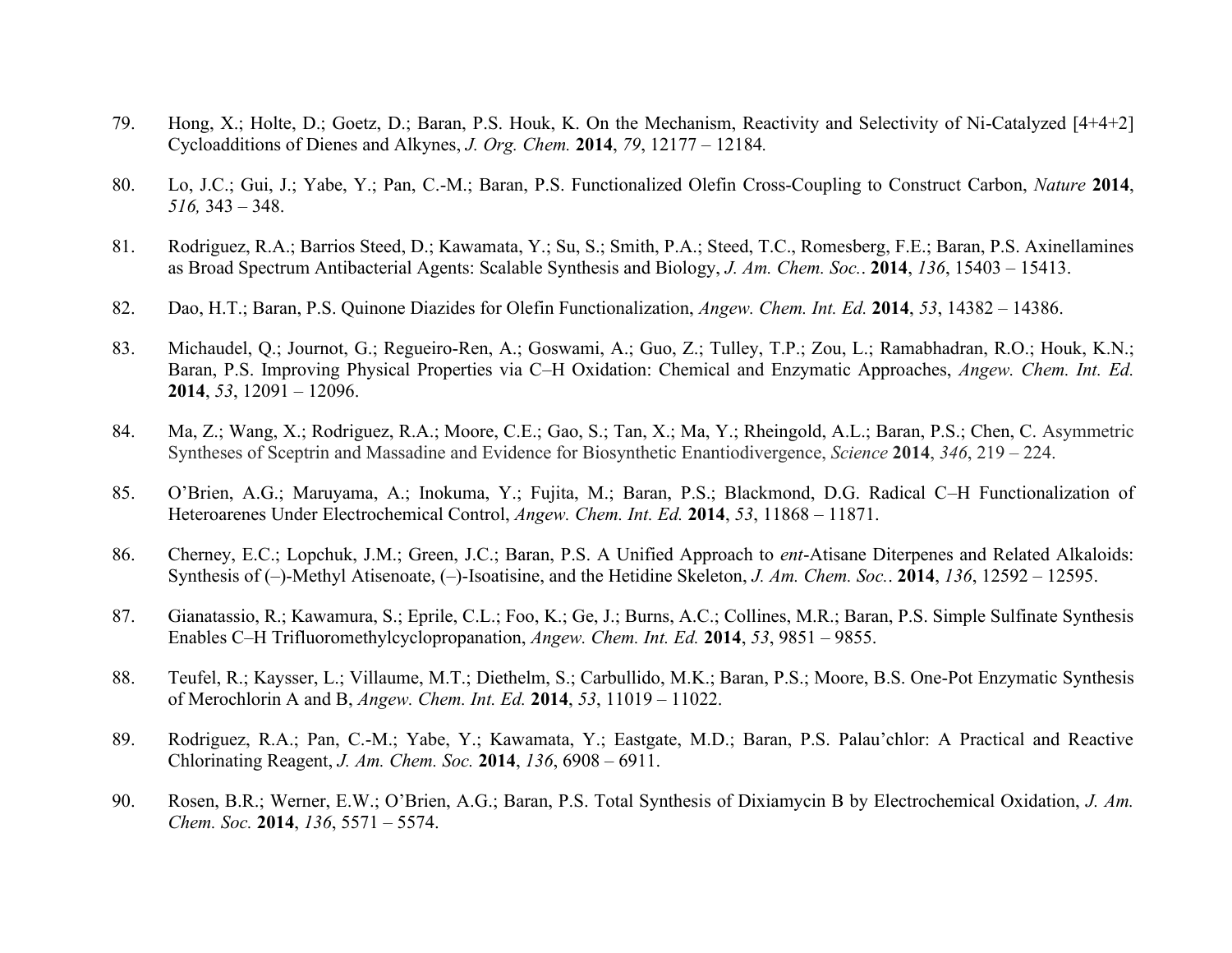- 91. McKerrall, S. J.; Jorgensen, L.; Kuttruff, C.A.; Ungeheuer, F.; Baran, P.S. Development of a Concise Synthesis of (+)-Ingenol, *J. Am. Chem. Soc.* **2014**, *136*, 5799 – 5810.
- 92. Foo, K.; Sella, E.; Thome, I.; Eastgate, M.D.; Baran, P.S. A Mild Ferrocene-catalyzed C–H Imidation of (Hetero)Arenes, *J. Am. Chem. Soc.* **2014**, *136*, 5279 – 5282.
- 93. Wilde, N.C.; Isomura, M.; Mendoza, A.; Baran, P.S. Two-Phase Synthesis of (–)-Taxuyunnanine D, *J. Am. Chem. Soc.* **2014**, *136*, 4909 – 4912.
- 94. Gui, J.; Zhou, Q.; Pan, C.-M.; Yabe, Y.; Burns, A.C.; Collins, M.R.; Ornelas, M.A.; Ishihara, Y.; Baran, P.S. A C–H Methylation Reaction of Heteroarenes Inspired by Radical SAM Methyl Transferase, *J. Am. Chem. Soc.* **2014**, *136*, 4853 – 4856.
- 95. Gutekunst, W. R.; Baran, P. S. Applications of C–H Functionalization Logic to Cyclobutane Synthesis, *J. Org. Chem.* **2014**, *79*,  $2430 - 2452$ .
- 96. O'Hara, F.; Burns, A. C.; Collins, M. R.; Dalvie, D.; Omelas, M.A.; Vaz, A.D.N.; Fujiwara, Y.; Baran, P. S. A Simple Litmus Test for Aldehyde Oxidase Metabolism of Heteroarenes, *J. Med. Chem.* **2014**, *57*, 1616 – 1620.
- 97. Lo, J. C.; Yabe, Y.; Baran. P.S. A Practical and Catalytic Reductive Olefin Coupling, *J. Am. Chem. Soc.* **2014**, *136*, 1304 1307.
- 98. Kuttruff, C.A.; Eastgate, M.D.; Baran, P.S. Natural Product Synthesis in the Age of Scalability, *Nat. Prod. Rep.* **2014**, *31*, 419 432.
- 99. Teufel, R.; Miyanaga, A.; Michaudel, Q.; Stull, F.; Louie, G.; Noel, J.P.; Baran, P.S.; Palfey, B.; Moore, B.S. Flavin-mediated dual oxidation controls an enzymatic Favorskii-type rearrangement, *Nature* **2013**, *503*, 552 – 556.
- 100. Zhou, Q.; Gui, J.; Pam, C.-M.; Albone, E.; Cheng, X.; Suh, E.M.; Grasso, L.; Ishihara, Y.; Baran, P.S. Bioconjugation by Native Chemical Tagging of C–H Bonds, *J. Am. Chem. Soc.* **2013**, *135*, 12994 – 12997.
- 101. O'Hara, F.; Blackmond, D. G.; Baran, P. S. Radical-based Regioselective C–H Functionalization of Heterocycles: Prediction, Scope and Tunability. *J. Am. Chem. Soc.* **2013**, *135*, 12122 – 12134.
- 102. Jørgensen, L.; McKerrall, S.J.; Kuttruff, C.A.; Ungeheuer, F.; Felding, J.; Baran, P.S. 14-step Synthesis of (+)-Ingenol from (+)- 3-Carene. *Science* **2013**, *341*, 878 – 882.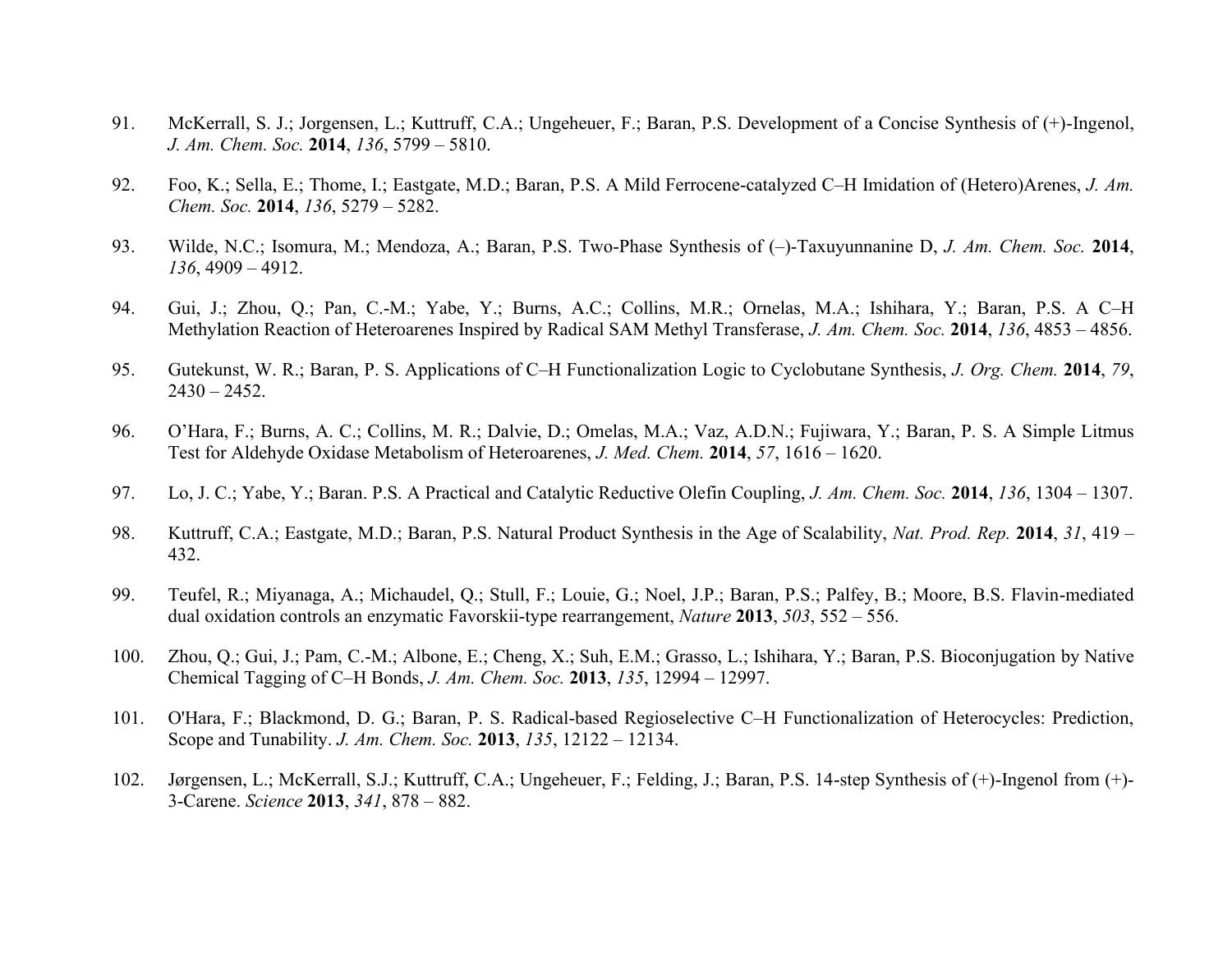- 103. Cherney, E.C.; Green, J.C.; Baran, P.S. Synthesis of *ent*-Kaurane and Beyerane Diterpenoids via Controlled Fragmentations of Overbred Intermediates. **2013**, *52*, 9019 – 9022.
- 104. Rosen, B.R.; Simke, L.R.; Thuy-Boun, P.S.; Dixon, D.D.; Yu, J.-Q.; Baran, P.S. C-H Functionalization Logic Enables Synthesis of (+)-Hongoquercin A and Related Compounds,*.* **2013**, *52*, 7317 – 7320.
- 105. Zou, L.; Paton, R. S.; Eschenmoser, A.; Newhouse, T. R.; Baran, P. S.; Houk, K. N. Enhanced Reactivity in Dioxirane C–H Oxidations via Strain Release: A Computational and Experimental Study, *J. Org. Chem.* **2013**, *78*, 4037 – 4048.
- 106. Usui, I.; Lin, D.W.; Masuda, T.; Baran, P. S. Convergent Synthesis and Structural Confirmation of Phellodonin and Sarcodonin ε, *Org. Lett.* **2013**, *15*, 2080 – 2083*.*
- 107. O'Hara, F.; Baxter, R. D.; O'Brien, A.G.; Collins, M. R.; Dixon, J. A.; Fujiwara, Y.; Ishihara, Y.; Baran, P. S. Preparation and Purification of Zinc Sulphinate Reagents for Drug Discovery, *Nature Protocols.* **2013**, *8*, 1042 – 1047*.*
- 108. Ishihara, Y.; Mendoza, A.; Baran, P. S. Total Synthesis of Taxane Terpenes: Cyclase Phase, *Tetrahedron.* **2013**, *69*, 5685 5701*.*
- 109. Zhou, Q.; Ruffoni, A.; Gianatassio, R.; Fujiwara, Y.; Sella, E.; Shabat, D.; Baran, P.S. Direct Synthesis of Fluorinated Heteroarylether Bioisosteres, *Angew. Chem. Int. Ed.* **2013**, *52*, 3949 – 3952*.*
- 110. Wengryniuk, S.E.; Weickgenannt, A.; Relher, C.; Strotman, N.A.; Chen, K.; Eastgate, M.D.; Baran, P. S. Regioselective Bromination of Fused Heterocyclic *N*-Oxides, *Org. Lett.* **2013**, *15*, 792 – 795.
- 111. Renata, H.; Zhou, Q.; Baran, P. S. Strategic Redox Relay Enables A Scalable Synthesis of Ouabagenin, A Bioactive Cardenolide, *Science* **2013**, *339,* 59 – 63.
- 112. Mendoza, A.; Baran, P.S. Synthesis: A Constructive Debate Practical Chemistry, *Nature* **2012**, *492*, 188 189.
- 113. Fujiwara, Y.; Dixon, J.A.; O'Hara, F.; Daa Funder, E.; Dixon, D.D.; Rodriguez, R.A.; Baxter, R.D.; Herlé, B.; Sach, N.; Collins, M.R.; Ishihara, Y.; Baran, P.S. Practical and Innate Carbon-Hydrogen Functionalization of Heterocycles, *Nature* **2012**, *492*, 95 – 100.
- 114. Karton-Lifshin, N.; Albertazzi, L.; Bendikov, M.; Baran, P.S.; Shabat, D. "Donor-Two-Acceptor" Dye Design: A Distinctive Gateway to NIR Fluorescence, *J. Am. Chem. Soc.* **2012**, *134*, 20412 – 20420.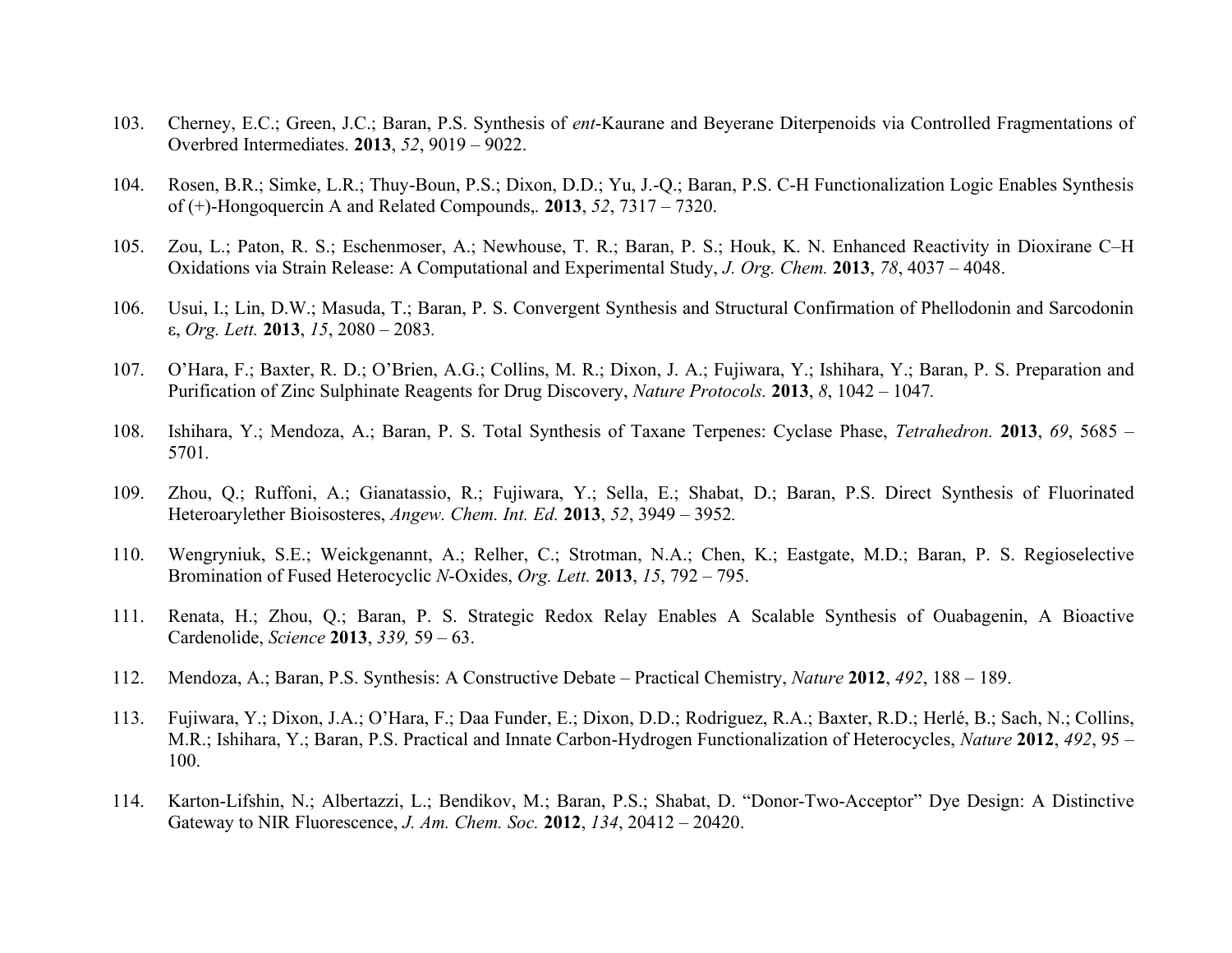- 115. Foo, K.; Usui, I.; Götz, D.C.; Werner, E.W.; Holte, D.; Baran, P.S. Scalable, Enantioselective Synthesis of Germacrenes and Related Sesquiterpenes Inspired by Terpene Cyclase Phase Logic, *Angew. Chem. Int. Ed.* **2012**, *51*, 11491 – 11495.
- 116. Voica, A.F.; Mendoza, A.; Gutekunst, W.R; Fraga, J.O.; Baran, P.S. Guided Desaturation of Unactivated Aliphatics, *Nature Chem.* **2012**, *4*, 629 – 635.
- 117. Gutekunst, W.R.; Gianatassio, R.; Baran, P.S. Sequential C(sp3)–H Arylation and Olefination: Total Synthesis of the Proposed Structure of Pipercyclobutanamide A, *Angew. Chem. Int. Ed.* **2012**, *51*, 7507 – 7512.
- 118. Gulder, T.; Baran, P.S. Strained Cyclophane Natural Products: Macrocyclization at Its Limits, *Nat. Prod. Rep.* **2012**, *29*, 899 934.
- 119. Krenske, K.H.; Perry, E.W.; Jerome, S.V.; Maimone, T.J.; Baran, P.S.; Houk, K.N. Why a Proximity-Induced Diels–Alder Reaction Is So Fast, *Org. Lett.* **2012**, *14*, 3016 – 3019.
- 120. Lansdell, T.A.; Hewlett, N.M.; Skoumbourdis, A.P.; Fodor, M.D.; Seiple, I.B.; Su, S.; Baran, P.S.; Feldman, K.S.; Tepe, J.J. Palau'amine and Related Oroidin Alkaloids Dibromophakellin and Dibromophakellstatin Inhibit the Human 20S Proteasome, *J. Nat. Prod*. **2012**, *75*, 980 – 985.
- 121. Dixon, D.D.; Lockner, J.W.; Zhou, Q.; Baran, P.S. Scalable, Divergent Synthesis of Meroterpenoids via "Borono-sclareolide", *J. Am. Chem. Soc.* **2012**, *134*, 8432 – 8435.
- 122. Köck, M.; Schmidt, G.; Seiple, I.B.; Baran, P.S. Configurational Analysis of Tetracyclic Dimeric Pyrrole-Imidazole Alkaloids Using a Floating Chirality Approach, *J. Nat. Prod.* **2012**, *75*, 127 – 130.
- 123. Michaudel, O.; Thevenet, D.; Baran, P.S. Intermolecular Ritter-Type C–H Amination of Unactivated sp<sup>3</sup> Carbons, *J. Am. Chem. Soc.* **2012**, *134*, 2547 – 2550.
- 124. Fujiwara, Y.; Dixon, J.; Rodriguez, R.A.; Baxter, R.D.; Dixon, D.D.; Collins, M.R.; Blackmond, D.G.; Baran, P.S. A New Reagent for Direct Difluoromethylation, *J. Am. Chem. Soc.* **2012**, *134*, 1494 – 1497.
- 125. Holte, D.; Götz, D.C.; Baran, P.S. An Approach to Mimicking the Sesquiterpene Cyclase Phase by Nickel-Promoted Diene/Alkyne Cooligomerization, *J. Org. Chem.* **2012**, *77*, 825 – 842.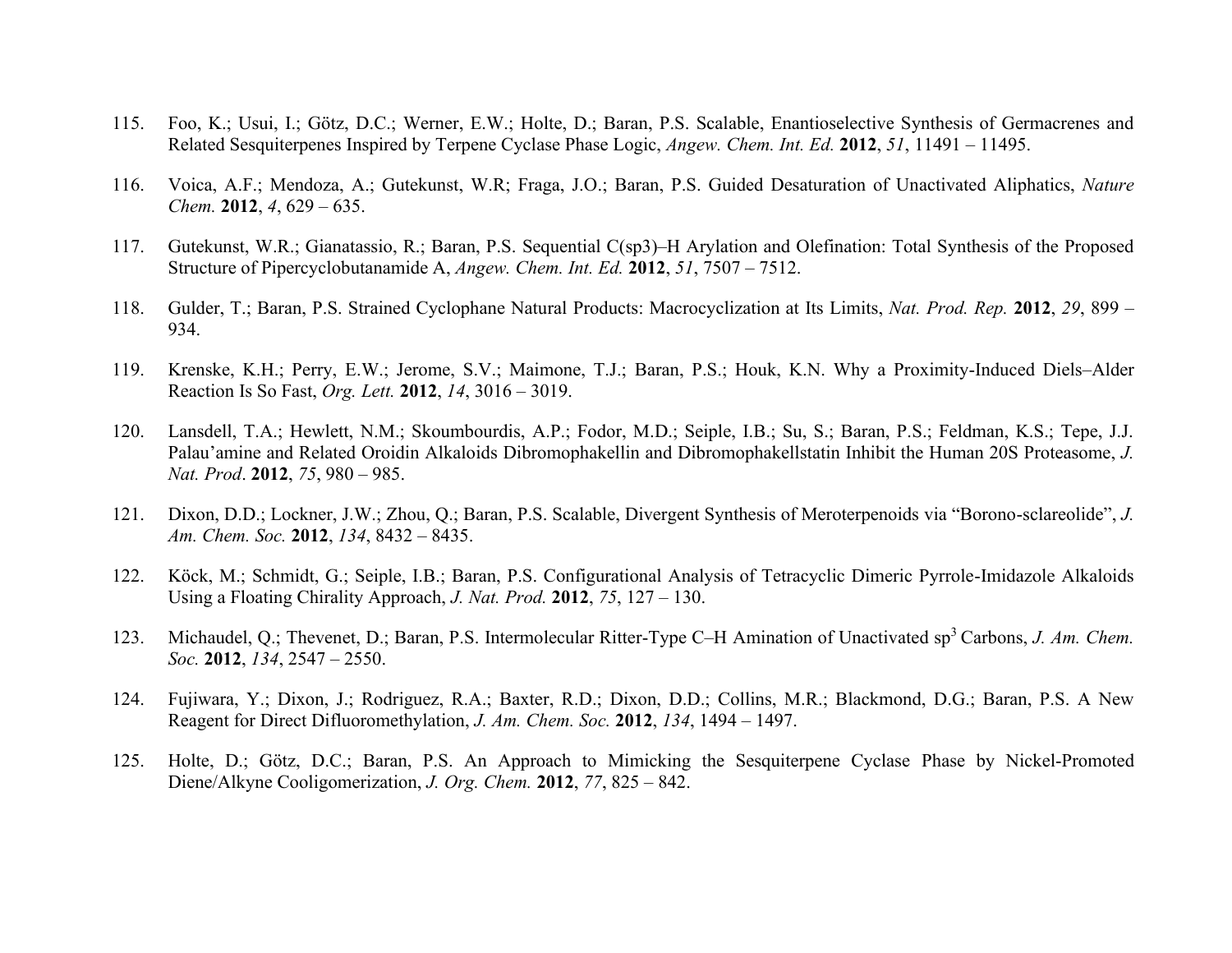- 126. Brueckl, T.; Baxter, R.D.; Ishihara, Y.; Baran, P.S. Innate and Guided C–H Functionalization Logic, *Acc. Chem. Res.* **2012**, *45*, 826 – 839.
- 127. Gutekunst, W.R.; Baran, P.S. Total Synthesis and Structural Revision of the Piperarborenines via Sequential Cyclobutane C–H Arylation, *J. Am. Chem. Soc.* **2011**, *133*, 19076 – 19079.
- 128. Mendoza, A.; Ishihara, Y.; Baran, P.S. Scalable, Enantioselective Taxane Total Synthesis, *Nature Chem.* **2011**, *4*, 21 25.
- 129. Lockner, J.W.; Dixon, D.D.; Risgaard, R.; Baran, P.S. Practical Radical Cyclizations with Arylboronic Acids and Trifluoroborates, *Org. Lett.* **2011**, *13*, 5628 – 5631.
- 130. Seiple, I.B.; Su, S.; Young, I.S.; Nakamura, A.; Yamaguchi, J.; Jorgensen, L.; Rodriguez, R.A.; O'Malley, D.P.; Gaich, T.; Köck, M.; Baran, P.S. Enantioselective Total Synthesis of (–)-Palau'amine, (–)-Axinellamines, and (–)-Massadines, *J. Am. Chem. Soc.* **2011**, *133*, 14710 – 14726.
- 131. Su, S.; Rodriguez, R.A; Baran, P.S. Scalable, Stereocontrolled Total Synthesis of ( $\pm$ )-Axinellamines A and B, *J. Am. Chem. Soc.* **2011**, *133*, 13922 – 13925.
- 132. Ji, Y.; Brueckl, T.; Baxter, R.D.; Fujiwara, Y.; Seiple, I.B.; Su, S.; Blackmond, D.G.; Baran, P.S. Innate C–H Trifluoromethylation of Heterocycles, *PNAS* **2011**, *108*, 14411 – 14415.
- 133. Shi, J.; Manolikakes, G.; Yeh, C-H.; Guerrero, C.A.; Shenvi, R.A.; Shigehisa, H.; Baran, P.S. Scalable Synthesis of Cortistatin A and Related Structures, *J. Am. Chem. Soc.* **2011**, *133*, 8014 – 8027.
- 134. Fujiwara, Y.; Domingo, V.; Seiple, I.B.; Gianatassio, R.; Del Bel, M.; Baran, P.S. Practical C–H Functionalization of Quinones with Boronic Acids, *J. Am. Chem. Soc.* **2011**, *133*, 3292 – 3295.
- 135. Newhouse, T.R.; Baran, P.S. If C-H Bonds Could Talk Selective C–H Bond Oxidation, *Angew. Chem. Int. Ed.* **2011**, *50*, 3362 – 3374.
- 136. Foo, K.; Newhouse, T.R.; Mori, I.; Takayama, H.; Baran, P.S. Total Synthesis-Guided Structure Elucidation of (+)- Psychotetramine, *Angew. Chem. Int. Ed.* **2011**, *50*, 2716 – 2719.
- 137. Cherney, E.C.; Baran, P.S. Terpenoid-Alkaloids: Their Biosynthetic Twist of Fate and Total Synthesis, *Isr. J. Chem.* **2011**, *51*,  $391 - 405$ .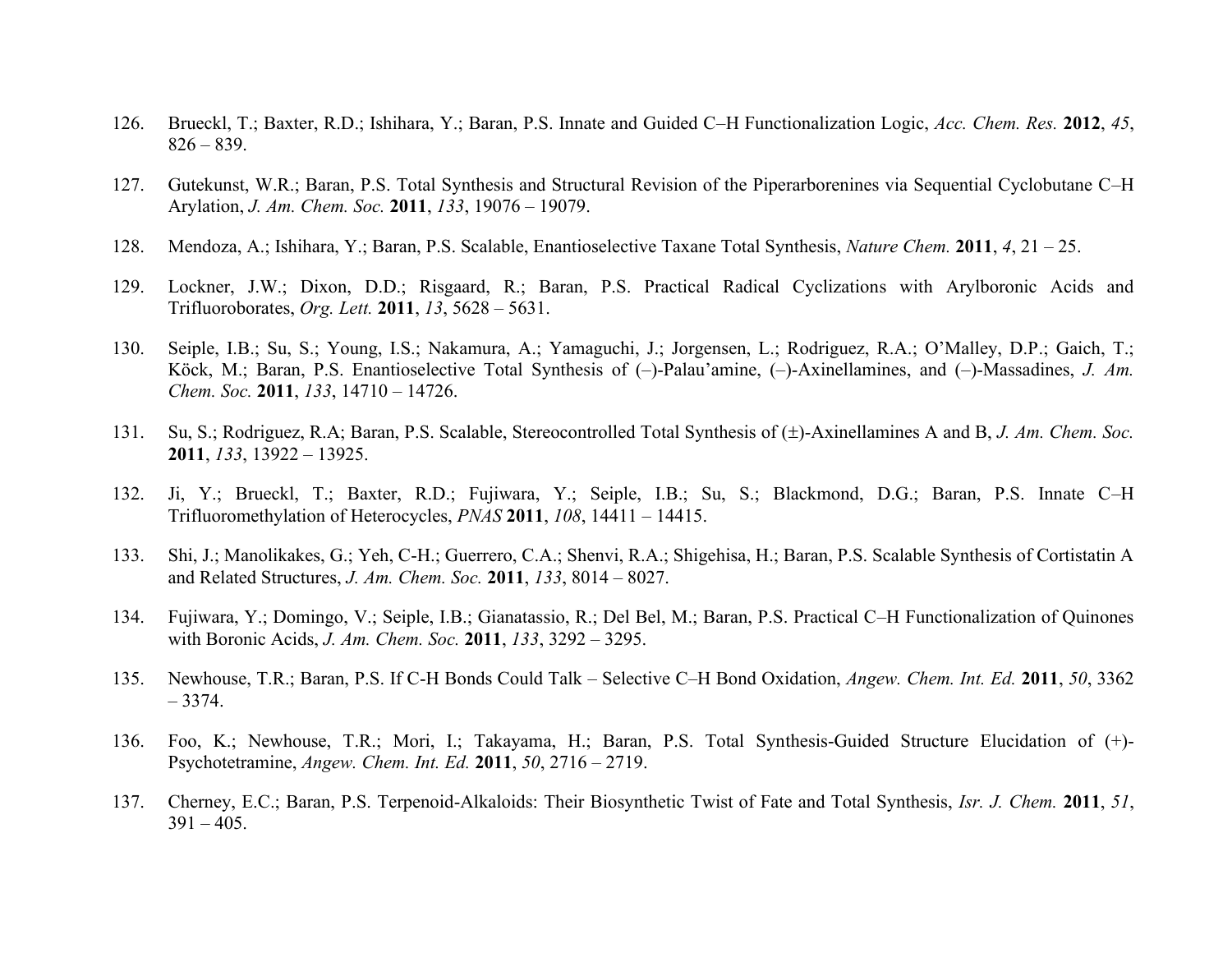- 138. Gutekunst, W.R.; Baran, P.S. C–H Functionalization Logic in Total Synthesis, *Chem. Soc. Rev.* **2011**, *40*, 1976 1991.
- 139. Jessing, M.; Baran, P.S. Oxidative Coupling of Indoles with 3-Oxindoles, *Heterocycles* **2011**, *82*, 1739 1745. (Special Issue Dedicated to Professor Dr. Albert Eschenmoser on the occasion of his 85<sup>th</sup> birthday)
- 140. Lin, D.W.; Su. S.; Masuda, T.; Biskup, M.B.; Nelson, J.D.; Baran, P.S. Synthesis-Guided Structural Revision of the Sarcodonin, Sarcoviolin, and Hydnellin Natural Product Family, *J. Org. Chem.* **2011**, *76*, 1013 – 1030.
- 141. Schallenberger, M.A.; Newhouse, T.; Baran, P.S.; Romesberg, F.E. The Psychotrimine Natural Products Have Antibacterial Activity against Gram-positive Bacteria and Act via Membrane Disruption, *J. Antibiot.* **2010**, *63*, 685 – 687.
- 142. Seiple, I.B.; Su, S.; Rodriguez, R.A.; Gianatassio, R.; Fujiwara, Y.; Sobel, A.L.; Baran, P.S. Direct C–H Arylation of Electron-Deficient Heterocycles with Arylboronic Acids, *J. Am. Chem. Soc.* **2010**, *132*, 13194 – 13196.
- 143. Sella, E.; Weinstain, R.; Erez, R.; Burns, N.Z.; Baran, P.S.; Shabat, D. Sulfhydryl-based Dendritic Chain Reaction, *Chem. Comm.* **2010**, *46*, 6575 – 6577.
- 144. Ishihara, Y.; Baran, P.S. Two-Phase Terpene Total Synthesis: Historical Perspective and Application to the Taxol Problem, *Synlett* **2010**, *12*, 1733 – 1745. (Invited on occasion of the 2010 Thieme-IUPAC award)
- 145. Gaich, T.; Baran, P.S. Aiming for the Ideal Synthesis, *J. Org. Chem*. **2010**, *75*, 4657 4673. (Invited on occasion of the 2010 Pure Chemistry award)
- 146. Newhouse, T.; Lewis, C.A.; Eastman, K.J.; Baran, P.S. Scalable Total Syntheses of *N*-Linked Tryptamine Dimers by Direct Indole–Aniline Coupling: Psychotrimine and Kapakahines B and F, *J. Am. Chem. Soc.* **2010**, *132*, 7119 – 7137.
- 147. Chen, K.; Ishihara, Y.; Morón Galán, M.; Baran, P.S. Total Synthesis of Eudesmane Terpenes: Cyclase Phase, *Tetrahedron*  **2010**, *66*, 4738 – 4744. (Special issue dedicated to the Tetrahedron Young Investigator Award winner in 2010, Prof. Brian M. Stoltz.)
- 148. Seiple, I.B.; Su, S.; Young, I.S.; Lewis, C.A.; Yamaguchi, J.; Baran, P.S. Total Synthesis of Palau'amine, *Angew. Chem. Int. Ed.* **2010**, *49*, 1095 – 1098*.*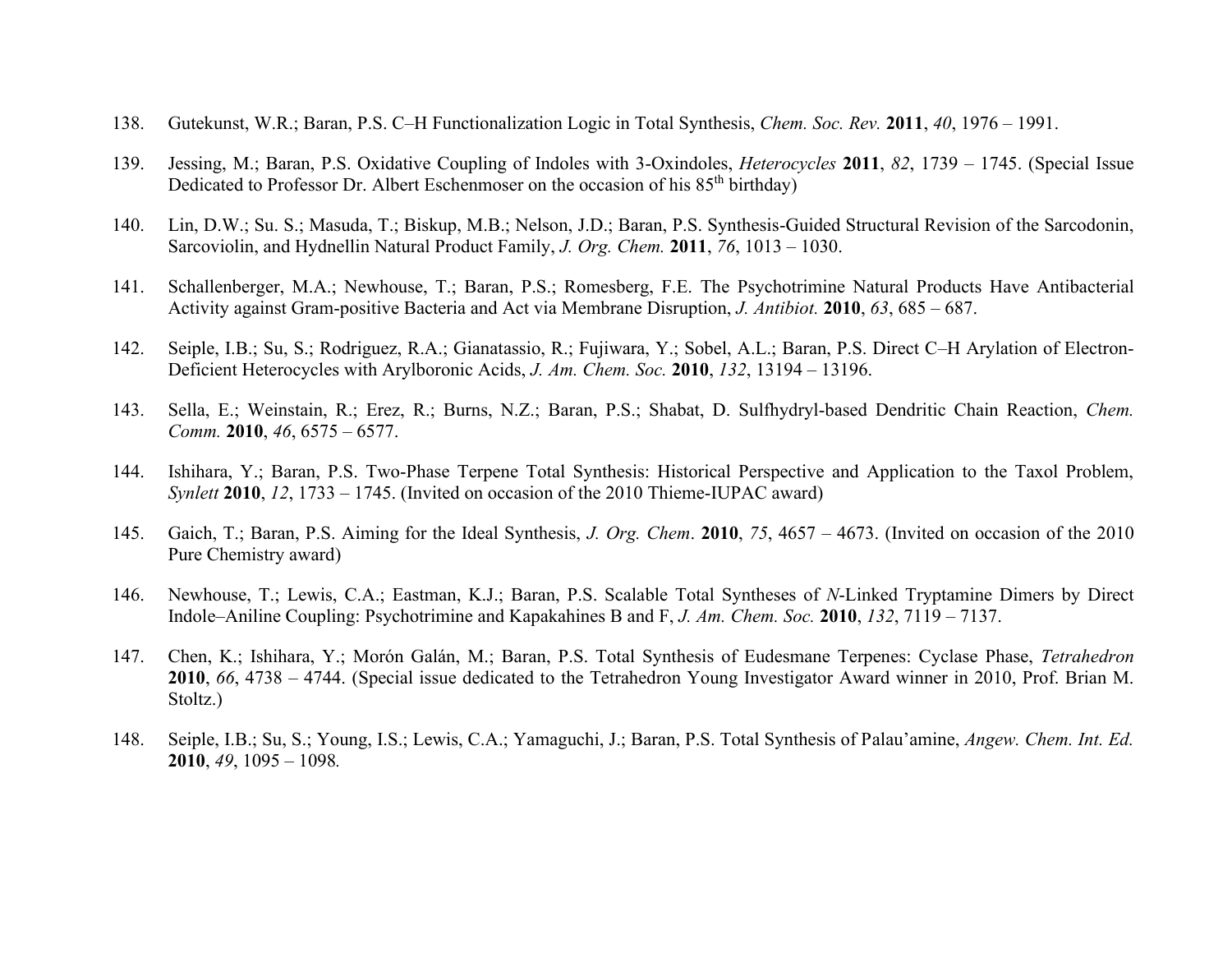- 149. Schultz, A.W.; Lewis, C.A.; Luzung, M.R.; Baran, P.S.; Moore, B.S. Functional Characterization of the Cyclomarin/Cyclomarazine Prenyltransferase CymD Directs the Biosynthesis of Unnatural Cyclic Peptides, *J. Nat. Prod.* **2010**, *73*, 373 – 377*.*
- 150. Cipres, A.; O'Malley, D.P; Li, K.; Finlay, D.; Baran, P.S.; Vuori, K. Sceptrin, a Marine Natural Compound, Inhibits Cell Motility in a Variety of Cancer Cell Lines, *ACS Chem. Biol.* **2010**, *5*, 195 – 202.
- 151. Chen, K.; Eschenmoser, A.; Baran, P.S. Strain-Release in C–H Bond Activation? *Angew. Chem. Int. Ed.* **2009**, *48*, 9705 9708.
- 152. Maimone, T.J.; Shi, J.; Ashida, S.; Baran, P.S. Total Synthesis of Vinigrol, *J. Am. Chem. Soc.* **2009**, *47*, 17066 17067.
- 153. Krawczuk, P.J.; Schöne, N.; Baran, P.S. A Synthesis of the Carbon Skeleton of Maoecrystal V, *Org. Lett.* **2009**, *11*, 4474 4476.
- 154. Newhouse, T.; Baran, P.S.; Hoffmann, R.W. The Economies of Synthesis, *Chem. Soc. Rev.* **2009**, *38*, 3010 3021.
- 155. Luzung, M.R.; Lewis, C.A.; Baran, P.S. Direct, Chemoselective *N-tert*-Prenylation of Indoles by C–H Functionalization, *Angew. Chem. Int. Ed.* **2009**, *48*, 7025 – 7029.
- 156. Burns, N.Z.; Krylova, I.; Hannoush, R.N.; Baran, P.S. Scalable Total Synthesis and Biological Evaluation of Haouamine A and its Atropoisomer, *J. Am. Chem. Soc*. **2009**, *131*, 9172 – 9173.
- 157. Burns, N.Z.; Jessing, M.; Baran, P.S. Total Synthesis of Haouamine A: The Indeno-tetrahydropyridine Core, *Tetrahedron* **2009**, *65*, 6600 – 6610*.* (Special issue dedicated to the Tetrahedron Prize winner in 2008, Prof. Larry E. Overman)
- 158. Chen, K.; Baran, P.S. Total Synthesis of Eudesmane Terpenes by Site-Selective C–H Oxidations, *Nature* **2009**, *459*, 824 828.
- 159. Newhouse, T.; Lewis, C.A.; Baran, P.S. Enantiospecific Total Syntheses of Kapakahines B and F, *J. Am. Chem. Soc.* **2009**, *131*, 6360 – 6361*.*
- 160. Shi, J.; Shigehisa, H.; Guerrero, C.A.; Shenvi, R.A.; Li, C.; Baran, P.S. Stereodivergent Synthesis of  $17\alpha$  and  $17\beta$ -Aryl Steroids: Application and Biological Evaluation of D-Ring Cortistatin Analogues, *Angew. Chem. Int. Ed.* **2009**, *48*, 4328 – 4331.
- 161. Burns, N.Z.; Baran, P.S.; Hoffmann, R.W. Redox Economy in Organic Synthesis, *Angew. Chem. Int. Ed.* **2009**, *48*, 2854 2867.
- 162. Young, I.S.; Baran, P.S. Protecting Group Free Synthesis as an Opportunity for Invention, *Nature Chem.* **2009**, *1*, 193 205.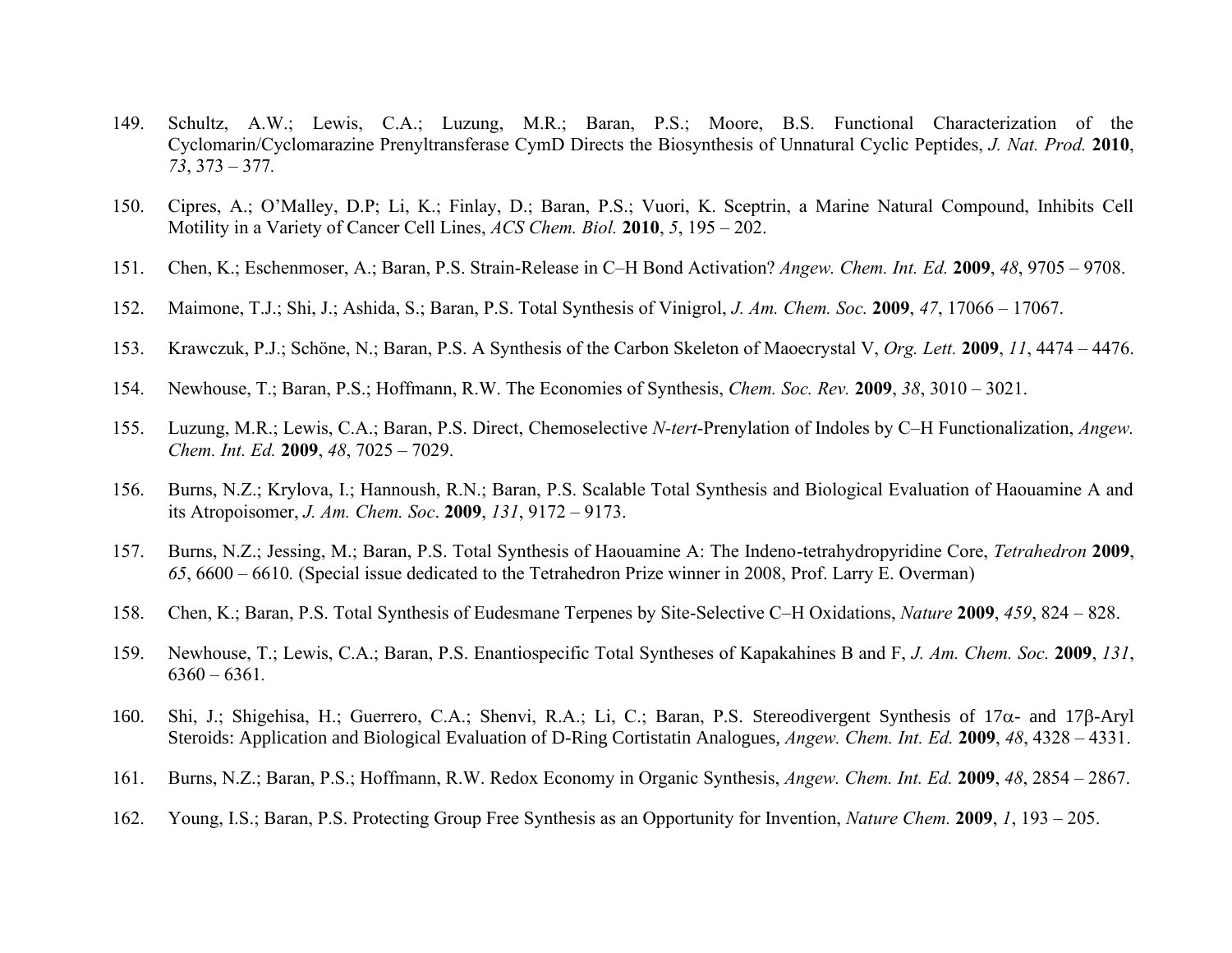- 163. Shenvi, R.A.; O'Malley, D.P.; Baran, P.S. Chemoselectivity: The Mother of Invention in Total Synthesis, *Acc. Chem. Res.* **2009**, *42*, 530 – 541*.*
- 164. Hafensteiner, B.D.; Santamaria, M.E.; Petricci, E.; Baran, P.S. An Improved Synthesis of alpha, beta-Unsaturated Nitrones Relevant to the Stephacidins and Analogs Thereof, *Bioorg. Med. Chem. Lett.* **2009**, *19*, 3808 – 3810. (Special issue dedicated to the Tetrahedron Young Investigator Award winner in 2009, Prof. Carlos F. Barbas, III)
- 165. Eastman, K.; Baran, P. S. A Simple Method for the Direct Arylation of Indoles, *Tetrahedron* **2009**, *65*, 3149 3154. (Special issue dedicated to the Tetrahedron Young Investigator Award winner in 2008, Prof. Justin Du Bois)
- 166. Weinstein, R.; Baran, P.S.; Shabat, D. Activity-Linked Labeling of Enzymes by Self-Immolative Polymers, *Bioconjugate Chem.* **2009**, *20*, 1783 – 1791.
- 167. Perry-Feigenbaum, R.; Baran, P.S.; Shabat, D. The Pyridinone-methide Elimination, *Org. Biomol. Chem.* **2009**, *7*, 4825 4828.
- 168. Richter, J.M.; Ishihara, Y.; Masuda, T.; Whitefield, B.; Llamas, T.; Pohjakallio, A.; Baran, P.S. Enantiospecific Total Synthesis of the Hapalindoles, Fischerindoles, and Welwitindolinones via a Redox Economic Approach, *J. Am. Chem. Soc.* **2008**, *130*, 17938 – 17954.
- 169. Su, S.; Seiple. I.B.; Young, I.; Baran, P.S. Total Synthesis of  $(\pm)$ -Massadine and Massadine Chloride, *J. Am. Chem. Soc.* 2008, *130*, 16490 – 16491.
- 170. DeMartino, M.P.; Chen, K.; Baran, P.S. Intermolecular Enolate Heterocoupling: Scope, Mechanism, and Application, *J. Am. Chem. Soc.* **2008**, *130*, 11546 – 11560.
- 171. Newhouse, T.; Baran, P.S. Total Synthesis of ( $\pm$ )-Psychotrimine, *J. Am. Chem. Soc.* **2008**, *130*, 10886 10887.
- 172. Chen, K.; Richter, J.M.; Baran, P.S. 1,3-Diol Synthesis via Controlled, Radical-Mediated C–H Functionalization, *J. Am. Chem. Soc.* **2008**, *130*, 7247 – 7249.
- 173. Shenvi, R.A.; Guerrero, C.A.; Shi, J.; Li, C.; Baran, P.S. Synthesis of (+)-Cortistatin A, *J. Am. Chem. Soc.* **2008**, *130*, 7241 7243.
- 174. O'Malley, D.P.; Yamaguchi, J.; Young, I.S.; Seiple, I.B.; Baran, P.S. Total Synthesis of (±)-Axinellamines A and B, *Angew. Chem. Int. Ed.* **2008**, *47*, 3581 – 3583.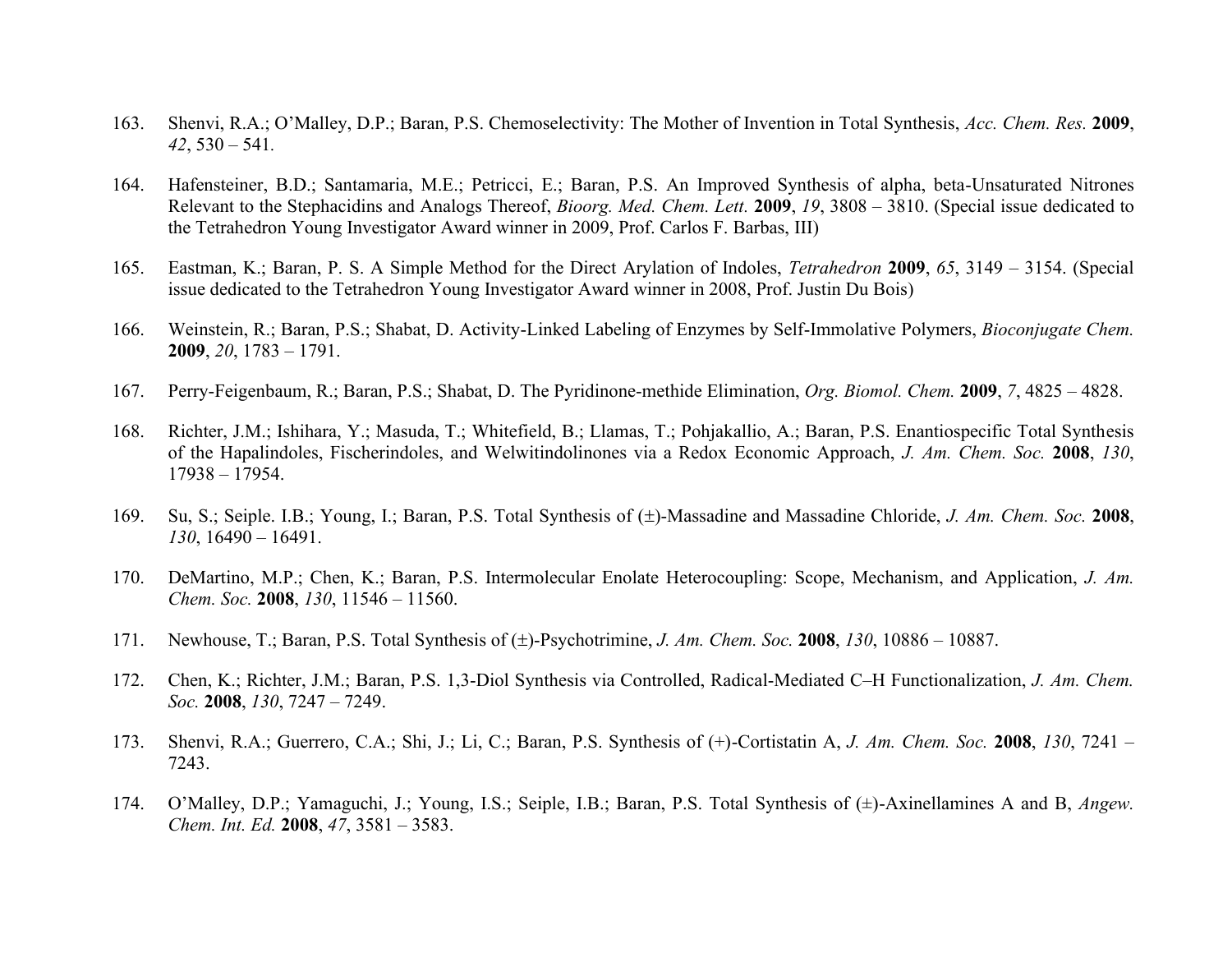- 175. Yamaguchi, J.; Seiple, I.B.; Young, I.S.; O'Malley, D.P.; Maue, M.; Baran, P.S. Synthesis of 1,9-Dideoxy-pre-axinellamine, *Angew. Chem. Int. Ed.* **2008**, *47*, 3578 – 3580.
- 176. Maimone, T.J.; Voica, A-F.; Baran, P.S. A Concise Approach to Vinigrol, *Angew. Chem. Int. Ed.* **2008**, *47*, 3054 3056.
- 177. Burns, N.Z; Baran, P.S. On the Origin of the Haouamine Alkaloids, *Angew. Chem. Int. Ed.* **2008**, *47*, 205 208.
- 178. Richter, J.M.; Whitefield, B.; Maimone, T.J.; Lin, D.W.; Castroviejo, P.; Baran, P.S. Scope and Mechanism of the Direct Indole Coupling Adjacent to Carbonyl Compounds: Total Synthesis of Acremoauxin A and Oxazinin 3, *J. Am. Chem. Soc.* **2007**, *129*, 12857 – 12869.
- 179. Grube, A.; Immel, S.; Baran, P.S.; Köck, M. Massadine Chloride: a Biosynthetic Precursor of Massadine and Stylissadine, *Angew. Chem. Int. Ed.* **2007**, *46*, 6721 – 6724. [Corrigenda: *Angew. Chem. Int. Ed.* **2007**, *46*, 8107.]
- 180. Köck, M.; Grube, A.; Seiple, I.B.; Baran, P.S. The Pursuit of Palau'amine, *Angew. Chem. Int. Ed.* **2007**, *46*, 6586 6594.
- 181. Maimone, T.J.; Baran, P.S. Modern Synthetic Approaches to Terpenes, *Nature Chem. Bio.* **2007**, *3*, 396 407.
- 182. O'Malley, D.P.; Li, K.; Maue, M.; Zografos, A.L.; Baran, P.S. Total Synthesis of Dimeric Pyrrole-Imidazole Alkaloids: Sceptrin, Ageliferin, Nagelamide E, Oxysceptrin, Nakamuric Acid, and the Axinellamine Carbon Skeleton, *J. Am. Chem. Soc.* **2007***, 129*, 4762 – 4775.
- 183. Baran, P.S.; Maimone, T.J.; Richter, J.M. Total Synthesis of Marine Natural Products Without Using Protecting Groups, *Nature*  **2007**, *446*, 404 – 408.
- 184. Baran, P.S.; Shenvi, R.A. Total Synthesis of ( $\pm$ )-Chartelline C, *J. Am. Chem. Soc.* **2006**, *128*, 14028 14029.
- 185. Baran, P.S.; DeMartino, M.P. Intermolecular Oxidative Enolate Heterocoupling, *Angew. Chem. Int. Ed.* **2006**, *45*, 7083 7086.
- 186. Baran, P.S.; Hafensteiner, B.D.; Ambhaikar, N.B.; Guerrero, C.A.; Gallagher, J. Enantioselective Total Synthesis of Avrainvillamide and the Stephacidins, *J. Am. Chem. Soc.* **2006**, *128*, 8678 – 8693.
- 187. Northrop, B.H.; O'Malley, D.P.; Zografos, A.L.; Baran, P.S.; Houk, K. N. Mechanism of the Vinylcyclobutane Rearrangement of Sceptrin to Ageliferin and Nagelamide E, *Angew. Chem. Int. Ed.* **2006**, *45*, 4126 – 4130.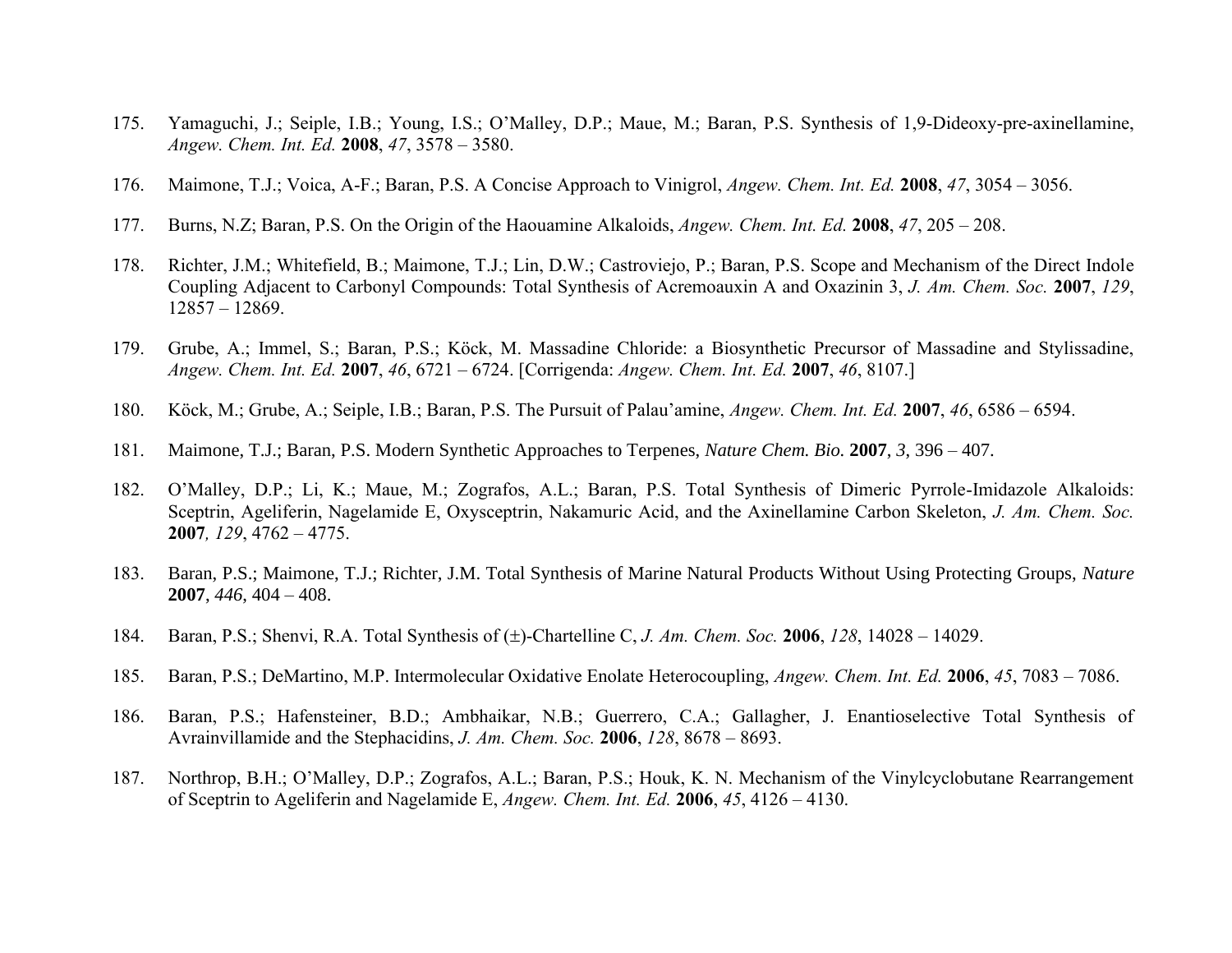- 188. Baran, P.S.; Burns, N.Z. Total Synthesis of ( $\pm$ )–Haouamine A, *J. Am. Chem. Soc.* **2006**, *128*, 3908 3909.
- 189. Baran, P.S.; Li, K.; O'Malley, D.P.; Mitsos, C.A. Short, Enantioselective Total Synthesis of Sceptrin and Ageliferin by Programmed Oxaquadricyclane Fragmentation, *Angew. Chem. Int. Ed.* **2006***, 45*, 249 – 252.
- 190. Baran, P.S.; Shenvi, R.A.; Nguyen, S.A. One-Step Synthesis of 4,5-Disubstituted Pyrimidines Using Commercially Available and Inexpensive Reagents. *Heterocycles* **2006**, *70*, 581 – 586. (Special issue dedicated to Professor Steve Weinreb)
- 191. Baran, P.S.; Ambhaikar, N.B.; Guerrero, C.A.; Hafensteiner, B.D.; Lin, D.W.; Richter, J.M. Oxidative C–C Bond Formation in Heterocyclic Chemistry, *ARKIVOC* **2006**, 310 – 325 (invited review).
- 192. Baran, P.S.; Richter, J.M. Enantioselective Total Syntheses of Welwitindolinone A and Fischerindoles I and G, *J. Am. Chem. Soc.* **2005**, *127*, 15394 – 15396.
- 193. Baran, P.S.; Guerrero, C.A.; Hafensteiner, B.D.; Ambhaikar, N.B. Total Synthesis of Avrainvillamide (CJ-17,665) and Stephacidin B, *Angew. Chem. Int. Ed.* **2005**, *44*, 3892 – 3895.
- 194. Baran, P.S.; Shenvi, R.A.; Mitsos, C.A. A Remarkable Ring Contraction En Route to the Chartelline Alkaloids, *Angew. Chem. Int. Ed.* **2005**, *44*, 3714 – 3717.
- 195. Baran, P.S.; Guerrero, C.A.; Ambhaikar, N.B.; Hafensteiner, B.D. Short, Enantioselective Total Synthesis of Stephacidin A, *Angew. Chem. Int. Ed.* **2005**, *44*, 606 – 609.
- 196. Baran, P.S.; Richter, J.M.; Lin, D.W. Direct Coupling of Pyrroles with Carbonyl Compounds: Short Enantioselective Synthesis of (*S*)-Ketorolac, *Angew*. *Chem. Int. Ed.* **2005**, *44*, 609 – 612.
- 197. Baran, P.S.; Richter, J.M. Direct Coupling of Indoles with Carbonyl Compounds: Short, Enantioselective, Gram-Scale Synthetic Entry into the Hapalindole and Fischerindole Alkaloid Families, *J. Am. Chem. Soc.* **2004***, 126*, 7450 – 7451.
- 198. Baran, P.S.; O'Malley, D.P.; Zografos, A.L. Sceptrin as a Potential Biosynthetic Precursor to Complex Pyrrole-Imidazole Alkaloids: The Total Synthesis of Ageliferin, *Angew. Chem. Int. Ed.* **2004***, 43*, 2674 – 2677.
- 199. Baran, P.S.; Zografos, A.L.; O'Malley, D.P. Short Total Synthesis of Sceptrin, *J. Am. Chem. Soc.* **2004***, 126*, 3726 3727.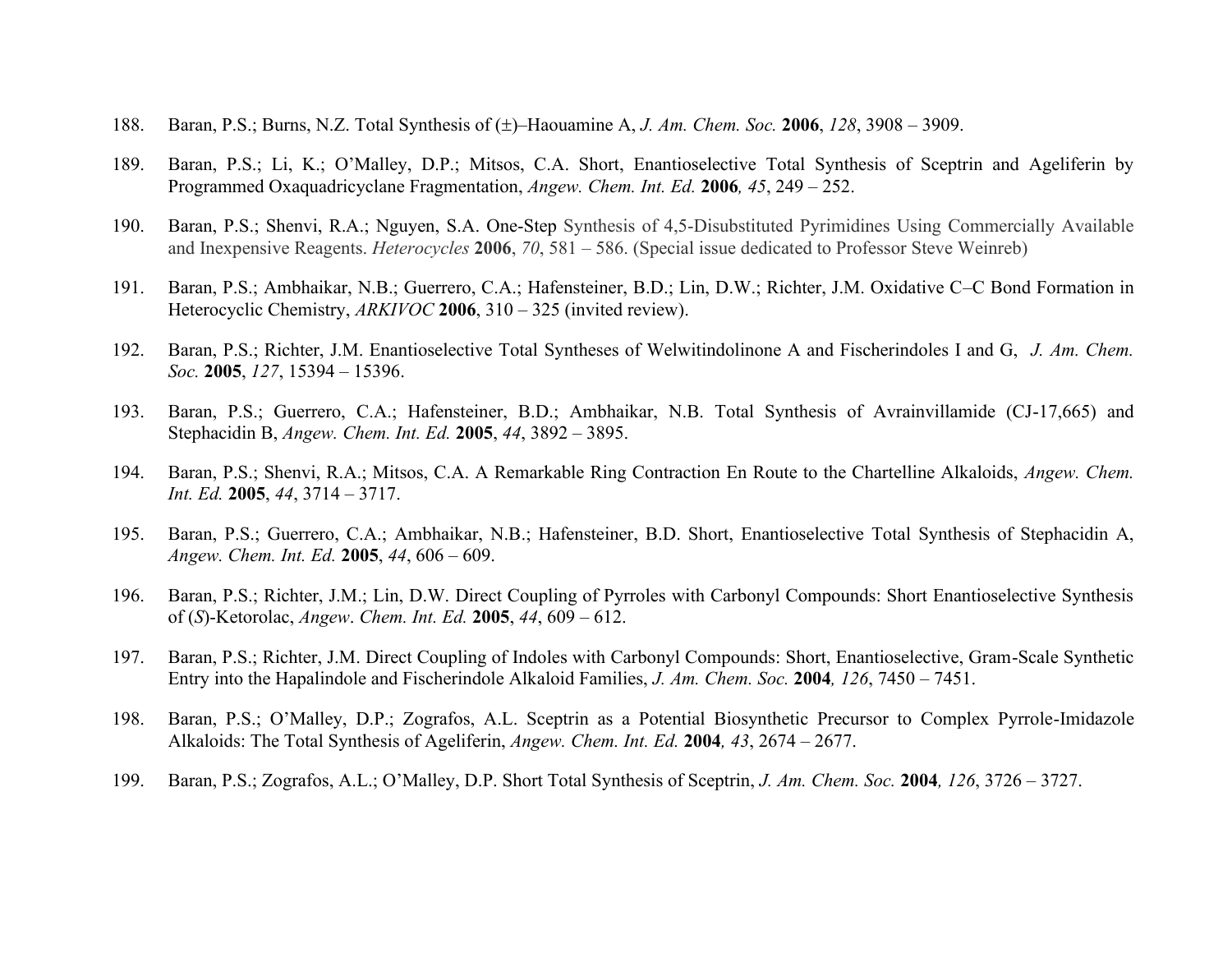- 200. Baran, P.S.; Guerrero, C.A.; Corey, E.J. The First Method for Protection-Deprotection of the Indole 2,3-π Bond, *Org. Lett.* **2003**, *5*, 1999 – 2001.
- 201. Baran, P.S.; Guerrero, C.A.; Corey, E.J. A Short, Enantioselective Total Synthesis of Okaramine N, *J. Am. Chem. Soc.* **2003**, *125*, 5628 – 5629.
- 202. Baran, P.S.; Corey, E.J. A Short Synthetic Route to (+)-Austamide, (+)-Deoxyaustamide, and (+)-Deoxyisoaustamide from a Common Precursor by a Novel Palladium-Mediated Indole to Dihydroindoloazocine Cyclization, *J. Am. Chem. Soc.* **2002**, *124*, 7904 – 7905.
- 203. Nicolaou, K.C.; Baran, P.S. The CP Molecules Labyrinth: A Paradigm of How Endeavors in Total Synthesis Lead to Discoveries and Inventions in Organic Synthesis, *Angew Chem. Int. Ed.* **2002**, *41*, 2678 – 2720.
- 204. Nicolaou, K.C.; Montagnon, T.; Baran, P.S. HIO<sub>3</sub> and I<sub>2</sub>O<sub>5</sub>: Mild and Selective Alternatives Reagents to IBX for the Dehydrogenation of Aldehydes and Ketones, *Angew. Chem. Int. Ed.* **2002**, *41*, 1386. [Corrigendum/Warning: *Angew. Chem. Int. Ed.*  **2003**, *42*, 3981]
- 205. Nicolaou, K.C.; Montagnon, T.; Baran, P.S. Modulation of the Reactivity Profile of IBX by Ligand Complexation: Ambient Temperature Dehydrogenation of Aldehydes and Ketones to  $\alpha$ ,  $\beta$ -Unsaturated Carbonyl Compounds, *Angew. Chem. Int. Ed.* **2002**, *41*, 993.
- 206. Nicolaou, K.C.; Jung, J.; Yoon, W.H.; Fong, K.C.; Choi, H.S.; He, Y.; Zhong, Y.-L.; Baran, P.S. Total Synthesis of the CP-Molecules (CP-263,114 and CP-225,917, Phomoidrides B and A). Part 1. Racemic and Asymmetric Synthesis of Bicyclo(4.3.1) Key Building Blocks, *J. Am. Chem. Soc.* **2002**, *124*, 2183 – 2189.
- 207. Nicolaou, K.C.; Baran, P.S.; Zhong, Y.-L.; Fong, K.C.; Choi, H.S. Total Synthesis of the CP-Molecules (CP-263,114 and CP-225,917, Phomoidrides B and A). Part 2. Model Studies for the Construction of Key Structural Elements and First Generation Strategy, *J. Am. Chem. Soc.* **2002**, *124*, 2190 – 2201.
- 208. Nicolaou, K.C.; Zhong, Y.-L.; Baran, P.S.; Jung, J.; Choi, H.S.; Yoon, W.H. Total Synthesis of the CP-Molecules (CP-263,114 and CP-225,917, Phomoidrides B and A). Part 3. Completion and Synthesis of Advanced Analogs, *J. Am. Chem. Soc.* **2002**, *124*,  $2202 - 2211$ .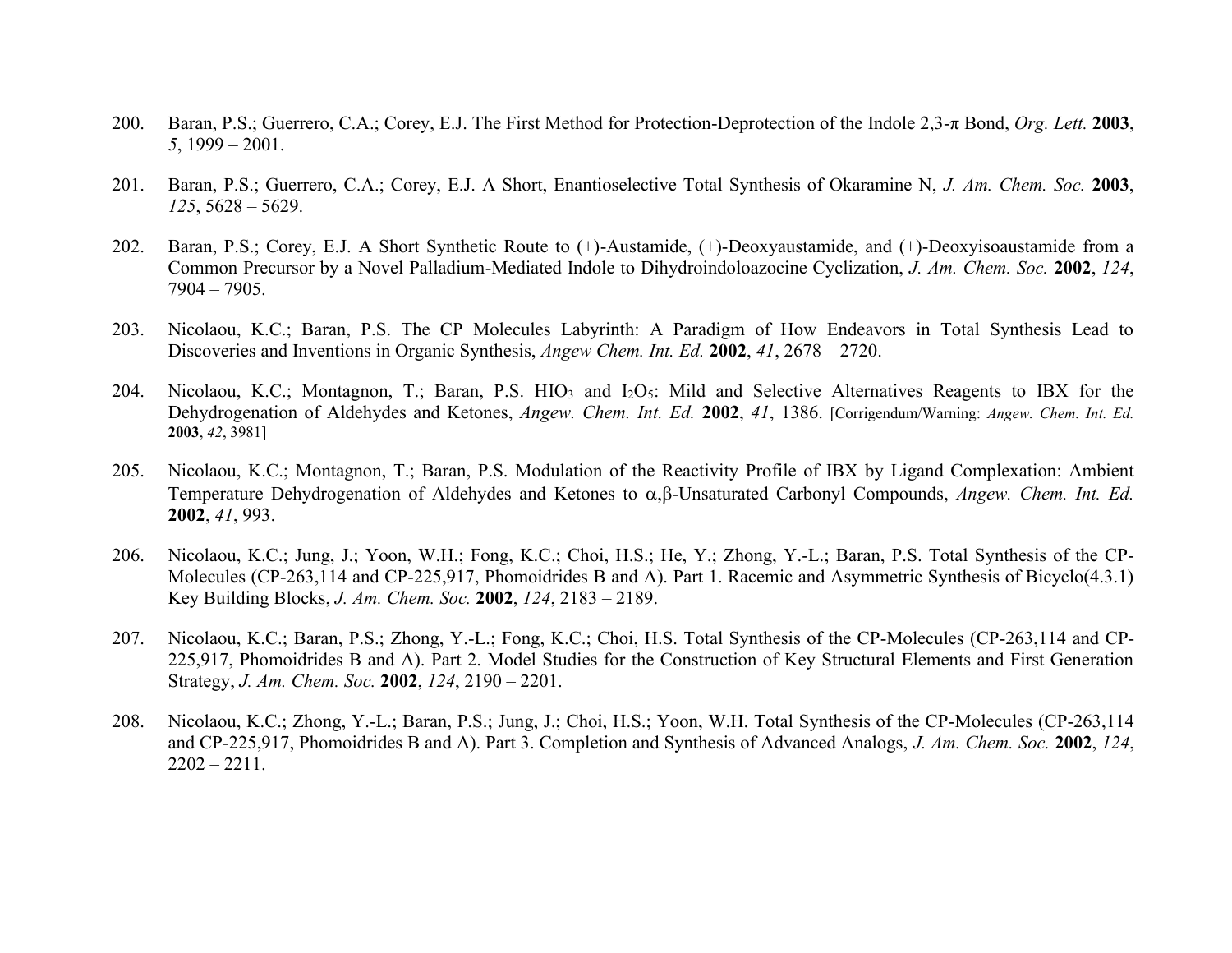- 209. Nicolaou, K.C.; Baran, P.S.; Zhong, Y.-L.; Sugita, K. Iodine(V)-Reagents in Organic Synthesis. Part 1. Synthesis of Polycyclic Heterocycles via DMP-Mediated Cascade Cyclization: Generality, Scope and Mechanism of the Reaction, *J. Am. Chem. Soc.*  **2002**, *124*, 2212 – 2220.
- 210. Nicolaou, K.C.; Sugita, K.; Baran, P.S.; Zhong, Y.-L. Iodine(V)-Reagents in Organic Synthesis. Part 2. Access to Complex Molecular Architectures via DMP-Generated *o*-Azaquinones, *J. Am. Chem. Soc.* **2002**, *124*, 2221 – 2232.
- 211. Nicolaou, K.C.; Baran, P.S.; Zhong, Y.-L.; Barluenga, S.; Hunt, K.W.; Kranich, R.; Vega, J.A. Iodine(V) Reagents in Organic Synthesis. Part 3. New Routes to Heterocyclic Compounds via IBX-Mediated Cyclizations: Generality, Scope, and Mechanism, *J. Am. Chem. Soc.* **2002**, *124*, 2233 – 2244.
- 212. Nicolaou, K.C.; Montagnon, T.; Baran, P.S.; Zhong, Y.-L. Iodine(V)-Reagents in Organic Synthesis. Part 4. IBX as a Chemospecific Tool for SET-Based Oxidation Processes, *J. Am. Chem. Soc.* **2002**, *124*, 2245 – 2258.
- 213. Nicolaou, K.C.; Montagnon, T.; Ulven, T.; Baran, P.S.; Zhong, Y.-L.; Sarabla, F. Novel Chemistry of  $\alpha$ -Sulfonated Ketones: Applications to the Solution and Solid Phase Synthesis of Privileged Heterocycle and Enediyne Libraries, *J. Am. Chem. Soc.*  **2002**, *124*, 5718 – 5728.
- 214. MacMahon, S.; Fong, R.; Baran, P.S.; Safonov, I.; Wilson, S.R.; Schuster, D.I. Synthetic Approaches to a Variety of Covalently Linked Porphyrin-Fullerene Hybrids *J. Org. Chem.* **2001**, *66*, 5449 – 5455.
- 215. Nicolaou, K.C.; Baran, P.S.; Zhong, Y.-L. Selective Oxidation at Carbon Adjacent to Aromatic Systems with IBX, *J. Am. Chem. Soc.* **2001**, *123*, 3183 – 3185.
- 216. Nicolaou, K.C.; Zhong, Y.-L.; Baran, P.S.; Sugita, K. Rapid Access to Molecular Complexity via *o*-Azaquinones, *Angew. Chem. Int. Ed.* **2001**, *40*, 2145.
- 217. Nicolaou, K.C.; Sugita, K.; Baran, P.S; Zhong, Y.-L. New Synthetic Technology for the Construction of N-Containing Quinones and Derivatives Thereof: Total Synthesis of Epoxyquinomycin B, *Angew. Chem. Int. Ed.* **2001**, *40*, 207 – 210.
- 218. Nicolaou, K.C.; Baran, P.S.; Kranich, R.; Zhong, Y.-L.; Sugita, K.; Zou, N.; Mechanistic Studies of Periodinane-Mediated Reactions of Anilides and Related Systems, *Angew. Chem. Int. Ed.* **2001**, *40*, 202 – 206.
- 219. Nicolaou, K.C.; Baran, P.S.; Zhong, Y.-L. Novel Solution and Solid Phase Chemistry of  $\alpha$ -Sulfonated Ketones Applicable to Combinatorial Chemistry, *J. Am. Chem. Soc.* **2000**, *122*, 10246 – 10248.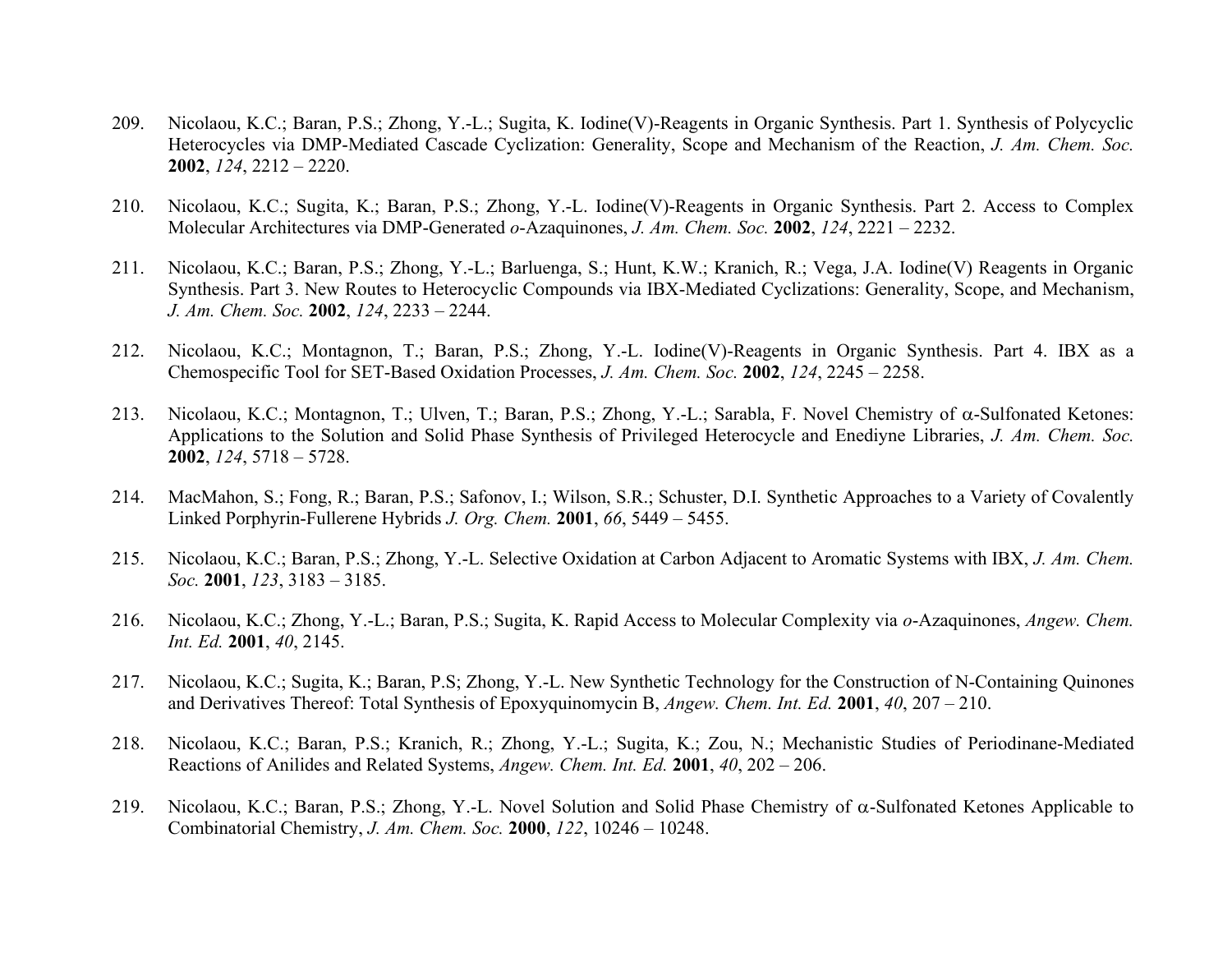- 220. Nicolaou, K.C.; Zhong, Y.-L.; Baran, P.S. A New One-step Method for the Oxidation of Alcohols and Carbonyl Compounds to ,-Unsaturated Systems, *J. Am. Chem. Soc.* **2000**, *122*, 7596 – 7597.
- 221. Nicolaou, K.C.; Baran, P.S.; Zhong, Y.-L.; Vega, J.A. Novel IBX-Mediated Processes for the Synthesis of Amino Sugars and Libraries Thereof, *Angew. Chem. Int. Ed.* **2000**, *39*, 2525 – 2529.
- 222. Nicolaou, K.C.; Jung, J.-K.; Yoon, W.-Y.; He, Y.; Zhong, Y.-L.; Baran, P.S. The Absolute Configuration and Asymmetric Total Synthesis of the CP Molecules (CP-263, 114 and CP-225, 917, Phomoidres B and A), *Angew. Chem. Int. Ed.* **2000**, *39*, 1829 – 1832.
- 223. Nicolaou, K.C.; Vassilikogiannakis, G.; Kranich, R.; Baran, P.S.; Zhong, Y.-L.; Natarajan, S. New Synthetic Technology for the Mild and Selective Homologation of Hindered Aldehydes in the Presence of Ketones, *Org. Lett.* **2000**, *2*, 1895 – 1898.
- 224. Nicolaou, K.C.; Vassilikogiannakis, G.; Simonsen, K.B.; Baran, P.S.; Zhong, Y.-L.; Vidali, V.P.; Pitsinos, E.N.; Couladouros, E.A. Biomimetic Total Synthesis of Bisorbicillinol, Bisorbibutenolide, Trichodimerol and Designed Analogs of the Bisorbicillinoids, *J. Am. Chem. Soc.* **2000**, *122*, 3830 – 3838.
- 225. Baran, P.S.; Khan, A.U.; Schuster, D.I. Some Photophysical Properties of Nanotubes, *Fullerene Sci. Tech.* **1999**, *7*, 921 925.
- 226. Nicolaou, K.C.; Zhong, Y.-L.; Baran, P.S. New Synthetic Technology for the Rapid Construction of Novel Heterocycles- Part 1: The Reaction of Dess – Martin Periodinane with Anilides and Related Compounds, *Angew. Chem. Int. Ed.* **2000**, *39*, 622 – 625.
- 227. Nicolaou, K.C.; Zhong, Y.-L.; Baran, P.S. New Synthetic Technology for the Rapid Construction of Novel Heterocycles- Part\_2: The Reaction of IBX with Anilides and Related Compounds, *Angew. Chem. Int. Ed.* **2000**, *39*, 625 – 628.
- 228. Nicolaou, K.C.; Vourloumis, D.; Winssinger, N.; Baran, P.S. The Art and Science of Total Synthesis at the Dawn of the Twenty-First Century, *Angew. Chem. Int. Ed.* **2000**, *39*, 44 – 122.
- 229. Nicolaou, K.C.; Jautelat, R.; Vassilikogiannakis, G.; Baran, P.S.; Simonsen, K. Studies Towards the Synthesis of Trichodimerol, *Chem. Eur. J.* **1999**, *5*, 3651 – 3665.
- 230. Nicolaou, K.C.; Simonsen, K.S.; Vassilikogiannakis, G.; Baran, P.S.; Vidali, V.P.; Pitsinos, E.N.; Couladouros, E.A. Biomimetic Explorations Towards the Bisorbicillinoids: Total Synthesis of Bisorbicillinol, Bisorbibutenolide, and Trichodimerol, *Angew. Chem. Int. Ed.* **1999**, *38*, 3555 – 3559.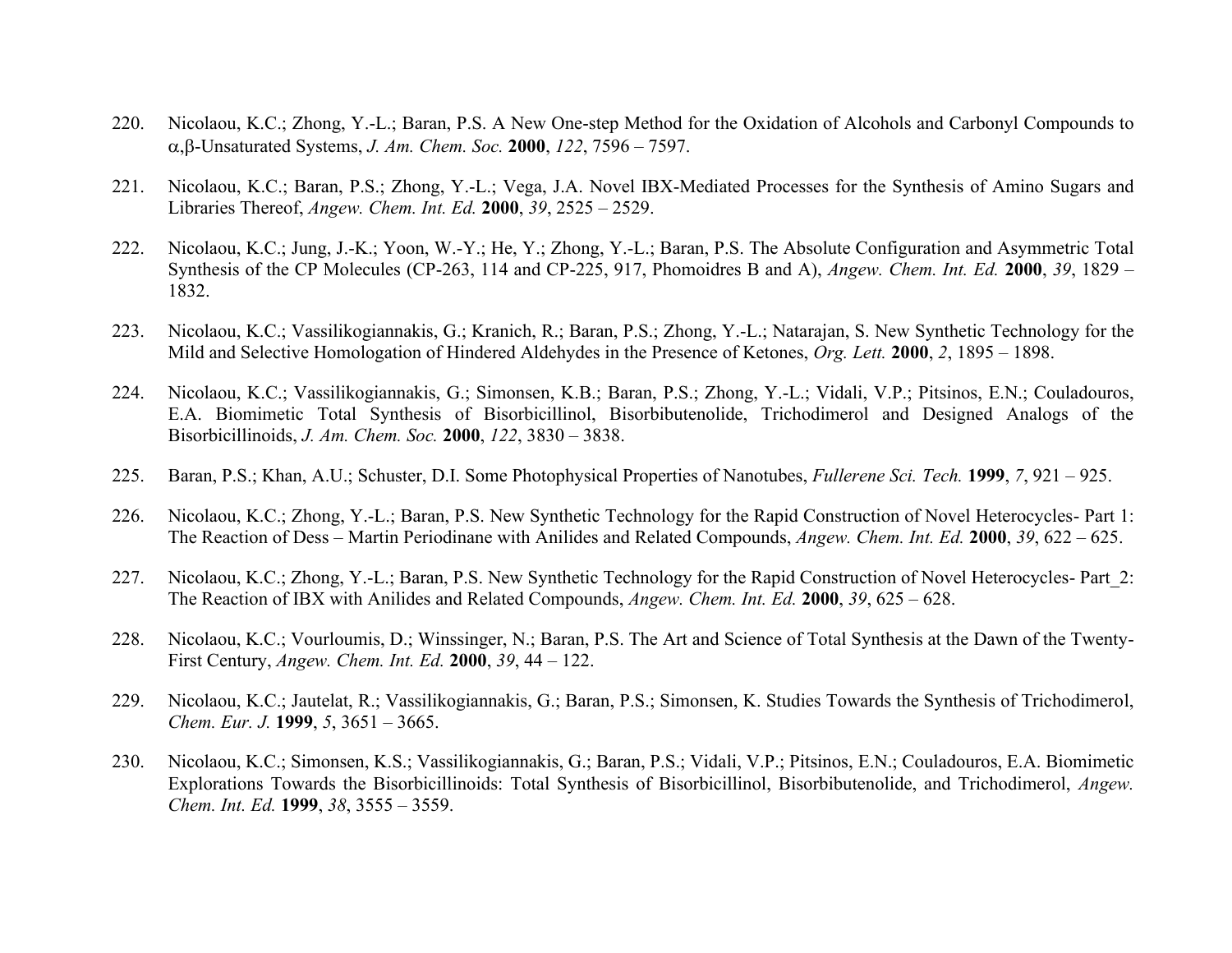- 231. Nicolaou, K.C.; Baran, P.S.; Zhong, Y.-L.; Choi, H.-S.; Fong, K.C.; He, Y.; Yoon, W.H. New Synthetic Technology for the Synthesis of Hindered  $\alpha$ -Diazo Ketones, *Org. Lett.* **1999**, *6*, 863 – 866.
- 232. Nicolaou, K.C.; Baran, P.S.; Zhong, Y.-L.; Choi, H.-S.; Yoon, W.H.; He, Y.; Fong, K.C. Total Synthesis of the CP Molecules CP-263,114 and CP-225,917 - Part 1: Synthesis of Key Intermediates and Intelligence Gathering, *Angew. Chem. Int. Ed.* **1999**, *38*, 1699 – 1675.
- 233. Nicolaou, K.C.; Baran, P.S.; Zhong, Y.-L.; Fong, K.C.; He, Y.; Yoon, W.H.; Choi, H.S. Total Synthesis of the CP Molecules CP-263,114 and CP-225, 917 - Part 2: Evolution of the Final Strategy, *Angew. Chem. Int. Ed.* **1999**, *38*, 1676 – 1678.
- 234. Nicolaou, K.C.; He, Y.; Fong, K.C.; Yoon, W.H.; Choi, H.-S.; Zhong, Y.-L.; Baran, P.S. Novel Strategies to Construct the  $\gamma$ -Hydroxy Lactone Moiety of the CP Molecules, Synthesis of the CP-225,917 Core Skeleton, *Org. Lett.* **1999**, *1*, 63 – 66.
- 235. Nicolaou, K.C.; Baran, P.S.; Jautelat, R.; He, Y.; Fong, K.C.; Choi, H.-S.; Yoon, W.H.; Zhong, Y.-L. A Novel Route to the Fused Maleic Anhydride Moiety of CP Molecules, *Angew. Chem. Int. Ed.* **1999**, *38*, 549 – 552.
- 236. Schuster, D.I.; Baran, P.S.; Hatch, R.K.; Khan, A.U.; Wilson, S.R. The Role of Singlet Oxygen in the Photochemical Formation of C60O, *Chem. Commun.* (Cambridge) **1998**, *22*, 2493 – 2494.
- 237. Safonov, I.G.; Baran, P.S.; Schuster, D.I. Synthesis and Photophysics of a Novel Porphyrin-C<sup>60</sup> Hybrid, *Tetrahedron Lett.* **1997**, *38*, 8133 – 8136.
- 238. Baran, P.S.; Monaco, R.R.; Khan, A.U.; Schuster, D.I.; Wilson, S.R. Synthesis and Cation-mediated Electronic Interactions of Two Novel Classes of Porphyrin-fullerene Hybrids, *J. Am. Chem. Soc.* **1997**, *119*, 8363 – 8364.
- 239. Baran, P.S.; Monaco, R.R.; Khan, A.U.; Schuster, D.I.; Soulas, P.; Echegoyen, L. Synthesis and Cation-mediated Electronic Interactions of Two Novel Classes of Porphyrin-fullerene Hybrids. *Proc.* - *Electrochem. Soc.* **1997**, 97 – 14. (Recent Advances in the Chemistry and Physics of Fullerenes and Related Materials), 25 – 36.

#### **Patents**

1. Nicolaou, K. C.; Zhong, Y.-L.; Baran, P.S. Formation of Heterocycles Using *o*-Iodoxy Benzoic Acid (IBX). PCT WO 01/14348/2001.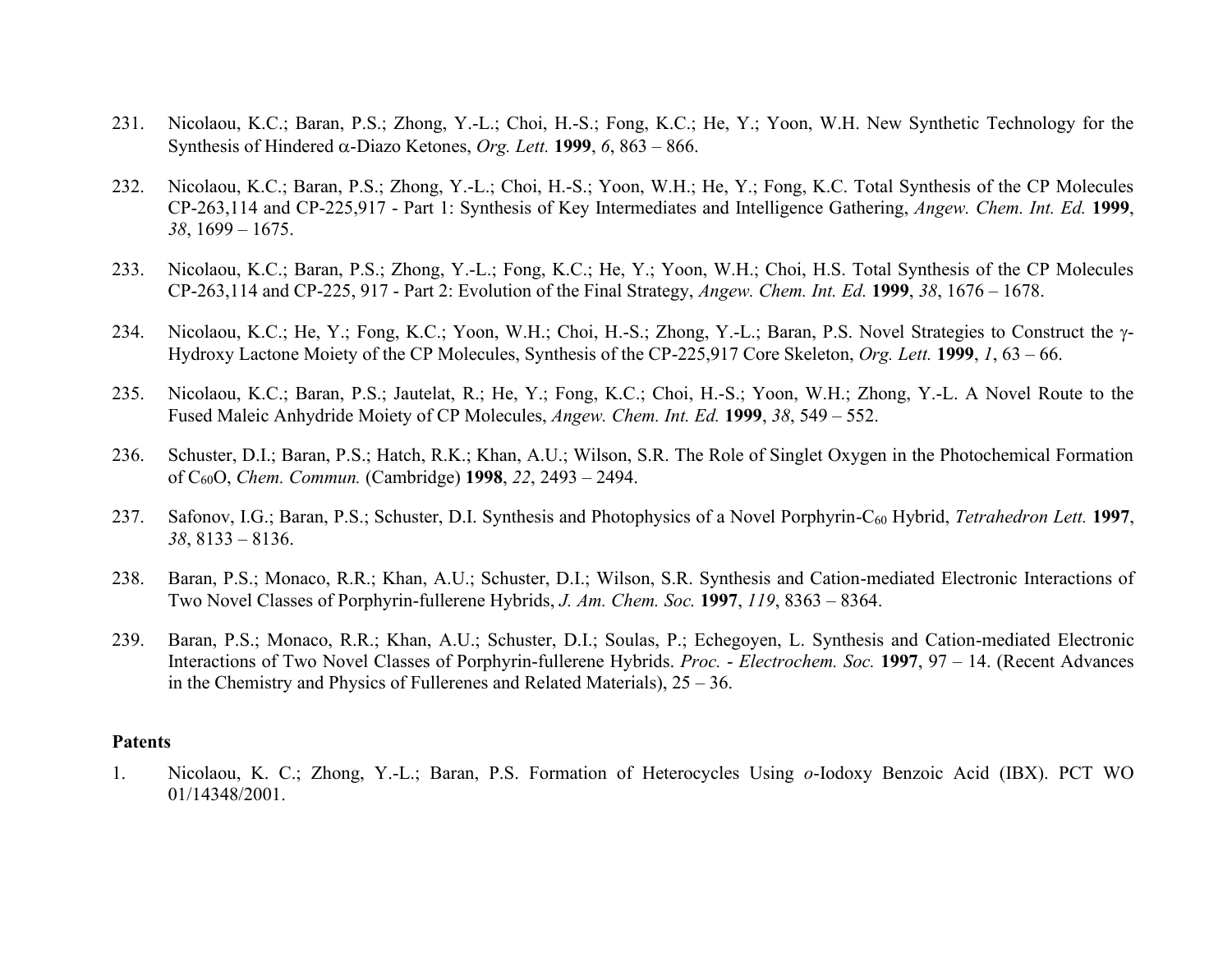- 2. Nicolaou, K. C.; Zhong, Y.-L.; Baran, P.S. Polycycization Reaction. PCT, WO 01/07979/2001.
- 3. Chen, K.; Richter, J. M.; Baran, P. S. 1,3-Diol Synthesis via Controlled, Radical-Mediated C–H Functionalization. PCT WO 09/137691/2009.
- 4. Shi, J.; Shigehisa, H.; Guerreruo, C. A.; Shenvi, R. A.; Baran, P. S. Stereoselective Synthesis of 17-Alpha-and 17-Beta-aryl Steroidal Compounds. PCT WO 09/137337/2009.
- 5. Avdagic, A., Baran, P. S. Processes for the Preparation of an Intermediate in the Synthesis of Eltrombopag. WO 2013/049605A1.
- 6. Shenvi, R. A.; Guerrero, C.A.; Shi, J.; Li, C. C..; Baran, P. S. Synthesis of (+)-Cortistatin A and related compounds. US Patent No: 8642766/2014.
- 7. Baran, P. S.; Akemi-Dixon, J.; Baxter, R.; Fujiwara, Y. Difluoromethylation of Unsaturated Compounds. US Patent No: 9,464,087/2016.
- 8. Baran, P. S. Difluoromethylation of Unsaturated Compounds, EP Patent No: 2785723/2016.
- 9. Valente, S.; Baran, P. S. Inhibitors of Retroviral Replication, US Patent No: 9,682,994/2017.
- 10. Romesberg, F. E.; Baran, P. S.; Peters, D. S. Synthesis of the Arylomycin Macrocyclic Core. PCT, WO 17/214534/2017.
- 11. Aspuru-Guzik, A.; Gomez-Bombarelli, R.; Hirzel, T. D.; Aguilera-Iparraguirre, J.; Baran, P. S. Compounds for Organic Light Emitting Diode Materials. WO 2017/205425A1.
- 12. Baran, P. S.; Li, C.; Wang, J.; Chatterjee, A. K.; Kumar, M.; Yu, A. W.; Johnson, K. A.; Qin, T.; Shang, M. Cu and Ni-Catalyzed Decarboxylative Borylation. PCT WO 18/175173/2018.
- 13. Baran, P. S.; Chase, C. E.; Fang, F. G. Intermediates in the Synthesis of Eribulin and Related Methods of Synthesis. US Patent No. 10,676,481/2020.
- 14. Baran, P. S.; Horn, E.; Waldmann, D. Closure for an Electrochemical Vessel, Electrochemical Vessel and Laboratory Device. US Patent No. 10,656,118/2020.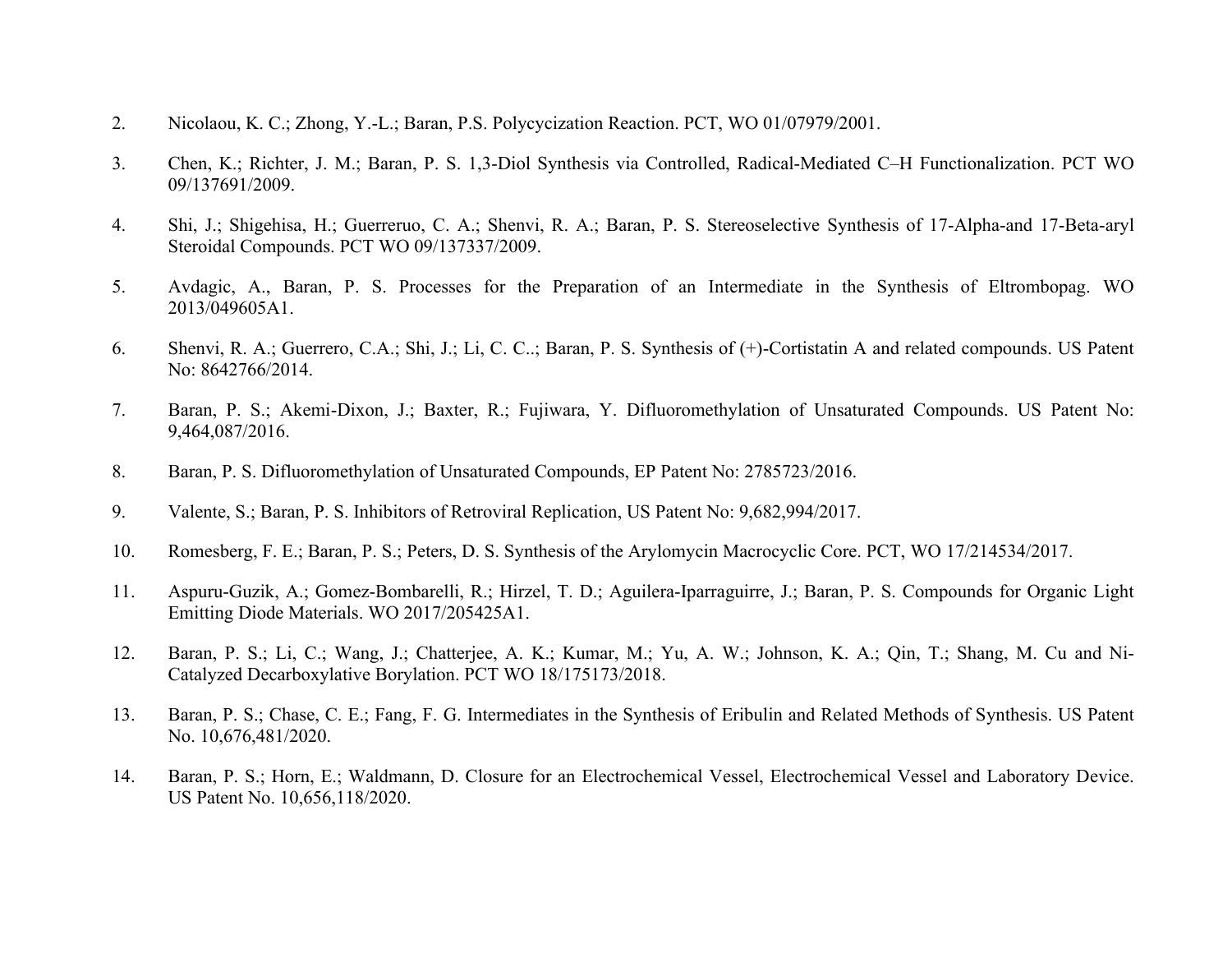- 15. Baran, P. S.; Li, C.; Wang, J.; Chatterjee, A. K.; Kumar, M.; Yu, A. W.; Johnson, K. A.; Qin, T.; Shang, M. Cu and Ni-Catalyzed Decarboxylative Borylation. US Patent Application Publication No. 2020/0024290.
- 16. Schmidt, M. A.; Zheng, B.; Knouse, K.; DeGruyter, J.; Eastgate, M. D.; Baran, P.; Ewing, W. R.; Olson, R. E.; McDonald, I. M. Novel Phosphorous (V)-Based Reagents, Processes for the Preparation Thereof, and Their Use in Making Stereo-Defined Organophosphorous (V) Compounds. US 2019/0322694.

#### **Educational Short Courses**

- 1. Celgene, Heterocyclic Chemistry, **2009 – 2010.**
- 2. Genentech, Heterocyclic Chemistry, **2014.**

### **Books**

1. Ishihara, Y.; Montero, A.; Baran, P.S. *The Portable Chemist's Consultant: A Survival Guide for Discovery, Process, and Radiolabeling.* Macintosh Publishing, 2013. (electronic book) Link: [https://itunes.apple.com/us/book/portable-chemists](https://itunes.apple.com/us/book/portable-chemists-consultant/id618463142?ls=1)[consultant/id618463142?ls=1](https://itunes.apple.com/us/book/portable-chemists-consultant/id618463142?ls=1)

#### **Book Chapters**

- 1. Gianatassio, R.; Ishihara, Y.; Baran, P. S. Sodium 1,1-Difluoroethanesulfinate. In *Encyclopedia of Reagents for Organic Synthesis*; Paquette, L. A., Ed.; Wiley: Chichester, 2014, DOI: 10.1002/047084289X.rn01783.
- 2. Nicolaou, K. C.; Montagnon, T.; Baran, P. S.; Uyanik, M.; Ishihara, K. 1,2-Benziodoxol-3(1*H*)-one, 1-Hydroxy, 1-oxide. In *Encyclopedia of Reagents for Organic Synthesis*; Paquette, L. A., Ed.; Wiley: Chichester, 2014, DOI: 10.1002/047084289X.rn01787.
- 3. Gianatassio, R.; Ishihara, Y.; Baran, P. S. Zinc Difluoromethanesulfinate. In *Encyclopedia of Reagents for Organic Synthesis*;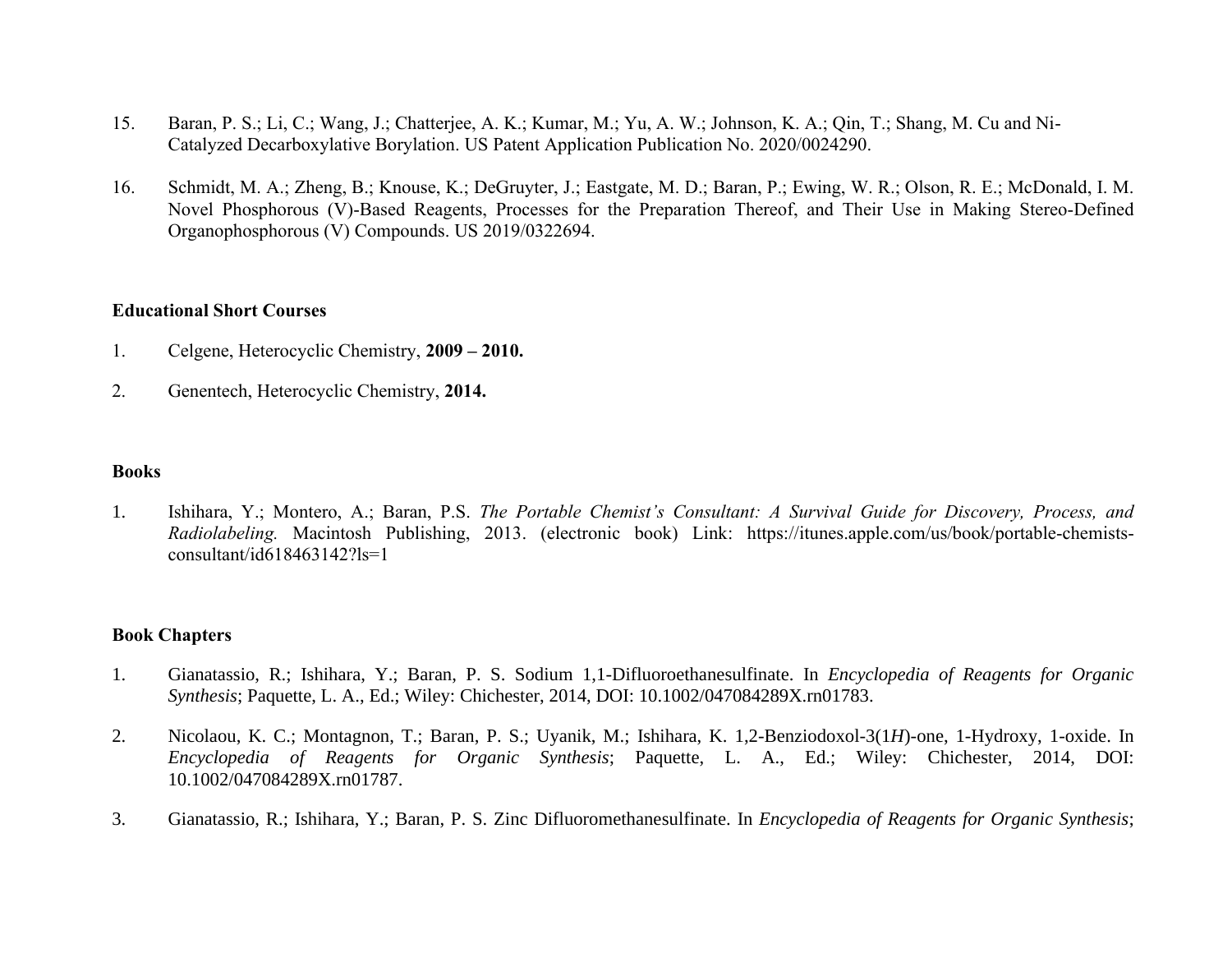Paquette, L. A., Ed.; Wiley: Chichester, 2014, DOI: 10.1002/047084289X.rn01787.

- 4. Ishihara, Y.; Gianatassio, R.; Baran, P. S. Zinc Isopropylsulfinate*.* In *Encyclopedia of Reagents for Organic Synthesis*; Paquette, L. A., Ed.; Wiley: Chichester, 2014, DOI: 10.1002/047084289X.rn01785.
- 5. Ishihara, Y.; Gianatassio, R.; Baran, P. S. Zinc Trifluoromethanesulfinate. In *Encyclopedia of Reagents for Organic Synthesis*; Paquette, L. A., Ed.; Wiley: Chichester, 2014, DOI: 10.1002/047084289X.rn01786.
- 6. Pan, C.-M.; Ishihara, Y.; Baran, P. S. Zinc Palau'chlor. In *Encyclopedia of Reagents for Organic Synthesis*; Paquette, L. A., Ed.; Wiley: Chichester, 2016, DOI: 10.1002/047084289X.rn01901

#### **Miscellaneous**

- 1. Baran, P.S. Dead Ends and Detours. Direct Ways to Successful Total Synthesis. Book by Sierra, M.A.; de la Torre, M.C. *Angew. Chem. Int. Ed*. **2005**, *44*, 3338 – 3339. (Book Review)
- 2. Baran, P. S.; Maimone, T. J. Organic chemistry: A tuxedo for iodine atoms. *Nature* **2007**, *445*, 826-827.
- 3. McKerrall, S.; Baran, P.S. More Dead Ends and Detours. En Route to Successful Total Synthesis. Book by Sierra, M.A.; de la Torre, M.C.; Cossio, F.P. *Angew. Chem. Int. Ed*. **2014**, *53*, 1740. (Book Review)
- 4. Baran, P.S. Carlos F. Barbas, III (1964-2014). *Angew. Chem. Int. Ed*. **2014**, *53*, 9704 9705. (Obituary).
- 5. Smith, M. W.; Baran, P.S. As simple as [2+2]. *Science* **2015**, *349*, 925-926.
- 6. Villaume, M. T.; Baran P. S. Organic Chemistry: Reactivity tamed one bond at a time. *Nature* **2015**, *513*, 324-325.
- 7. Farmer, M. E.; Baran, P. S. Organic Chemistry: A cure for catalyst poisoning. *Nature* **2015**, *524*, 164-165.
- 8. Yan, M; Baran, P. S. Drug Discovery: Fighting evolution with chemical synthesis. *Nature* **2016**, *533*, 326-327.

## **Book Forewords**

1. Li, J.J. *From Lipitor to Viagra: Stories Behind the Drugs We Use*, Oxford Press, **2006**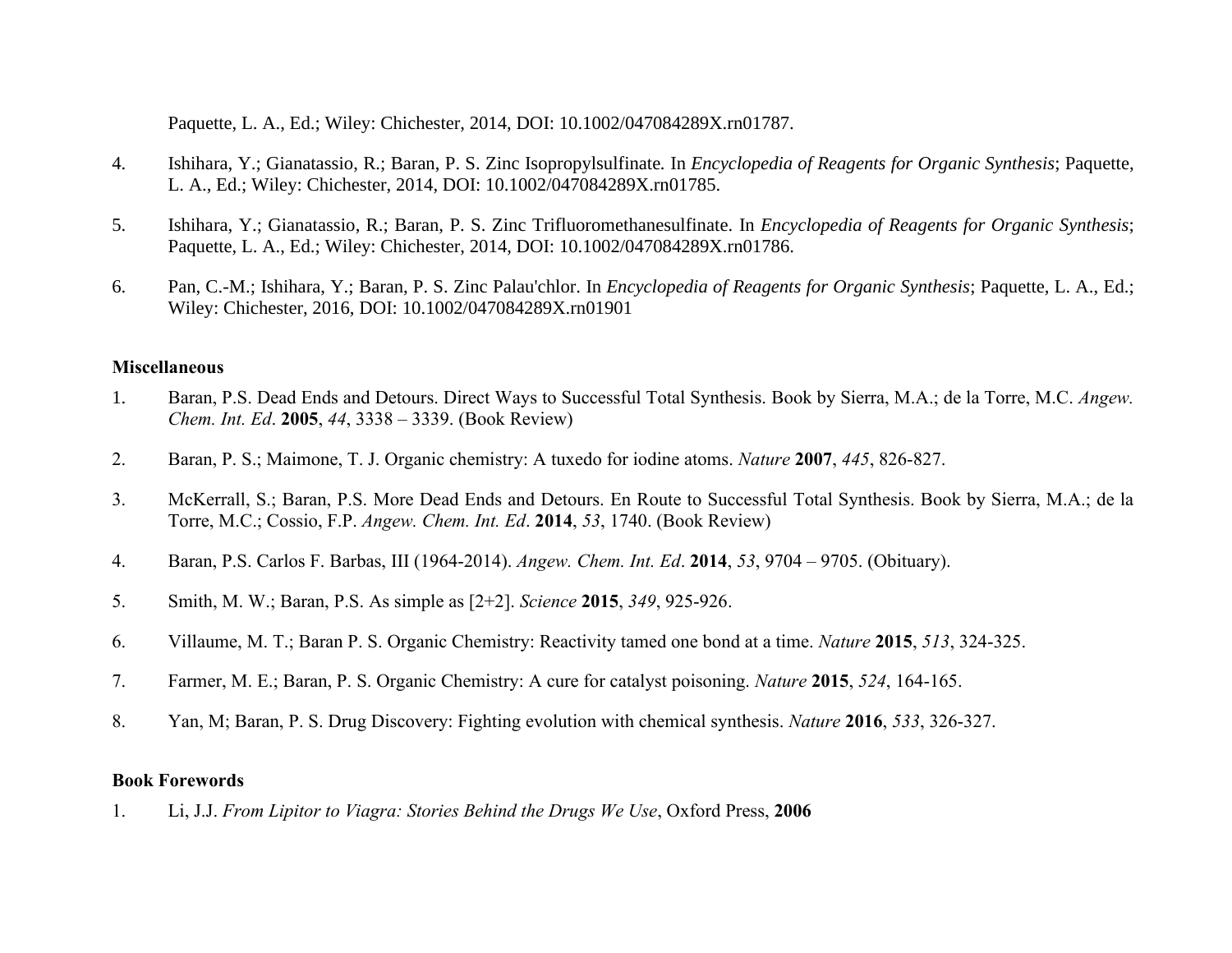- 2. Li, J.J.; Limberakis, C.; Pflum, D.A. *Modern Organic Synthesis in the Laboratory,* Oxford Press, **2006**
- 3. Li, J.J. *Name Reactions*, Springer, 3rd edition, **2006**
- 4. Li, J.J. *Name Reactions*, Springer, 4 th edition, **2009**

## **Named and Plenary Lectureships and Visiting Professorships**

- 1. Closs Lecturer, University of Chicago, Chicago, IL (January, 2005)
- 2. Plenary Lecturer, Roche Excellence in Chemistry Symposium, Nutley, NJ (May, 2005)
- 3. Visiting Professor, University of Strasbourg, Alsace, France (2 lectures, July, 2005)
- 4. Plenary Lecturer, Amgen Young Investigators Symposium, Thousand Oaks, CA (September, 2005)
- 5. Plenary Lecturer, GlaxoSmithKline Chemistry Scholars Symposium, Chapel Hill, NC (September, 2005)
- 6. Plenary Lecturer, AstraZeneca Award & Symposium, Wilmington, DE (October, 2005)
- 7. Foster Lecturer, University of New York, Buffalo, NY (December, 2005)
- 8. Bristol-Myers Squibb Lecturer, Princeton University, Princeton, NJ (March, 2006)
- 9. Novartis Lecturer, Boston University, Boston, MA (March, 2006)
- 10. Pfizer Lecturer, Harvard University, Boston, MA (April, 2006)
- 11. Plenary Lecturer, CMB Cyprus '06, Cyprus (May, 2006)
- 12. Plenary Lecturer, Visions in Chemistry Symposium, Bridgewater, NJ (May, 2006)
- 13. Plenary Lecturer, Roche Symposium, University of Colorado, Denver, CO (June, 2006)
- 14. Plenary Lecturer, ORCHEM Conference, Bad Nauheim, Germany (September, 2006)
- 15. Plenary Lecturer, University of Western Ontario Symposium, Ontario, Canada (November, 2006)
- 16. Merck Frosst Lecturer, Merck Frosst, Montreal, Quebec, Canada (November, 2006)
- 17. Merck Frosst Lecturer, University of Toronto, Toronto, Ontario, Canada (November, 2006)
- 18. Plenary Lecturer, Hirata Memorial Lecture, Nagoya, Japan (February, 2007)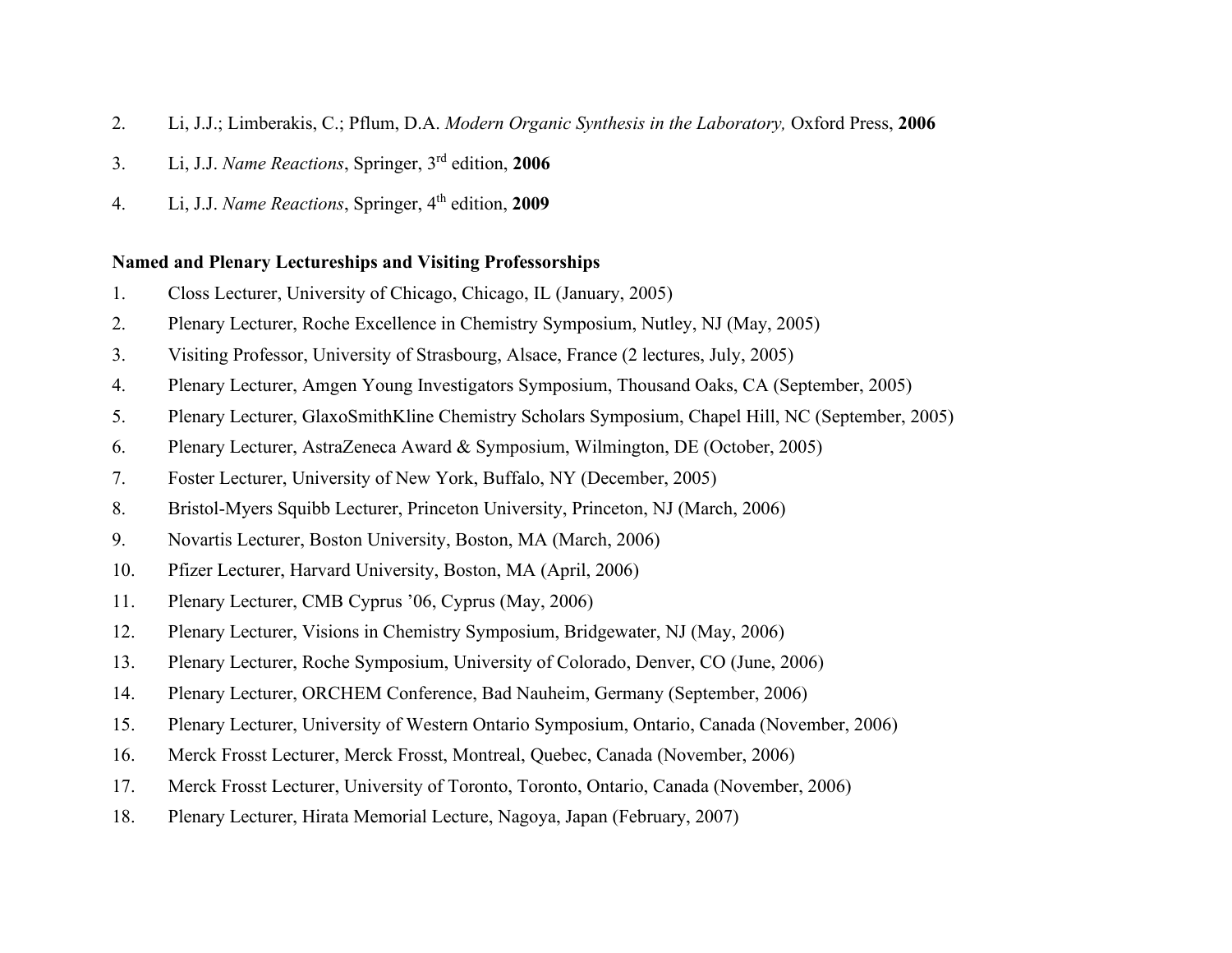- 19. Abbott Lecturer, University of California, Berkeley, Berkeley, CA (March, 2007)
- 20. Roche Lecturer, Colorado State University, Fort Collins, CO (March, 2007)
- 21. National Fresenius Award Symposium, 23rd ACS Meeting, Chicago, IL (March, 2007)
- 22. Abbot Lecturer, University of California, Berkeley, Berkeley, CA (March, 2007)
- 23. Plenary Lecturer, Bürgenstock Conference on Stereochemistry, Geneva, Switzerland (April, 2007)
- 24. Keynote Speaker, Pfizer, Groton, CT (August, 2007)
- 25. Keynote Speaker, Pfizer Green Chemistry Symposiums, La Jolla, CA (December, 2007)
- 26. National Fresenius Award Lecture, Purdue University, West Lafayette, IN (January, 2008)
- 27. Plenary Lecturer, Sheffield Stereochemistry Meeting, Sheffield, United Kingdom (January, 2008)
- 28. Abbott Lecturer, University of Kansas, Lawrence, KS (February, 2008)
- 29. Plenary Lecturer, Chemistry as a Life Sciences Symposium, Newark, NJ (March, 2008)
- 30. Abbott Lecturer, University of Notre Dame, Notre Dame, IN (April, 2008)
- 31. Plenary Lecturer, Lilly Symposium, Madrid, Spain (April, 2008)
- 32. Rothchild Lecturer, University of Rochester, Rochester, NY (May, 2008)
- 33. Plenary Lecturer, BOSS Symposium, Ghent, Belgium (July, 2008)
- 34. LEO Pharma Lecturer, Technical University of Denmark, Copenhagen, Denmark (July, 2008)
- 35. Novartis Lecturer, Novartis, Emeryville, CA (August, 2008)
- 36. Merck Lecturer, IASOC Conference, Ischia, Naples, Italy (September, 2008)
- 37. Merck-Frosst Lecturer, Université de Montréal, Montreal, Quebec, Canada (October, 2008)
- 38. Eli Lilly Lecturer, Yale University, New Haven, CT (November, 2008)
- 39. Novartis Lecturer, Cambridge University, Cambridge, United Kingdom (March, 2009)
- 40. Plenary Lecture, Munich Synthesis Fest, University of Munich, Munich, Germany (March, 2009)
- 41. Plenary Lecturer, 9<sup>th</sup> Bristol Synthesis Meeting, University of Bristol, Bristol, United Kingdom (March, 2009)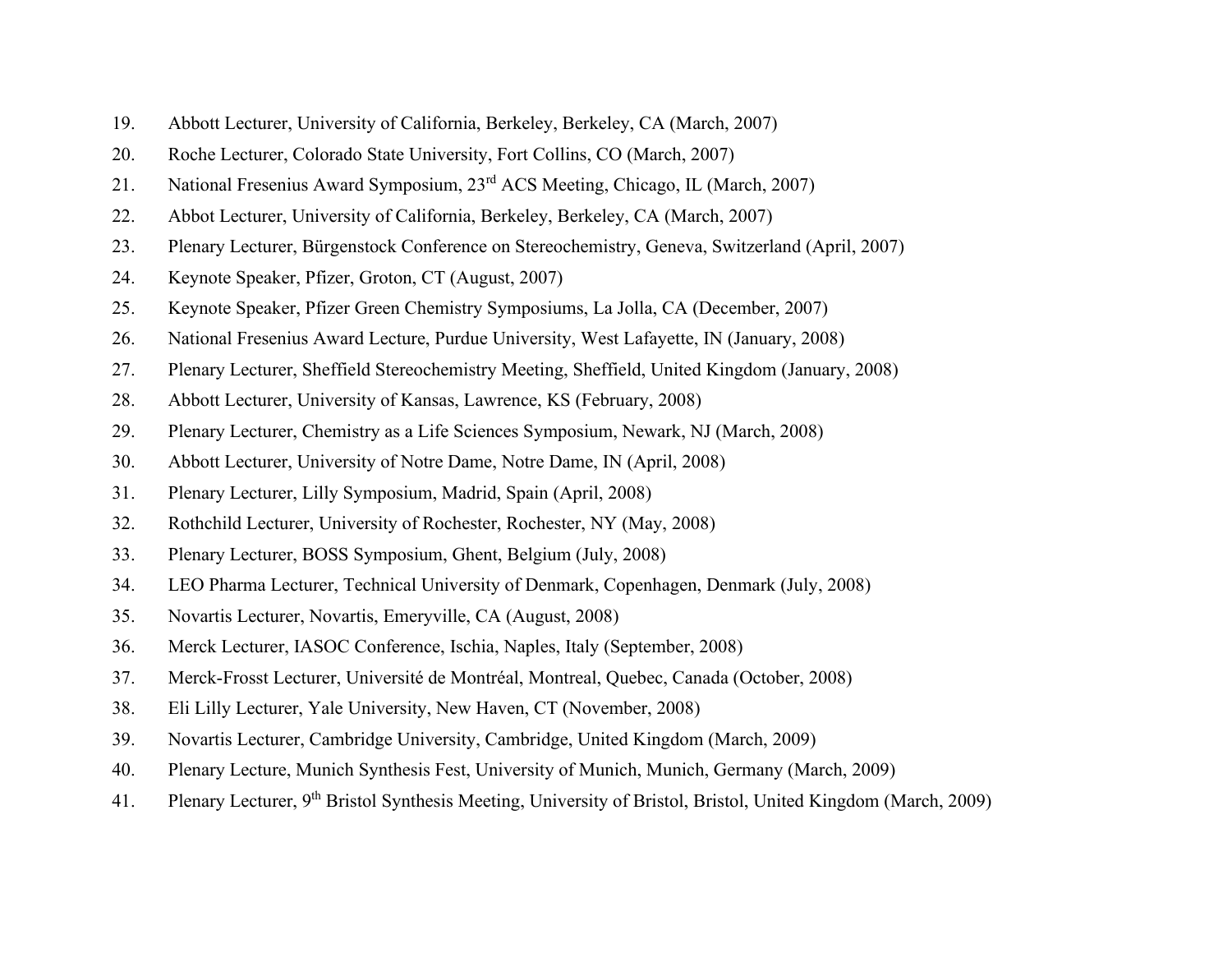- 42. Distinguished Lecture Series, Genomics Institute of the Novartis Research Foundation, La Jolla, CA (March, 2009)
- 43. Sackler Prize Symsosium, Tel Aviv University, Tel Aviv, Israel (May, 2009)
- 44. Plenary Lecture, National Organic Symposium, Boulder, CO (June, 2009)
- 45. Lecture Series, ICIQ Summer School, Tarragona, Spain (July, 2009)
- 46. Plenary Lecturer, Princeton American Chemical Society Symposium, Princeton, NJ (September, 2009)
- 47. Plenary Lecturer, Johnson Symposium, Stanford University, Palo Alto, CA (October 2009)
- 48. Plenary Lecturer, Welch Conference, Houston, TX (October, 2009)
- 49. Plenary Lecturer, IKCOC-11, Kyoto, Japan (November, 2009)
- 50. Japan Society for the Promotion of Science Fellowship Lecturer, University of Tokyo, Tokyo, Japan (November, 2009)
- 51. Plenary Lecturer, Visions in Organic Chemistry, Copenhagen, Denmark (January, 2010)
- 52. Plenary Lecturer, Frontiers in Biomedical Research Symposium, Indian Wells, CA (February, 2010)
- 53. Boehringer-Ingelheim Lecturer, University of Ottawa, Ontario, Canada (March, 2010)
- 54. Inaugural Lecturer of the Student Selected Seminar Series, Indiana University, Bloomington, IN (March, 2010)
- 55. Plenary Award Lecture, 239th National Meeting of the American Chemical Society, San Francisco, CA (March, 2010)
- 56. Francis Clifford Phillips Lecture, University of Pittsburgh, Pittsburgh, PA (April, 2010)
- 57. Plenary Lecturer, Balticum Organicum Syntheticum, Riga, Lativa (June, 2010)
- 58. Plenary Lecturer, IUPAC's 18th International Conference on Organic Synthesis, Bergen, Norway (August, 2010)
- 59. Keynote Lecturer, Gregynog Meeting, Wales, United Kingdom (September, 2010)
- 60. Life Science Lecturer, Bayer Schering Pharma AG, Berlin and Wuppertal, Germany (September, 2010)
- 61. Fuson Visiting Professor, University of Illinois, Urbana, IL (October, 2010)
- 62. Chemistry Graduate Student Society Distinguished Speaker, University of British Columbia, Vancouver, British Columbia, Canada (October, 2010)
- 63. Joel C. Huff Lecturer, Harvard University, Cambridge, MA (October, 2010)
- 64. Bristol-Myers Squibb Lecturer in Organic Chemistry, University of Michigan, Ann Arbor, MI (December, 2010)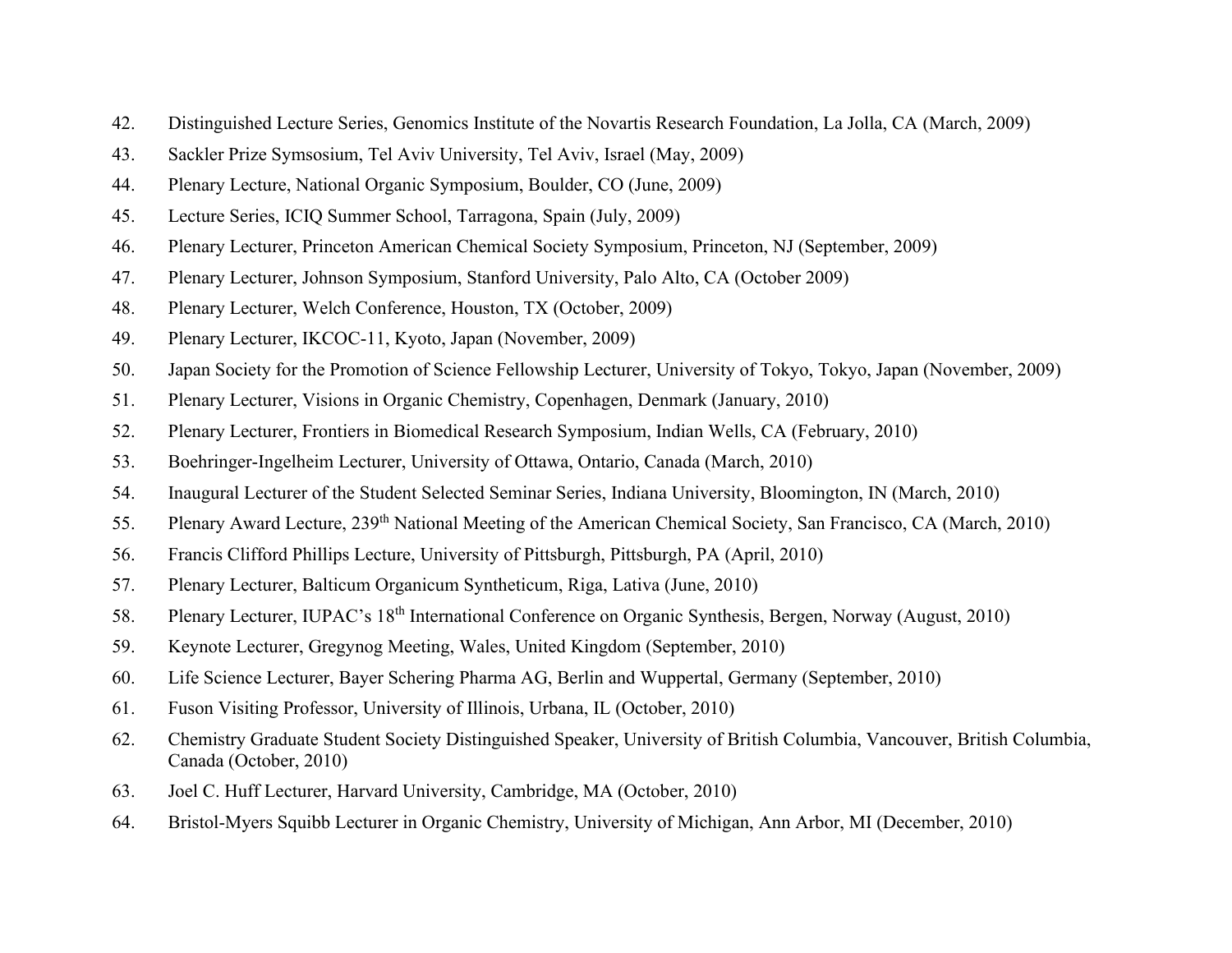- 65. Plenary Lecturer, Indian Organic Chemistry Conference, Goa, India (December, 2010)
- 66. Scynexis Lecturer, The University of North Carolina at Chapel Hill, Chapel Hill, NC (March, 2011)
- 67. Senior Speaker, American Chemical Society Meeting, Organic Division, Anaheim, CA (March, 2011)
- 68. AstraZeneca Distinguished Lecturer, Université de Sherbrooke, Sherbrooke, Quebec, Canada (May, 2011)
- 69. Plenary Lecturer, 17th European Symposium on Organic Chemistry, Crete, Greece (July, 2011)
- 70. AstraZeneca École Polytechnique Lecturer, Palaiseau, France (July, 2011)
- 71. Plenary Award Lecturer, 23rd International Congress on Heterocyclic Chemistry, Glasgow, Scotland (August, 2011)
- 72. Plenary Lecturer, 52<sup>nd</sup> American Society of Pharmacology Meeting, San Diego, CA (August, 2011)
- 73. Plenary Lecturer, 14th Brazilian Meeting on Organic Synthesis, Brasília, Brazil (September, 2011)
- 74. Plenary Lecturer, Symposium on Advanced Organic Synthesis and Catalysis, Hefei, China (October, 2011)
- 75. Keynote Lecturer, Vertex Day, University of California, Irvine, Irvine, CA (October, 2011)
- 76. Plenary Lecturer, 21<sup>st</sup> Symposium on Optically Active Compounds, Tokyo, Japan (November, 2011)
- 77. Plenary Lecturer, 13th Florida Heterocyclic and Synthetic Conference, Gainesville, FL (March, 2012)
- 78. Lecturer for the Frontiers in Chemistry Lecture Series, Case Western Reserve University, Cleveland, OH (March, 2012)
- 79. Lecturer, 2012 Medicinal Chemistry Colloquium Series, Gilead, Foster City, CA (March, 2012)
- 80. Lecturer for the Frontiers in Chemical Research Lecture Series, Texas A&M University, College Station, TX (April, 2012)
- 81. Plenary Lecturer, French American Chemical Society XIV Meeting, Nantasket, MA (June, 2012)
- 82. Plenary Lecturer, 24<sup>th</sup> Organic Chemistry Biannual Meeting of the Spanish Royal Chemical Society, San Sebastián, Spain (July, 2012)
- 83. Plenary Lecturer, RSEQ Organic Chemistry Symposium, Santiago de Compostela, Spain (July, 2012)
- 84. Plenary Lecturer, Gordon Research Conference, Organic Reaction and Processes, Smithfield, RI (July, 2012)
- 85. Plenary Lecturer, National American Chemical Society Meeting, Philadelphia, PA (August, 2012)
- 86. Plenary Lecturer, The 6<sup>th</sup> Takeda Science Foundation Symposium on Pharma Sciences, Osaka, Japan (September, 2012)
- 87. Howard Memorial Lecturer, Sydney University, University of New South Wales, Sydney, Australia (September, 2012)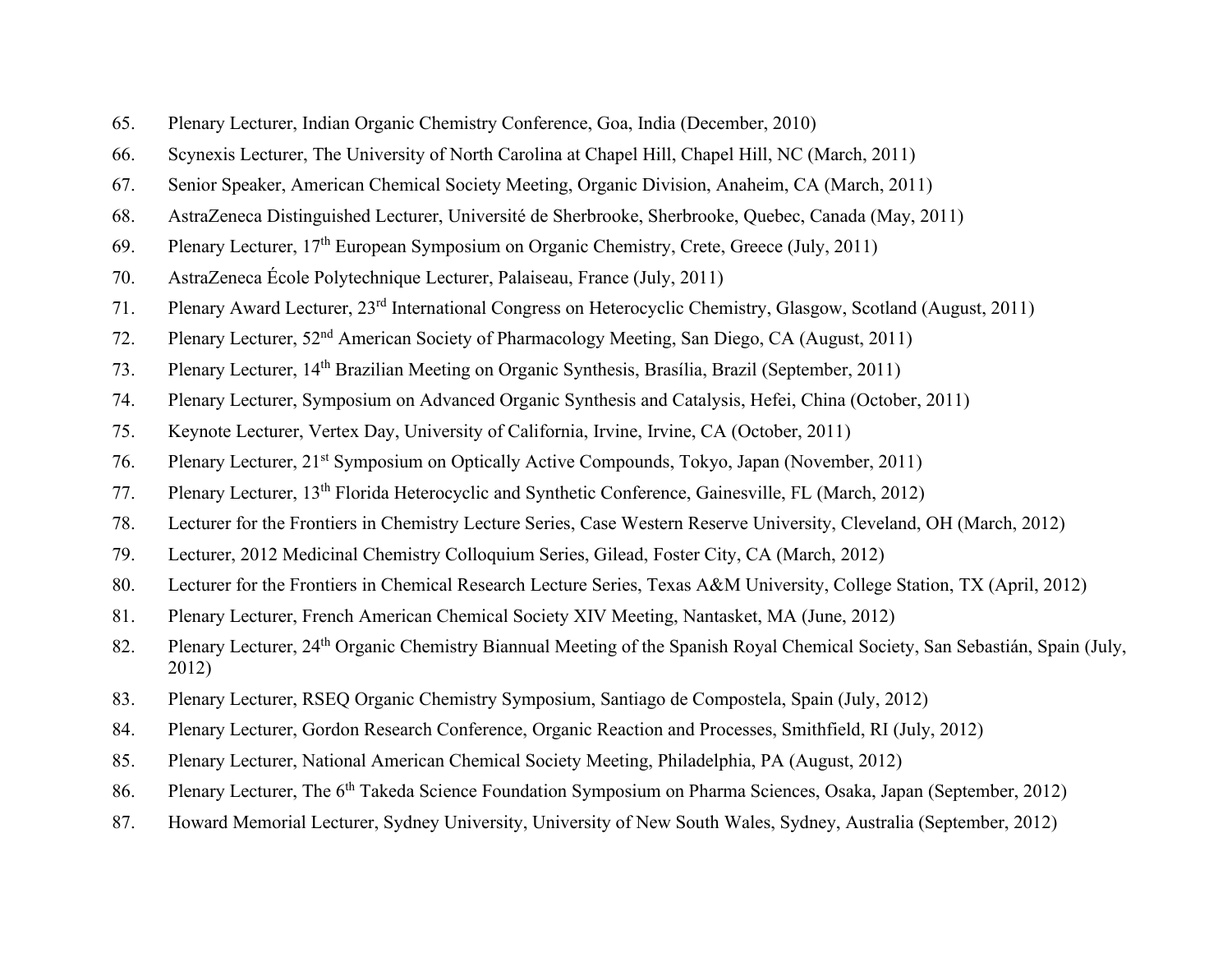- 88. Plenary Lecturer, 10<sup>th</sup> Lilly Research Awards for Graduate Students, Madrid, Spain (September, 2012)
- 89. Student Invited Speaker, Virginia Polytechnic Institute and State University, Blacksburg, VA (November, 2012)
- 90. Plenary Lecturer, Creativity Award Symposium for K.C. Nicolaou, NJ (November, 2012)
- 91. Plenary Lecturer, Novartis Chemical Sciences Lectureship, UT Southwestern Medical Center, Dallas, TX (December, 2012)
- 92. Student Invited Speaker, University of Houston, Houston, TX (December, 2012)
- 93. Lilly Lecturer 2013, Imperial College London, London, United Kingdom (January, 2013)
- 94. Samuel M. McElvian Academic Lecturer in Organic Chemistry, University of Wisconsin, Madison, WI (January, 2013)
- 95. Plenary Lecturer, E.B. Hershberg Award Symposium to honor Bruce Maryanoff, New Orleans, LA (April, 2013)
- 96. Plenary Lecturer, Bristol-Myers Squibb Symposium, Princeton, NJ (April, 2013)
- 97. Plenary Lecturer, Sackler Symposium, Tel Aviv, Israel (June, 2013)
- 98. Keynote Lecturer, Tetrahedron Conference, Vienna, Italy (June, 2013)
- 99. Plenary Lecturer, Synthesis in Organic Chemistry Symposium, University of Oxford, Oxford, United Kingdom (July, 2013)
- 100. Student Invited Organic Seminar Speaker, Harvard University, Cambridge, MA (August, 2013)
- 101. Plenary Lecturer, Princeton University, Princeton, NJ (September, 2013)
- 102. Plenary Lecturer, Pharmaron Symposium, Beijing, China (September, 2013)
- 103. Bristol-Myers Squibb Lecturer, Columbia University, New York, NY (January, 2014)
- 104. George Büchi Visiting Lecturer in Organic Chemistry for 2013-2014, Massachusetts Institute of Technology, Cambridge, MA (February, 2014)
- 105. Organic/Bristol-Myers Squibb Lecturer, U.C. Berkeley, Berkeley, CA (April, 2014)
- 106. Plenary Speaker, Institute of Chemical Research of Catalonia, Tarragona, Spain (July, 2014)
- 107. Plenary Lecturer, 2<sup>nd</sup> International Symposium on Natural Product Synthesis and Process Methods for Drug Manufacture, Nanjing University, China (September, 2014)
- 108. Mukaiyama Award Lecturer, The Committee of The Society of Synthetic Organic Chemistry, Fukuoka, Kyusyu, Japan (September, 2014)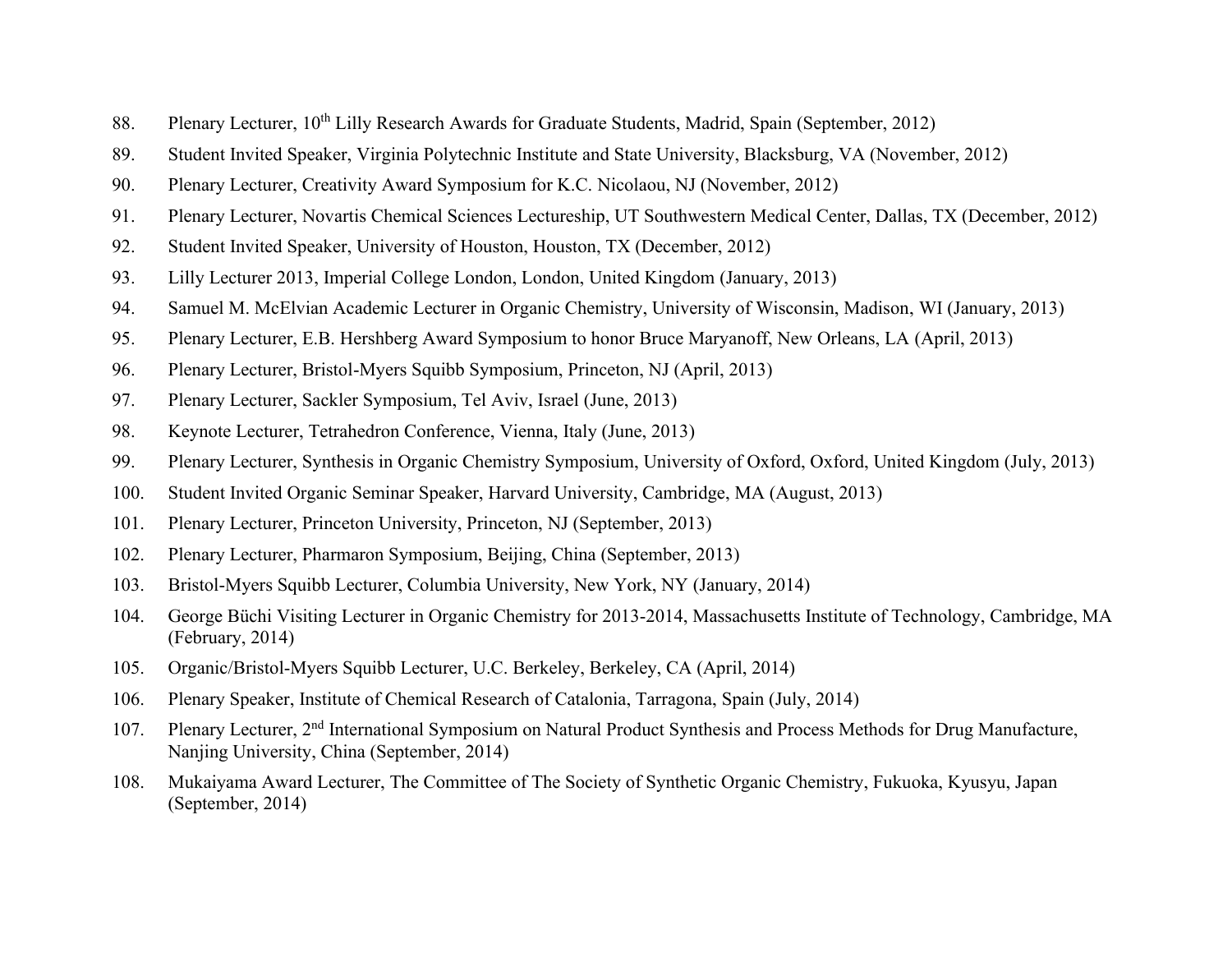- 109. 2014 Aldrich-UCLA Lecturer, Organic Colloquium, University of California, Los Angeles, Los Angeles, CA (October, 2014)
- 110. Plenary Lecturer, AbbVie Global Synthesis Summit, North Chicago, Il (October, 2014)
- 111. Plenary Speaker, Pauling Medal Award Symposium, Bellingham, WA (October, 2014)
- 112. The Ferrier Lecturer, Victoria University, Wellington, New Zealand (December, 2014)
- 113. Plenary Speaker, Royal Australian Chemical Institute National Congress, Adelaide, Australia (December, 2014)
- 114. 2015 5-College Lectures in Chemistry, Smith College, Northampton, MA (March, 2015)
- 115. Paul Gassman Memorial Seminar Speaker, Canisius College, Buffalo, NY (March, 2015)
- 116. Plenary Speaker, 32nd Annual HC Brown Lectures, Purdue University, West Lafayette, IN (April, 2015)
- 117. Morris S. Kharasch Visiting Professor, University of Chicago, Chicago, IL (April, 2015)
- 118. Bristol-Myers Squibb Lecturer, University of Pennsylvania, Philadelphia, PA (May, 2015)
- 119. College of Arts and Science Alumni Distinguished Service Award Recipient at the CAS Baccalaureate Graduation Ceremony, New York University, New York, NY (May, 2015)
- 120. Plenary Speaker, 15<sup>th</sup> Annual Symposium on Molecular Discovery, Boston University, Boston, MA (June, 2015)
- 121. Plenary Speaker, Yale University, New Haven, CT (June, 2015)
- 122. Plenary Speaker, Professor Stephen L. Buchwald's 60<sup>th</sup> Birthday, Massachusetts Institute of Technology, Cambridge, MA (August, 2015)
- 123. Plenary Speaker, International Society of Heterocyclic Chemistry Congress, Santa Barbara, CA (August, 2015)
- 124. Plenary Speaker, C&EN Virtual Symposium, Advances in Drug Discovery & Development, Virtual (September, 2015)
- 125. Plenary Speaker, 2015 Bristol-Myers Squibb Lecturer, Boston College, Chestnut Hill, MA (October, 2015)
- 126. Plenary Speaker, World ACD, San Diego, CA (October, 2015)
- 127. Bohlmann Lecturer, Institut für Chemie at the Technische Universität Berlin, Berlin, Germany (November, 2015)
- 128. Elias J. Corey Award for Outstanding Original Contribution in Organic Synthesis by a Young Investigator, Society's 251st ACS National Meeting, San Diego, CA (March, 2016)
- 129. Actelion Sandmeyer Lecturer, Actelion Pharmaceuticals Ltd., Allschwil, Switzerland (November, 2016)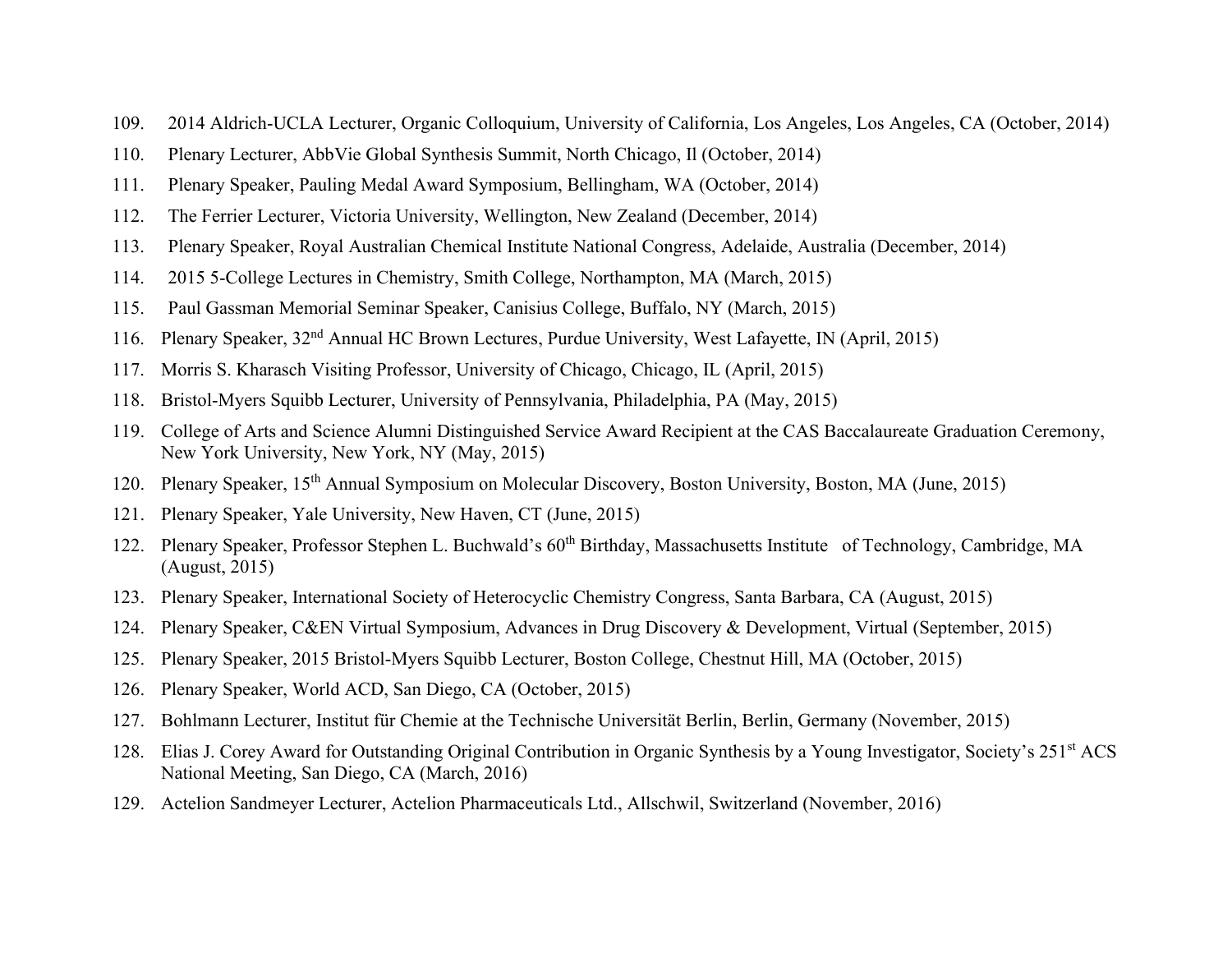- 130. EROS Reagent of the Year Lecturer, University of Basel, Basel, Switzerland (November, 2016)
- 131. Emanuel Merck Lectureship, TU Darmstadt, Darmstadt, Germany (May, 2017)
- 132. Keynote Speaker, Gordon Research Conference, New London, NH (August, 2017)
- 133. Plenary Speaker, IKA Works, Inc., ACS 254<sup>th</sup> National Meeting, Washington, D.C. (August, 2017)
- 134. Keynote Speaker, Pfizer, Groton, CT (October, 2017)
- 135. Keynote Speaker, Lilly Grantee Symposium, Indianapolis, IN (March, 2018)
- 136. Keynote Speaker, Gordon Research Conference, Newport, RI (June, 2018)
- 137. Tetrahedron Chair Lectureship, BOSS XVI, Brussels, Belgium *"Lecture: Studies in Natural Product Synthesis"* (July 2018)
- 138. Tetrahedron Chair Lectureship, BOSS XVI, Brussels, Belgium *"Lecture: Translational Chemistry - part 1"* (July, 2018)
- 139. Tetrahedron Chair Lectureship, BOSS XVI, Brussels, Belgium *"Lecture: Translational Chemistry - Part 2"* (July, 2018)
- 140. Tetrahedron Chair Lectureship, BOSS XVI, Brussels, Belgium *"Lecture: Electrifying Synthesis"* (July, 2018)
- 141. Keynote Speaker, The 44<sup>th</sup> Future Lecture Series, Beijing, China (September, 2018)
- 142. Keynote Speaker, 14th Winter Conference on Medicinal and Bioorganic Chemistry, Steamboat Springs, CO (January, 2019)
- 143. Inaugural Lecturer, 21st Annual Perspectives on Science, Point Loma Nazarene University, San Diego, CA (February, 2019)
- 143. Inhoffen Lecturer, Braunschweig, Germany (April, 2019)
- 144. Plenary Speaker, 9<sup>th</sup> Pacific Symposium on Radical Chemistry, Pacific Grove, CA (June, 2019)
- 145. Plenary Speaker, 20th European Symposium on Organic Chemistry, Vienna, Austria (July, 2019)
- 146. Keynote Speaker, Gordon Research Conference, Andover, NH (August, 2019)
- 147. Keynote Speaker, Karle Symposium, University of Michigan, Ann Arbor, MI (August, 2019)

### **Research Presentations**

- 1. Pfizer, St. Louis, MO (March, 2004)
- 2. Gordon Research Conference, Heterocyclic Compounds, Newport, RI (July, 2004)
- 3. San Diego Section of American Chemical Society, La Jolla, CA (August, 2004)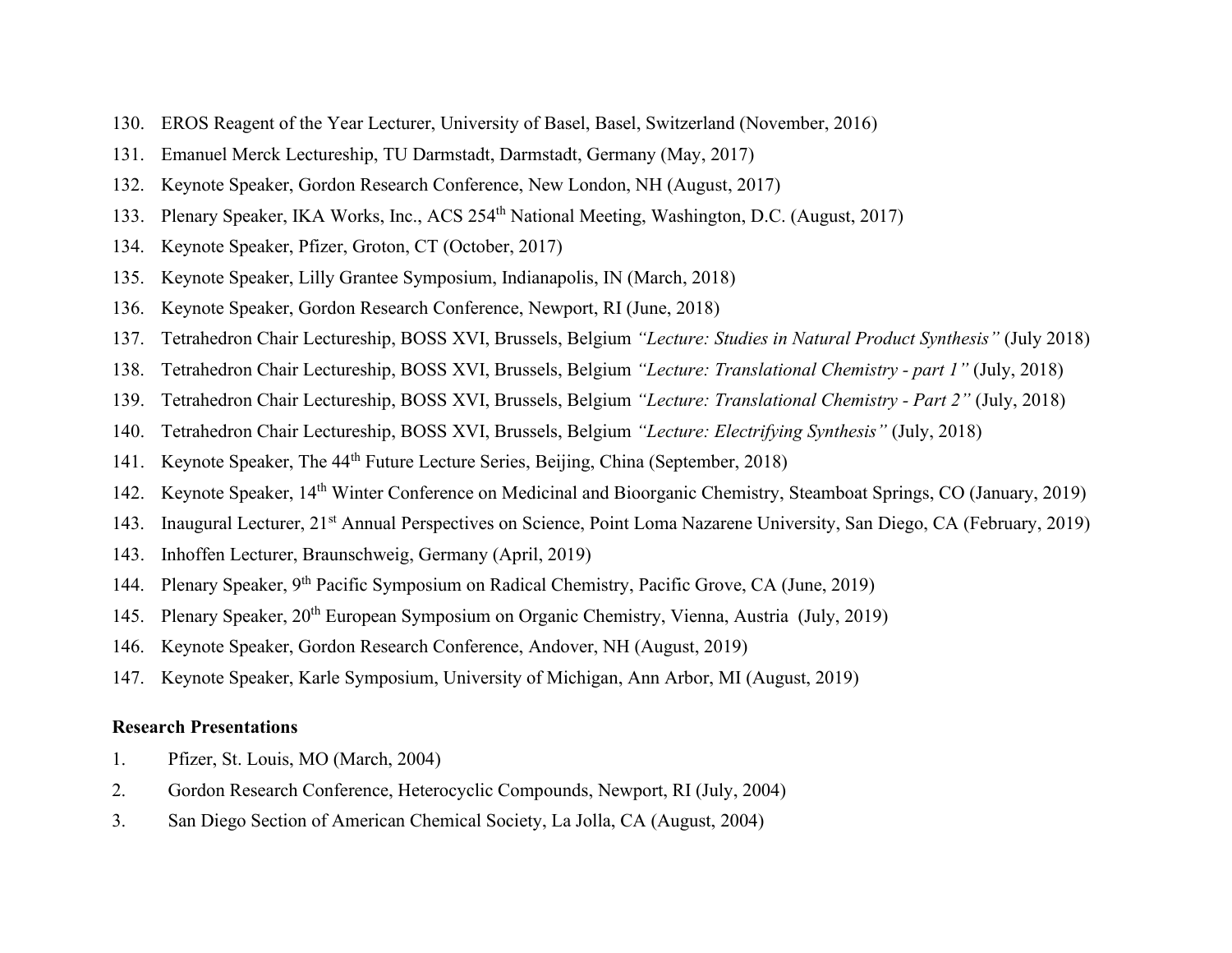- 4. Pfizer, Ann Arbor, MI (September, 2004)
- 5. University of Michigan, Ann Arbor, MI (September, 2004)
- 6. Microwave Assisted Organic Synthesis Symposium, La Jolla, CA (October, 2004)
- 7. University of California, Los Angeles, Los Angeles, CA (November, 2004)
- 8. DuPont, Wilmington, DE (November, 2004)
- 9. Abbott Laboratories, Chicago, IL (February, 2005)
- 10. University of California, Santa Cruz, Santa Cruz, CA (March, 2005)
- 11. Brandeis University, Boston, MA (April, 2005)
- 12. Millenium Pharmaceuticals, Cambridge, MA (April, 2005)
- 13. Novartis, Cambridge, MA (April, 2005)
- 14. Eisai Pharmaceuticals, Cambridge, MA (April, 2005)
- 15. University of California, Los Angeles, Los Angeles, CA (May, 2005)
- 16. Schuster Symposium, New York University, New York, NY (June, 2005)
- 17. National Science Foundation Synthesis Workshop, Lake Arrowhead, CA (June, 2005)
- 18. Eli Lilly and Co., Indianapolis, IN (July, 2005)
- 19. International Conference Heterocyclic Chemistry Lecture, Palermo, Italy (July, 2005)
- 20. GlaxoSmithKline, Philadelphia, PA (August, 2005)
- 21. Bristol-Myers Squibb Pharmaceutical Research Institute, Lawrenceville, NJ (September, 2005)
- 22. Bristol-Myers Squibb Pharmaceutical Research Institute, Hopewell, NJ (September, 2005)
- 23. Kyoto Pharmaceutical University, Kyoto, Japan (September, 2005)
- 24. Tokyo Institute of Technology, Tokyo, Japan (September, 2005)
- 25. Tokyo University of Science, Tokyo, Japan (September, 2005)
- 26. Pennsylvania State University, State College, PA (November, 2005)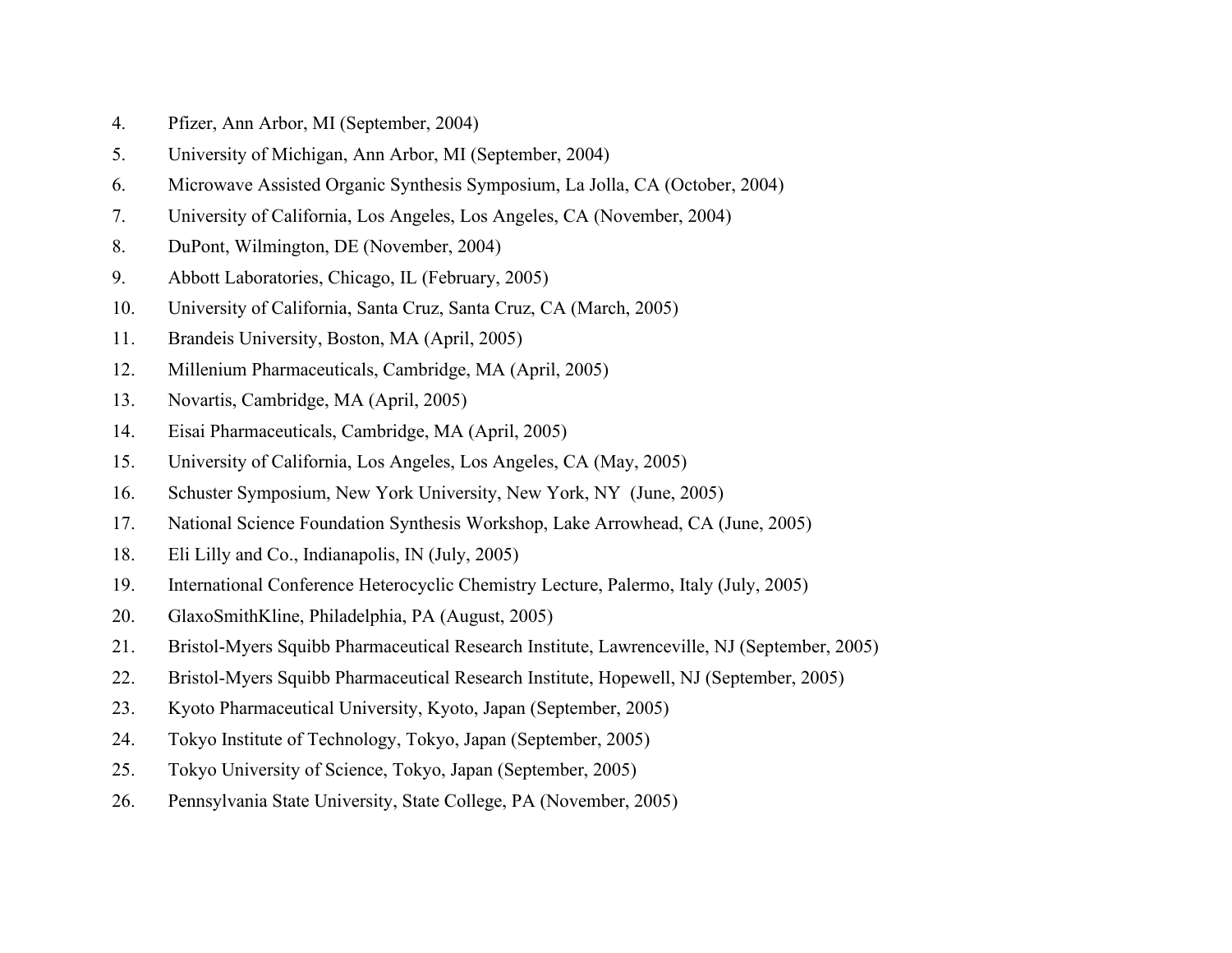- 27. Hoffmann La Roche, Palo Alto, CA (December, 2005)
- 28. University of Wisconsin, Madison, WI (January, 2006)
- 29. Bristol-Myers Squibb, Process Research, East Brunswick, NJ (January, 2006)
- 30. University of California, Santa Barbara, Santa Barbara, CA (February, 2006)
- 31. University of Illinois, Urbana, IL (February, 2006)
- 32. University of Texas, Dallas, TX (February, 2006)
- 33. Lexicon Pharmaceuticals, Princeton, NJ (March, 2006)
- 34. Merck Research Laboratories, Whitehouse Station, NJ (March, 2006)
- 35. Pfizer La Jolla, San Diego, CA (March, 2006)
- 36. University of Alabama, Tuscaloosa, AL (March, 2006)
- 37. University of Utah, Salt Lake City, UT (April, 2006)
- 38. Brigham Young University, Provo, UT (April, 2006)
- 39. Searle Scholars Annual Meeting, Chicago, IL (April, 2006)
- 40. Cytokinetics, Inc., San Francisco, CA (April, 2006)
- 41. Genentech, San Francisco, CA (April, 2006)
- 42. Stanford University, Palo Alto, CA (April, 2006)
- 43. Scios Pharmaceuticals, San Francisco, CA (April, 2006)
- 44. Gilead, San Francisco, CA (April, 2006)
- 45. University of California, Irvine, Irvine, CA (April, 2006)
- 46. Schering-Plough Research Institute, Kenilwood, NJ (May, 2006)
- 47. Scripps Institute of Oceanography, Fenical Symposium, San Diego, CA (June, 2006)
- 48. Gordon Research Conference, Newport, RI (July, 2006)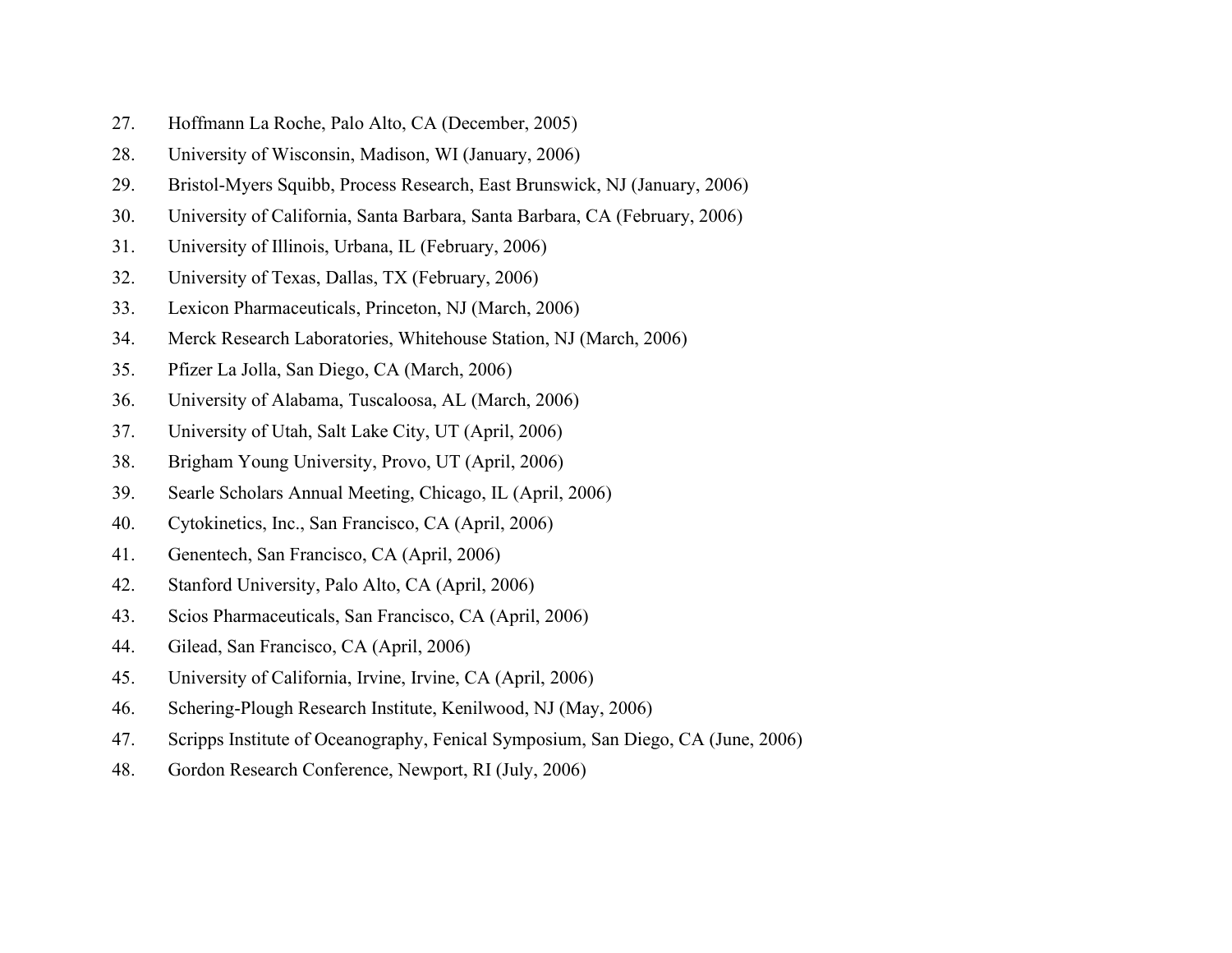- 49. Tokushima Pre-symposium Natural Product Chemistry, Tokushima, Japan (July, 2006)
- 50. IUPAC International Conference on Biodiversity and Natural Products, Kyoto, Japan (July, 2006)
- 51. IUPAC Post-symposium, Sendai, Japan (July, 2006)
- 52. Helsinki University of Technology, Espoo, Finland (September, 2006)
- 53. University of Marburg, Marburg, Germany (September, 2006)
- 54. Max-Plank-Institute, Mulheim/Ruhr, Germany (September, 2006)
- 55. Schering Berlin, Berlin, Germany (September, 2006)
- 56. Johnson & Johnson, La Jolla, CA (December, 2006)
- 57. Eli Lilly, Madrid, Spain (January, 2007)
- 58. Columbia University, New York, NY (February, 2007)
- 59. Texas A&M University, College Station, TX (March, 2007)
- 60. Massachusetts Institute of Technology, Cambridge, MA (March, 2007)
- 61. 1<sup>st</sup> Annual Chemistry Graduate Student Seminar, University of Connecticut, Storrs, CT (March, 2007)
- 62. University of Missouri, Columbia, MI (April, 2007)
- 63. Amgen, Cambridge, MA (April, 2007)
- 64. Boston College, Boston, MA (May, 2007)
- 65. Sepracor, Marlborough, MA (May, 2007)
- 66. Bristol-Myers Squibb Symposium, New Brunswick, NJ (May, 2007)
- 67. Heterocyclic Compounds Gordon Research Conference, Newport, RI (June, 2007)
- 68. GlaxoSmithKline, Madrid, Spain (July, 2007)
- 69. Natural Products Gordon Research Conference, Tilton, NH (July, 2007)
- 70. Boston American Chemical Society Symposium, Joullie 80<sup>th</sup> Birthday Celebration, Boston, MA (August, 2007)
- 71. Beckman Young Investigator Symposium, Irvine, CA (August, 2007)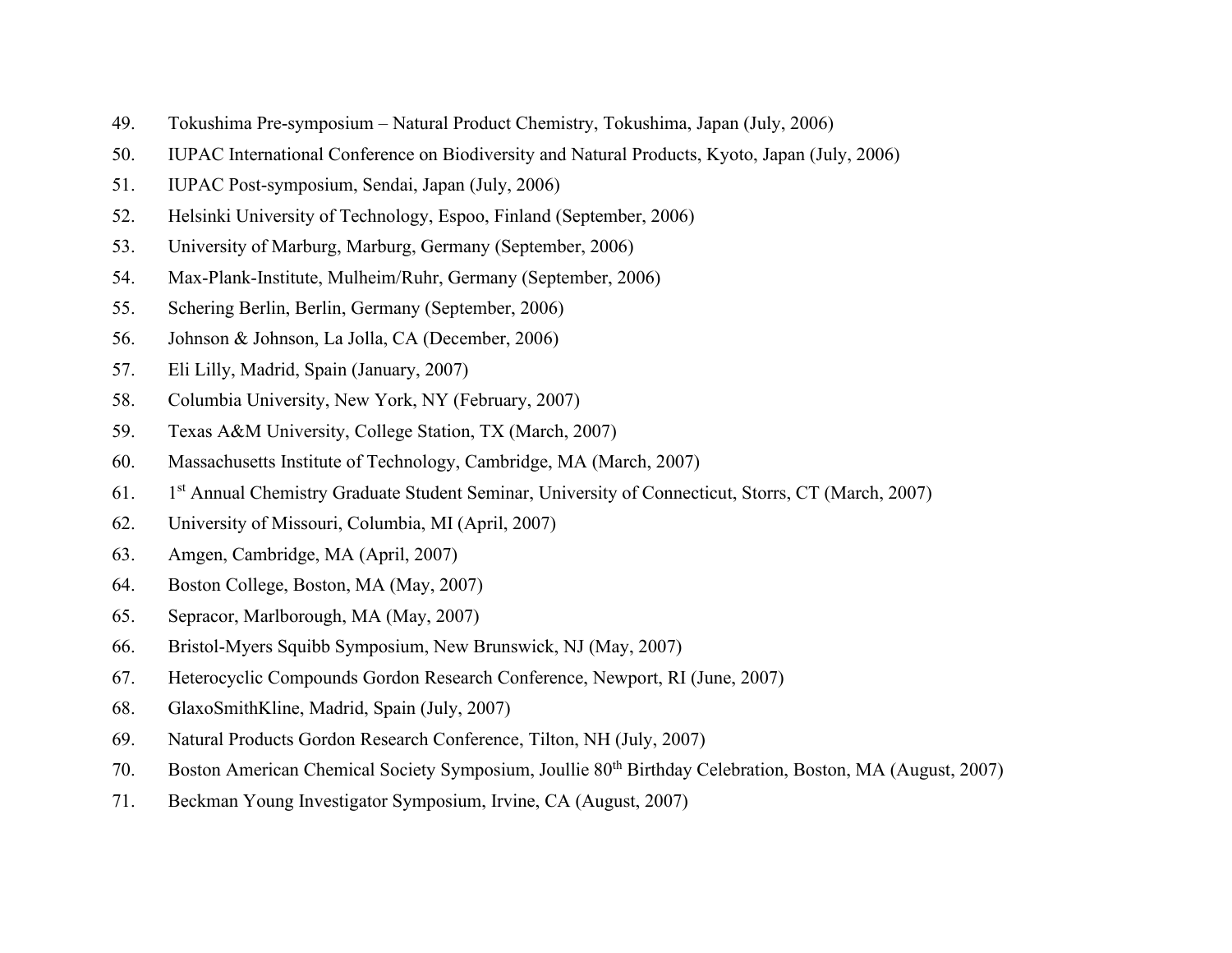- 72. CSS Symposium, Wyeth, Collegeville, PA (September, 2007)
- 73. Johnson & Johnson PRD, Spring House, PA (October, 2007)
- 74. Novartis, Cambridge, MA (October, 2007)
- 75. POCC, University of Pennsylvania, Philadelphia, PA (October, 2007)
- 76. DuPont, Newark, DE (October, 2007)
- 77. Schering-Plough, Cambridge, MA (October, 2007)
- 78. California Institute of Technology, Organic Chemistry Seminar, Pasadena, CA (November, 2007)
- 79. Sanofi-Aventis, Frankfurt, Germany (January, 2008)
- 80. Novartis, Basel, Switzerland (January, 2008)
- 81. Novartis, Vienna, Austria (January, 2008)
- 82. Novartis, Horsham, United Kingdom (January, 2008)
- 83. GlaxoSmithKline, Harlow, United Kingdom (January, 2008)
- 84. AstraZeneca R&D Charnwood, Loughborough, UK (January, 2008)
- 85. Instituto de Química Orgánica General, Madrid, Spain (January, 2008)
- 86. 13th Biennial Eli Lilly Grantee Symposium, Indianapolis, IN (March, 2008)
- 87. University of Southern California, Los Angeles, CA (March, 2008)
- 88. Searle Scholars Annual Meeting, Chicago, IL (April, 2008)
- 89. Memorial Sloan-Kettering Cancer Center, New York, NY (May, 2008)
- 90. Bristol-Myers Squibb Symposium, New Brunswick, NJ (May, 2008)
- 91. Merck, Boston, MA (May, 2008)
- 92. Pfizer, Sandwich, Kent, United Kingdom (July, 2008)
- 93. Merck, West Point, PA (August, 2008)
- 94. Amgen, San Francisco, CA (August, 2008)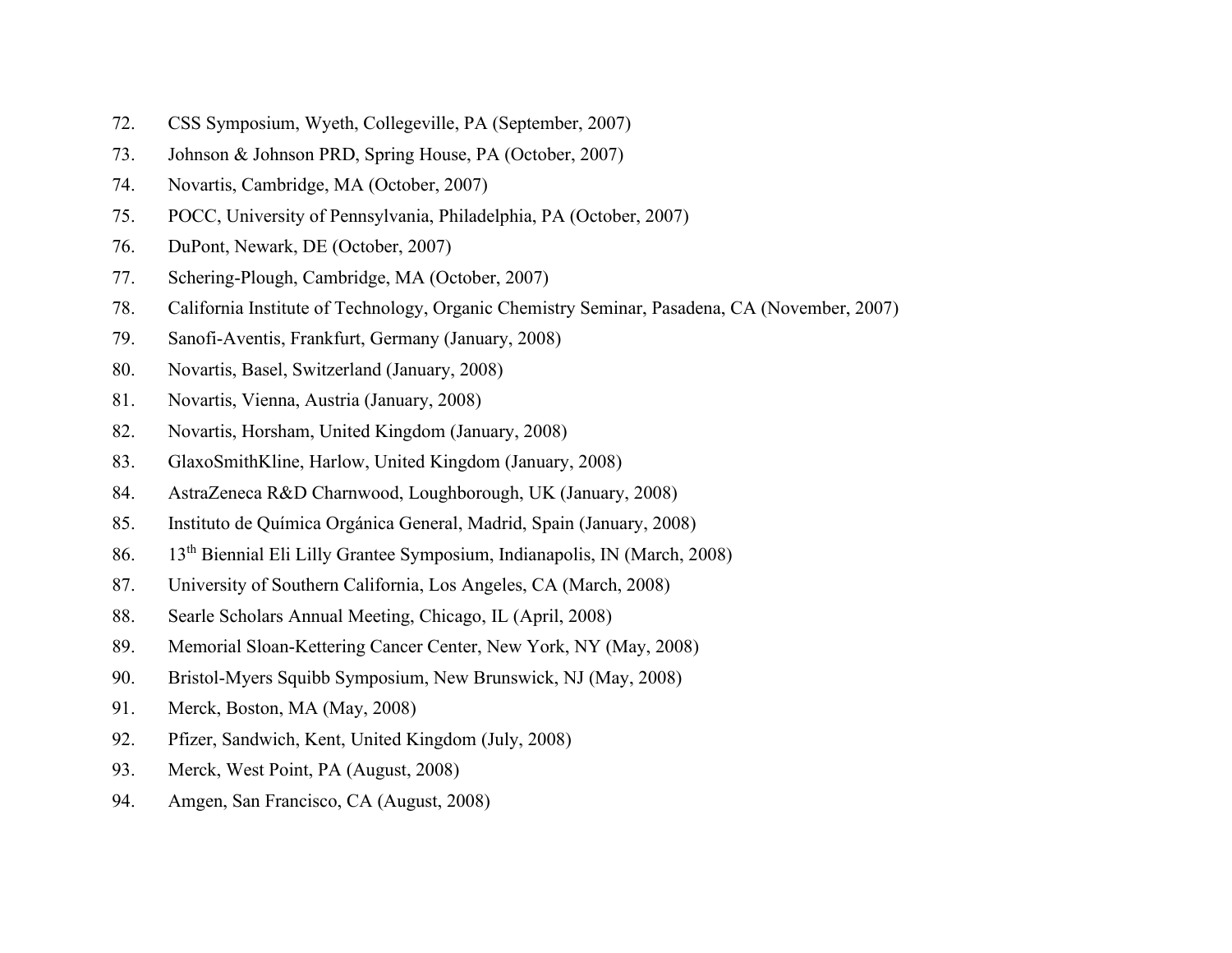- 95. Exelixis, San Diego, CA (September, 2008)
- 96. IRBM, Merck, Rome, Italy (September, 2008)
- 97. AstraZeneca, Boston, MA (October, 2008)
- 98. Takeda, San Diego, CA (November, 2008)
- 99. New York University, New York, NY (January, 2009)
- 100. Genomics Institute of the Novartis Research Foundation, La Jolla, CA (March, 2009)
- 101. Université Pierre et Marie Curie, Paris, France (March, 2009)
- 102. Lecture Series, Swiss Federal Institute of Technology, Lausanne, Switzerland (April, 2009)
- 103. Lecture Series, Swiss Federal Institute of Technology, Basel, Switzerland (April, 2009)
- 104. Lecture Series, Swiss Federal Institute of Technology, Geneva, Switzerland (April, 2009)
- 105. Vitae Pharmaceuticals, Fort Washington, PA (July, 2009)
- 106. Beckman Young Investigators Symposium, Irvine, CA (August, 2009)
- 107. Boehringer-Ingelheim Pharmaceuticals, Ridgefield, CT (October, 2009)
- 108. Northwestern University, Evanston, IL (February, 2010)
- 109. University of Minnesota, Minneapolis, MN (March, 2010)
- 110. Boehringer-Ingelheim, Laval, Quebec, Canada (March, 2010)
- 111. GlaxoSmithKline, Upper Merion, PA (March, 2010)
- 112. Heterocyclic Compounds Gordon Research Conference, Newport, RI (June, 2010)
- 113. Celgene Research, San Diego, CA (July, 2010)
- 114. Stereochemistry Gordon Research Conference, Newport, RI (August, 2010)
- 115. Bristol-Myers Squibb, Wallingford, CT (September, 2010)
- 116. Syngenta, Jealott's Hill, Berkshire, United Kingdom (September, 2010)
- 117. UCB Pharma, Slough, United Kingdom (September, 2010)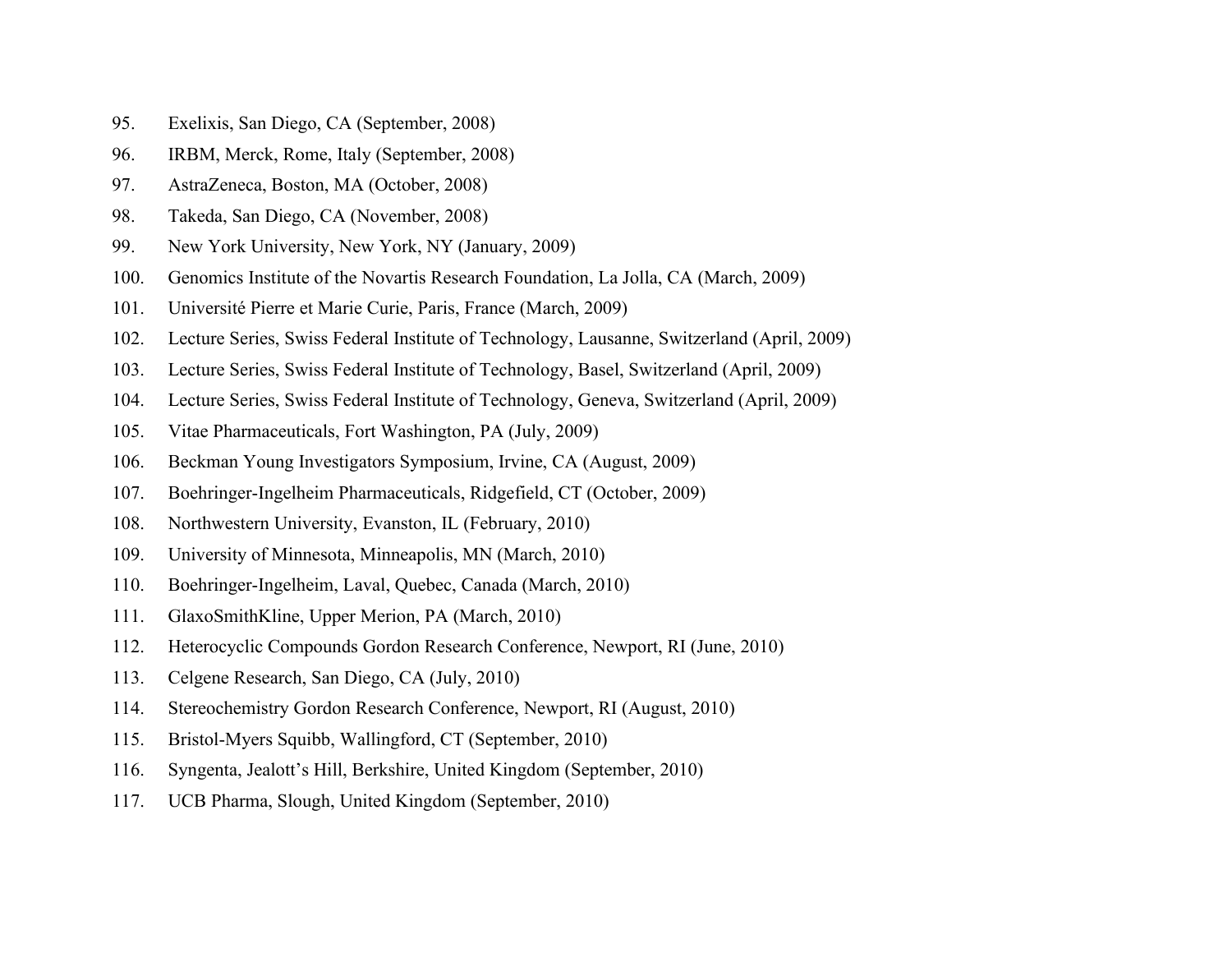- 118. Firmenich, Geneva, Switzerland (September, 2010)
- 119. The University of Delaware, Newark, DE (October, 2010)
- 120. The University of Texas at Austin, Austin, TX (November, 2010)
- 121. L.S. Skaggs Biomedical Symposium, La Jolla, CA (November, 2010)
- 122. AstraZeneca, Mölndal, Sweden (January, 2011)
- 123. Pfizer, Cambridge, MA (May, 2011)
- 124. Abbott Laboratories, Abbott Park, IL (June, 2011)
- 125. Vertex Pharmaceuticals, San Diego, CA (June, 2011)
- 126. PA Biotech Center, Doylestown, PA (June, 2011)
- 127. Eisai, Boston, MA (August, 2011)
- 128. GlaxoSmithKline Scholar Symposium, Raleigh, NC (September, 2011)
- 129. The Scripps Research Institute, Scripps Florida, Jupiter, FL (September, 2011)
- 130. SIOC, Shanghai, China (October, 2011)
- 131. SIMM, Shanghai, China (October, 2011)
- 132. WUXI, Shanghai, China (October, 2011)
- 133. Novartis, Shanghai, China (October, 2011)
- 134. Albany Molecular Research Inc. Albany, NY (November, 2011)
- 135. Dow AgroSciences, Indianapolis, IN (March, 2012)
- 136. Merck Research Laboratories, Boston, MA (March, 2012)
- 137. Pfizer, San Diego, CA (May, 2012)
- 138. Millennium Pharmaceuticals, Boston, MA (June, 2012)
- 139. Broad Institute of MIT and Harvard, Cambridge, MA (July, 2012)
- 140. Merck Serono, Darmstadt, Germany (August, 2012)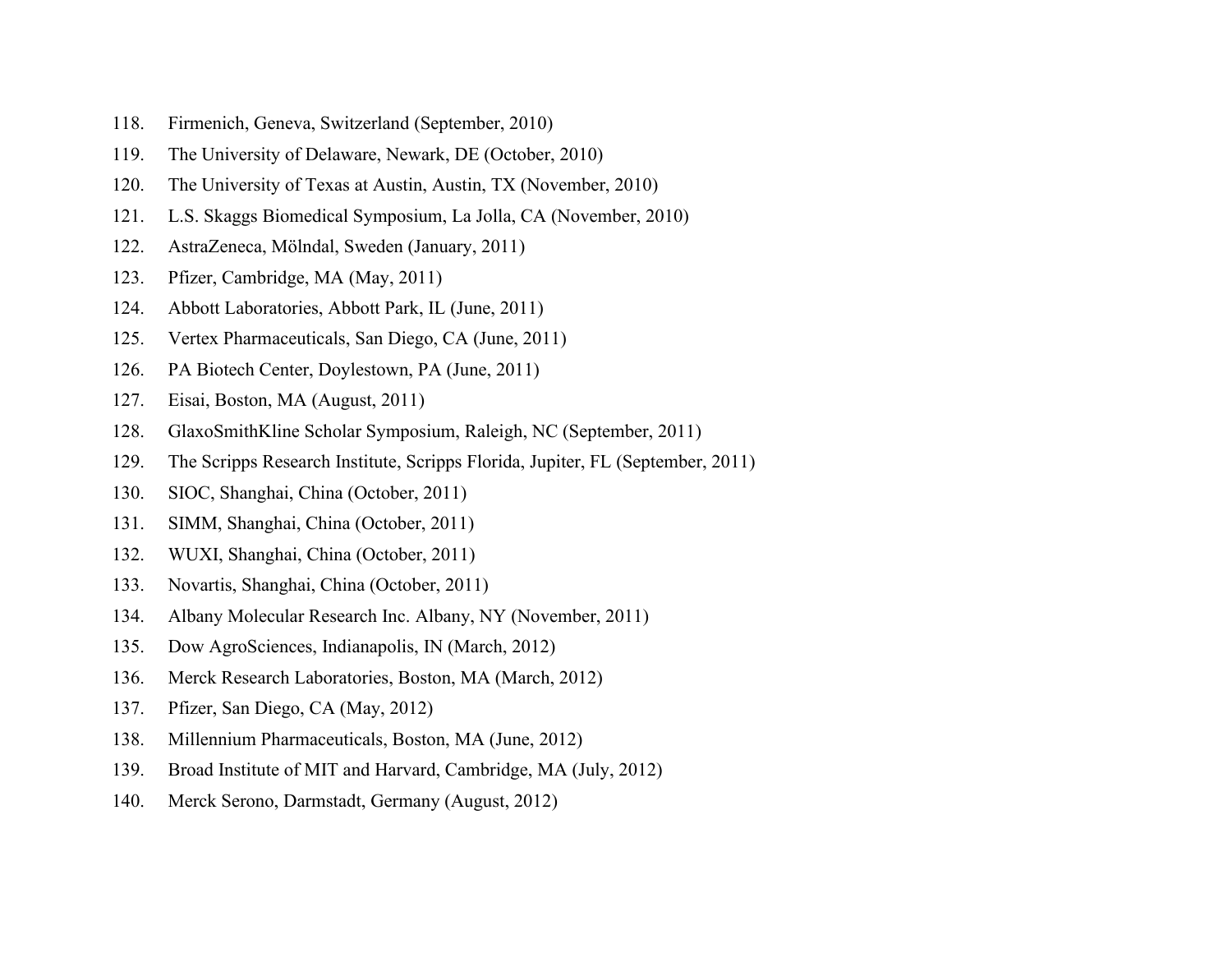- 141. Sanofi-Aventis, Frankfurt, Germany (August, 20102)
- 142. AsymChem Fall Symposium, Tianjin, China (October, 2012)
- 143. Shanghai Institute of Materia Medica, Chinese Academy of Sciences, Shanghai, China (October, 2012)
- 144. Jiaotong University, Shanghai, China (October, 2012)
- $145.$ 5<sup>th</sup> International Forum on Homogeneous Catalysis, SIOC, Shanghai, China (October, 2012)
- 146. 1 1<sup>st</sup> International Symposium of C-H Activation, Peking University, Beijing, China (October, 2012)
- 147. University of Chicago, Department Colloquium, Chicago, IL (December, 2012)
- 148. Dart NeuroScience, San Diego, CA (April, 2013)
- 149. 23rd Annual Meeting on Structural Biology, San Jose del Cabo, Mexico (May, 2013)
- 150. Merck, Rahway, NJ (July, 2013)
- 151. AstraZeneca, Alderley Park, UK (July, 2013)
- 152. GlaxoSmithKline, Stevenage, UK (July, 2013)
- 153. Eisai, United Kingdom (July, 2013)
- 154. Academia Sinica, Taiwan, China (September, 2013)
- 155. Asymchem Inc., Tianjin, China (September, 2013)
- 156. Boehringer-Ingelheim, Ridgefield, CT (October, 2013)
- 157. LEO Ingenol Science Day, LEO Pharma A/S, Ballerup, Denmark (February, 2014)
- 158. Celgene, San Diego, CA (March, 2014)
- 159. Marine Natural Products Gordon Research Conference, Ventura, CA (March, 2014)
- 160. "Advances in C-H Functionalization" Symposium, American Chemical Society National Meeting, Dallas, TX (March, 2014)
- 161. "MEDI Awards" Symposium, American Chemical Society National Meeting, Dallas, TX (March, 2014)
- 162. "Award Symposium to Honor Amir Hoveyda," American Chemical Society National Meeting, Dallas, TX (March, 2014)
- 163. Jewish Federation of San Diego FED Talks, San Diego, CA (March, 2014)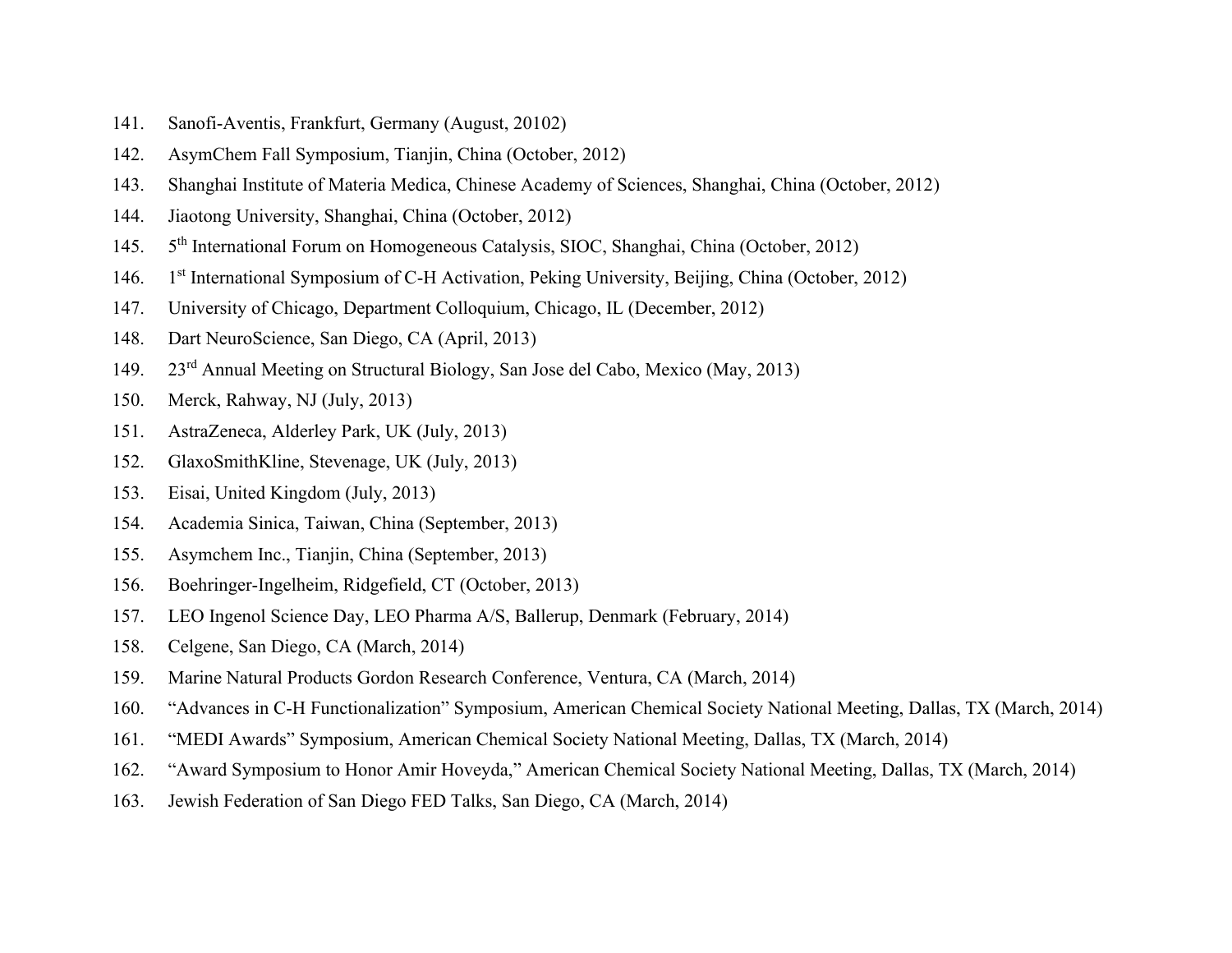- 164. Bristol-Myers Squibb Symposium, Princeton, NJ (May, 2014)
- 165. Johnson & Johnson, San Diego, CA (June, 2014)
- 166. AstraZeneca, Waltham, MA (October, 2014)
- 167. Hewitt Foundation Symposium, San Diego, CA (January, 2015)
- 168. GlaxoSmithKline, King of Prussia, PA (March, 2015)
- 169. Temple University, Philadelphia, PA (May, 2015)
- 170. Teva Global Research and Development, West Chester, PA (May, 2015)
- 171. Gordon Research Conference, New London, NH (June, 2015)
- 172. San Diego Bio-Pharma Conference, San Diego, CA (June, 2015)
- 173. AstraZeneca, Waltham, MA (August, 2015)
- 174. Teva Pharmaceutical Scholars Symposium, Boston, MA (August, 2015)
- 175. Kevli Symposium, Boston, MA (August, 2015)
- 176. American Chemical Society, Boston, MA (August, 2015)
- 177. International Society of Heterocyclic Chemistry, Santa Barbara, CA (August, 2015)
- 178. Bristol-Myers Squibb Symposium, Princeton, NJ (September, 2015)
- 179. Northern Section of the ACS Process Symposium, Boston Harbor, MA (October, 2015)
- 180. Asymchem Inc., Tianjin, China (October, 2015)
- 181. SIOC, Shanghai, China (October, 2015)
- 182. WuHan University, WuHan, China (October, 2015)
- 183. Harvard University, Cambridge, MA (November, 2015)
- 184. Pacifichem Symposium on Strategies and Tactics in Complex Molecule Synthesis, Honolulu, HI (December, 2015)
- 185. C-H Functionalization Symposium, Pacifichem, Honolulu, HI (December, 2015)
- 186. Symposium on Innovative Strategies for the Synthesis of Nitrogen Heterocycles, Honolulu, HI (December, 2015)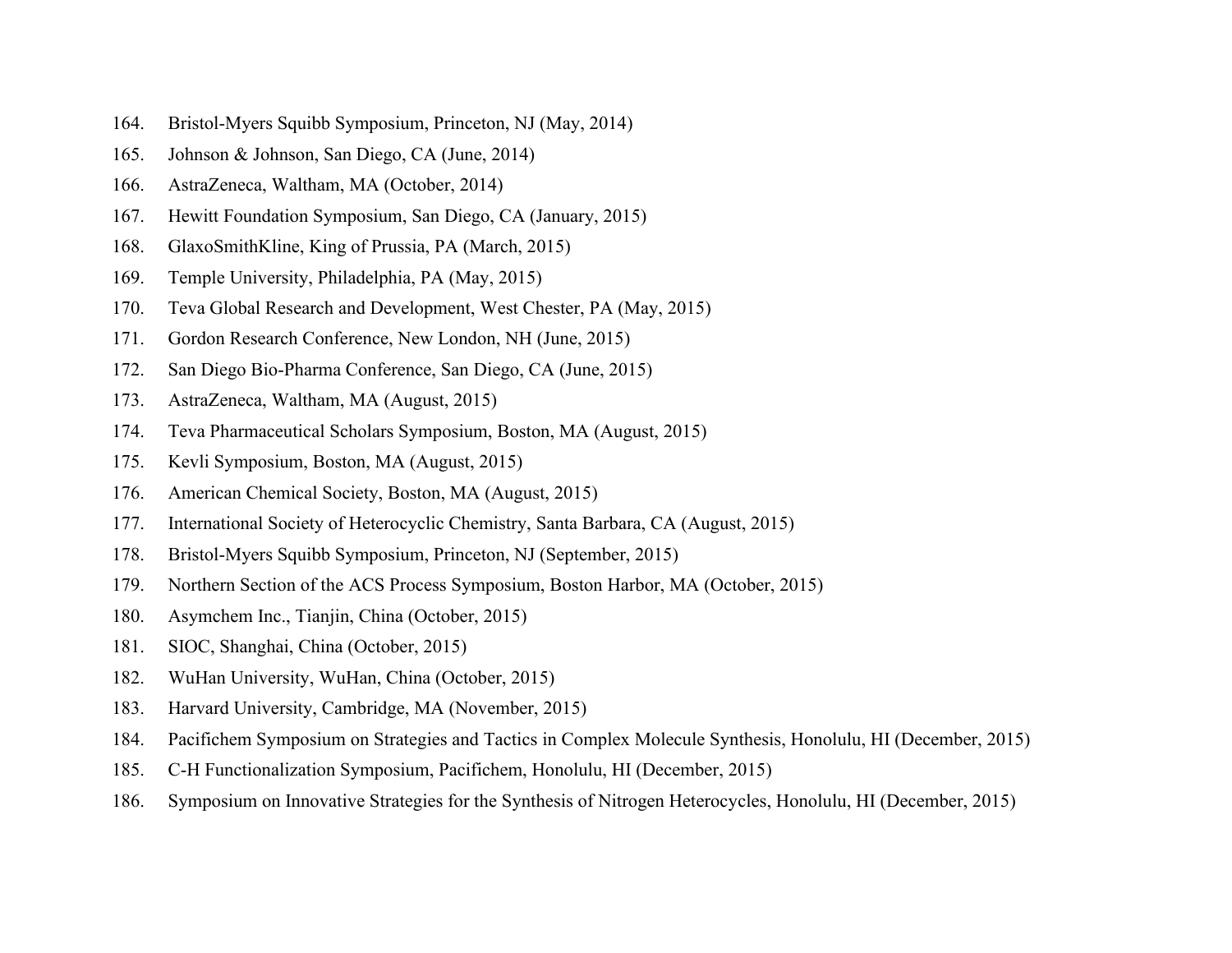- 187. Genentech, South San Francisco, CA (February, 2016)
- 188. Emory University, Novartis Lecture, Atlanta, GA (April, 2016)
- 189. Gilead Sciences, Inc., San Francisco, CA (August, 2016)
- 190. Inception Sciences, San Diego, CA (August, 2016)
- 191. Asymchem, Inc., Tianjin, China (October, 2016)
- 192. University of Basel, Basel, Switzerland (November, 2016)
- 193. Binghamton University, Binghamton, NY (December, 2016)
- 194. Student Invited Speaker, Duke University, Durham, NC (April, 2017)
- 195. Eli Lilly, Madrid, Spain (July, 2017)
- 196. Student Invited Speaker, 254<sup>th</sup> ACS National Meeting, Graduate Symposium (August, 2017)
- 197. Alkermes, Waltham, MA (August, 2017)
- 198. Blueprint Medicines, Cambridge, MA (August, 2017)
- 199. Celgene, Inc., Summit, NJ (August, 2017)
- 200. Asymchem, Inc., Tianjin, China (September, 2017)
- 201. Nankai University, Tianjin, China (September, 2017)
- 202. Yale University, New Haven. CT (October, 2017)
- 203. University of Delaware, Wilmington, DE (October, 2017)
- 204. Stockholm University, Stockholm, Sweden (January, 2018)
- 205. LEO Pharma, Copenhagen, Denmark (January, 2018)
- 206. H. Lundbeck A/S, Copenhagen, Denmark (January, 2018)
- 207. The Torkil Holm Symposium, Copenhagen, Denmark (January, 2018)
- 208. 255th ACS National Meeting, E.J Corey Symposium, New Orleans, LA (March, 2018)
- 209. Cornell University, Baker Symposium, Ithaca, NY (May, 2018)